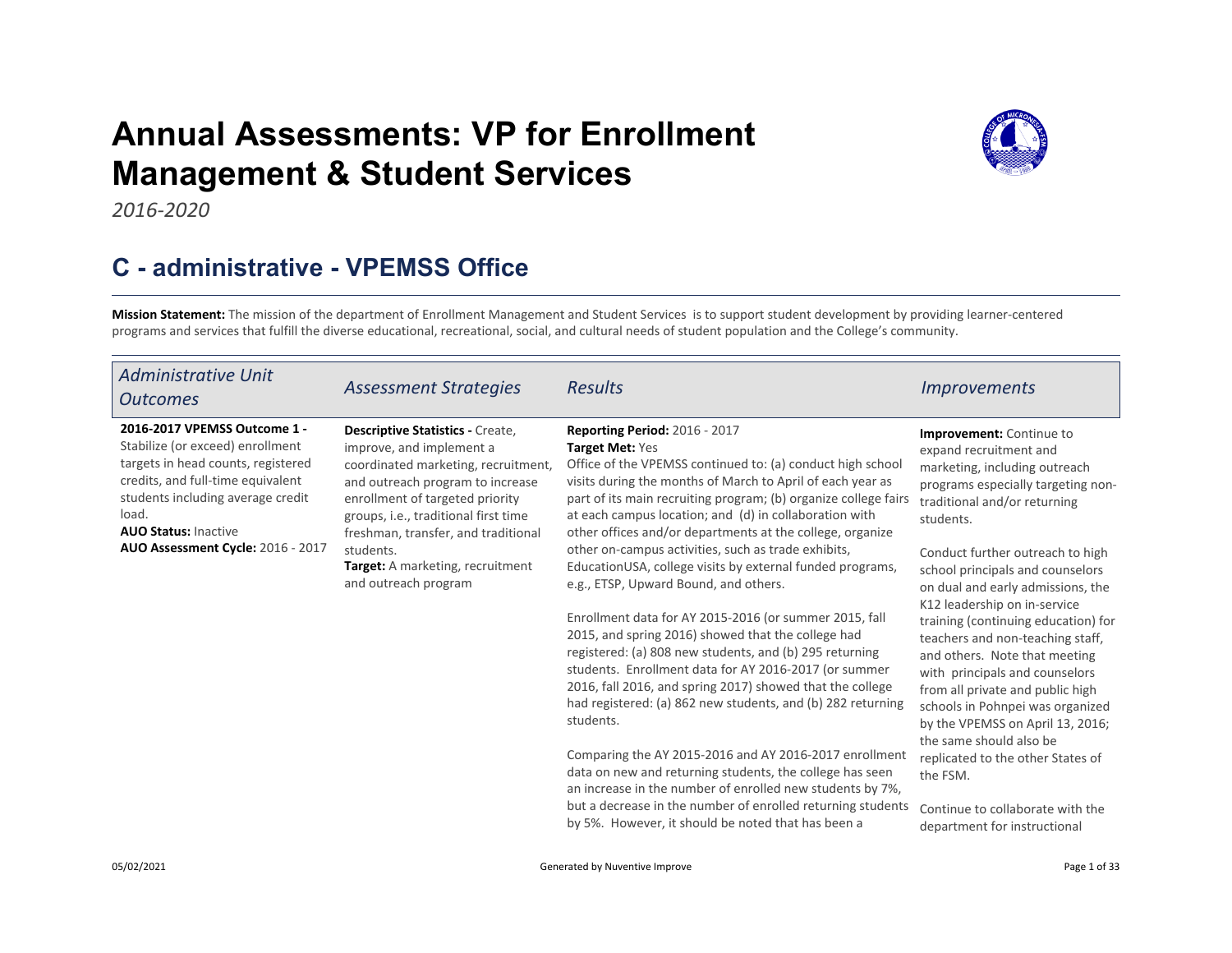| <b>Administrative Unit</b><br><b>Outcomes</b> | <b>Assessment Strategies</b>                                                                                                                                                                                                                            | <b>Results</b>                                                                                                                                                                                                                                                                                                                                                                                                                                                                                                                                                                                                                                                                                                                                                                                                                                                                                                                                                                                                                                                                                                    | <b>Improvements</b>                                                                                                                                                                                                                                                                                                                                                                                                                                                                                                                                                                                                                                                                                           |
|-----------------------------------------------|---------------------------------------------------------------------------------------------------------------------------------------------------------------------------------------------------------------------------------------------------------|-------------------------------------------------------------------------------------------------------------------------------------------------------------------------------------------------------------------------------------------------------------------------------------------------------------------------------------------------------------------------------------------------------------------------------------------------------------------------------------------------------------------------------------------------------------------------------------------------------------------------------------------------------------------------------------------------------------------------------------------------------------------------------------------------------------------------------------------------------------------------------------------------------------------------------------------------------------------------------------------------------------------------------------------------------------------------------------------------------------------|---------------------------------------------------------------------------------------------------------------------------------------------------------------------------------------------------------------------------------------------------------------------------------------------------------------------------------------------------------------------------------------------------------------------------------------------------------------------------------------------------------------------------------------------------------------------------------------------------------------------------------------------------------------------------------------------------------------|
|                                               |                                                                                                                                                                                                                                                         | decrease in the number of COMET takers from 2015 to<br>2017, e.g., in 2015 there were 1,456 students who took the<br>COMET, in 2016, 1,438 (or a decrease by 1.24%), and in<br>2017, 1,308 (or a decrease of 9% if compared to 2016).                                                                                                                                                                                                                                                                                                                                                                                                                                                                                                                                                                                                                                                                                                                                                                                                                                                                             | affairs on courses' offerings and<br>scheduling for incoming new<br>students and returning students.<br>(08/17/2017)                                                                                                                                                                                                                                                                                                                                                                                                                                                                                                                                                                                          |
|                                               |                                                                                                                                                                                                                                                         | For summer 2017, including the current fall 2017 semester,<br>the college registered: (a) 736 new students, and (b) 189<br>returning students.                                                                                                                                                                                                                                                                                                                                                                                                                                                                                                                                                                                                                                                                                                                                                                                                                                                                                                                                                                    |                                                                                                                                                                                                                                                                                                                                                                                                                                                                                                                                                                                                                                                                                                               |
|                                               |                                                                                                                                                                                                                                                         | The Office of the VPEMSS continues to use the<br>communication, marketing and recruitment plan to guide<br>enrollment management initiatives. (08/15/2017)                                                                                                                                                                                                                                                                                                                                                                                                                                                                                                                                                                                                                                                                                                                                                                                                                                                                                                                                                        |                                                                                                                                                                                                                                                                                                                                                                                                                                                                                                                                                                                                                                                                                                               |
|                                               |                                                                                                                                                                                                                                                         | <b>Related Documents:</b>                                                                                                                                                                                                                                                                                                                                                                                                                                                                                                                                                                                                                                                                                                                                                                                                                                                                                                                                                                                                                                                                                         |                                                                                                                                                                                                                                                                                                                                                                                                                                                                                                                                                                                                                                                                                                               |
|                                               |                                                                                                                                                                                                                                                         | <b>Enrollment Data-New and Returning Students-Su2015-</b><br>Fall2017.pdf                                                                                                                                                                                                                                                                                                                                                                                                                                                                                                                                                                                                                                                                                                                                                                                                                                                                                                                                                                                                                                         |                                                                                                                                                                                                                                                                                                                                                                                                                                                                                                                                                                                                                                                                                                               |
|                                               |                                                                                                                                                                                                                                                         | timeplan-Enrollment Recruitment and Marketing.pdf                                                                                                                                                                                                                                                                                                                                                                                                                                                                                                                                                                                                                                                                                                                                                                                                                                                                                                                                                                                                                                                                 |                                                                                                                                                                                                                                                                                                                                                                                                                                                                                                                                                                                                                                                                                                               |
|                                               | <b>Descriptive Statistics - Increase</b><br>visibility, awareness, and knowledge<br>about the college, and opportunities<br>available for students<br>Target: College fair, print and<br>broadcast media ads about the<br>college, and college brochure | Reporting Period: 2016 - 2017<br>Target Met: Yes<br>The Office of the VPEMSS continues to organize: (a) high<br>school visits especially during the months of March through<br>May of each calendar year, in collaboration with private and<br>public high school administrators and principals; (b) college<br>fairs at each campus location during the last quarter of<br>spring; and (c) host college tours or visits through the<br>offices of student life, and counseling services.<br>The Office of the VPEMSS continues to utilize banners and<br>streamers, brochures, including broadcast media to post<br>announcements relating to major college's activities, such<br>as early and regular registration, college fairs, etc.<br>Most recently, the Office of the VPEMSS through the<br>college's Office of the Registrar collaborates with the<br>Information Technology Office's web master to utilizing a<br>section in the local print media, i.e., The Kaselehlie Press, to<br>announce college activities increasing the community's<br>awareness and knowledge about the college. (07/28/2017) | Improvement: Continue to<br>provide or organize the current<br>activities designed to enhance<br>community awareness and<br>knowledge about the college, e.g.,<br>college fairs, college visits, high<br>school visits. Additionally,<br>continue to utilize print and<br>broadcast media, including<br>streamers, banners, and<br>brochures or flyers to marketing<br>the college, building the college's<br>image to the community.<br>However, explore and use other<br>media to build the college's image<br>to the community, in addition to<br>the ones currently utilized. The<br>media include but by any means<br>not limited to, social media,<br>YouTube, and the like.<br>Also organize community |
|                                               |                                                                                                                                                                                                                                                         |                                                                                                                                                                                                                                                                                                                                                                                                                                                                                                                                                                                                                                                                                                                                                                                                                                                                                                                                                                                                                                                                                                                   | outreaches, such as meeting with                                                                                                                                                                                                                                                                                                                                                                                                                                                                                                                                                                                                                                                                              |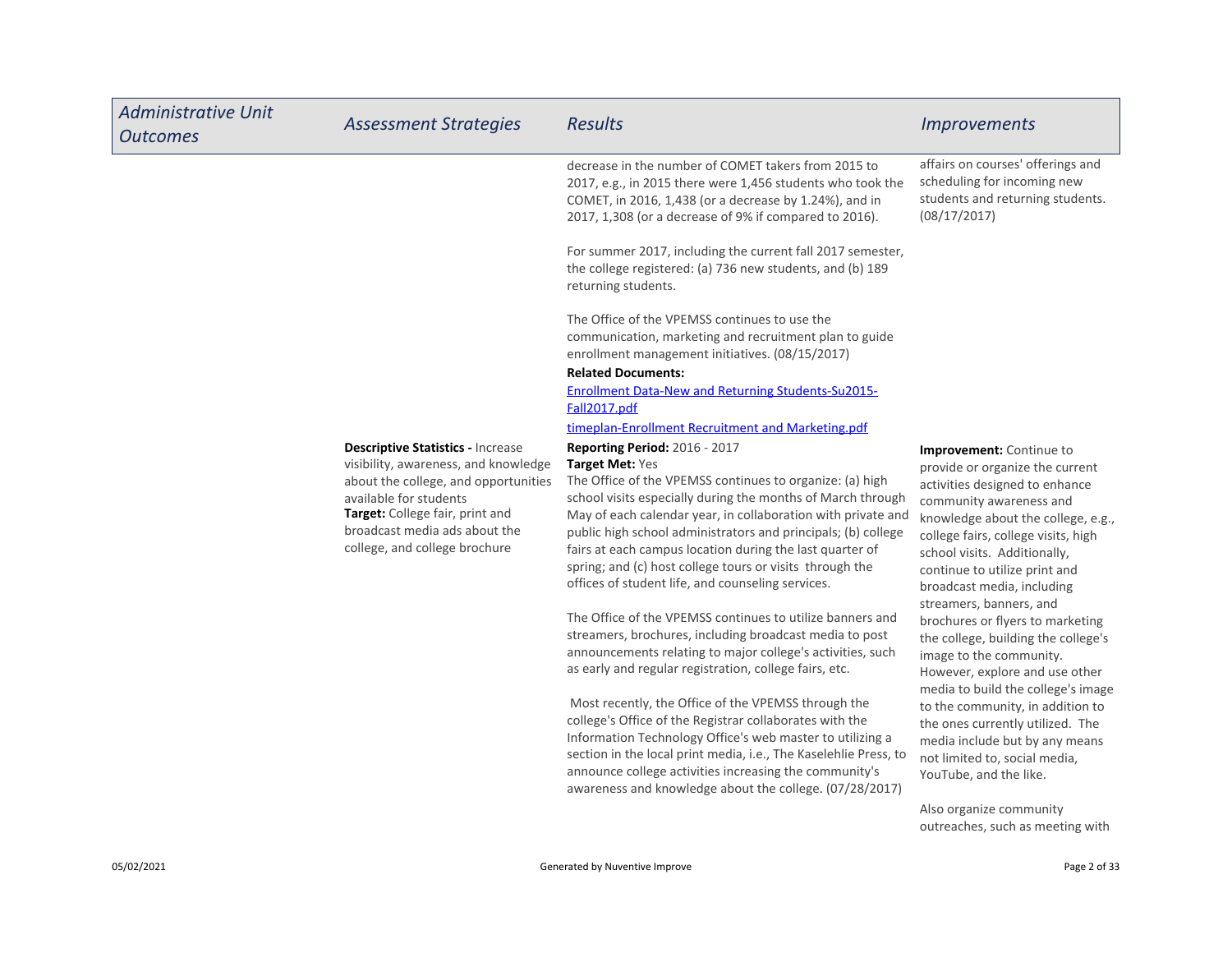### Descriptive Statistics - Improve

Target: Multi-mode enrollment, marketing, and communication services execution of multi-modal enrolment, marketing, and communication services to increase touch points with students, and use relationship cultivation and targeted approach

#### Reporting Period: 2016 - 2017 Target Met: Yes

#### 1. College Fairs

The Office of the VPEMSS continues to organize college fairs at all campuses every spring semester (or months of March through May), specifically inviting high school seniors and other students who had been placed into the college's programs via the COMET, high school principals and counselors, and parents. Additionally, a \$10 admission fee waivers were also given to students who filed their application for admission for either summer or fall.

2. Early Bird Registration

The Office of the VPEMSS continues to offer early bird registrations for incoming new students, continuing students, and returning students during summer, fall and spring semester. For example, on May 19-22, 2015, an early bird summer 2015 registration was offered to new students. As a result, the college was able to register 278 new students during summer 2015, i.e., the highest level for the last five summer period (or an increase of 50.27%, if compared to the summer 2014 new student enrollment. As a result, the college has seen an increase in the average credit by 0.94% (summer 2016 vs. summer 2017), and 2.50% (fall 2016 vs. fall 2017).

The Office of the College's Registrar, and counselors continues to touch points with students, especially on the admission application process and required documents, registration dates, and others.

3. Courses with unique start and end dates for new students

The Office of the VPEMSS continues to collaborate with the

parents and the community to provide information about the college, its curricular offerings and programs, student support services, facilities, and others. (08/14/2017)

Improvement: Further strengthen collaboration with the K12 leadership, including private and public secondary school principals and counselors especially in forging partnership to designing and offering college preparatory (or transition) program, the dual enrollment, and the like.

Continue to collaborate with the college's Information Technology Office (ITO) for an SIS-driven preadmission to admission application process. Additionally, upgrading the Student Information System (SIS) en-suite features allowing online payment of the registration fees especially with the increasing number of students who opt to register for classes online, and as informed by results of several registration surveys regarding online registration.

Further assess the schedules for early and regular registrations, including the current processes or procedures, and explore the possibility of further streamlining the processes.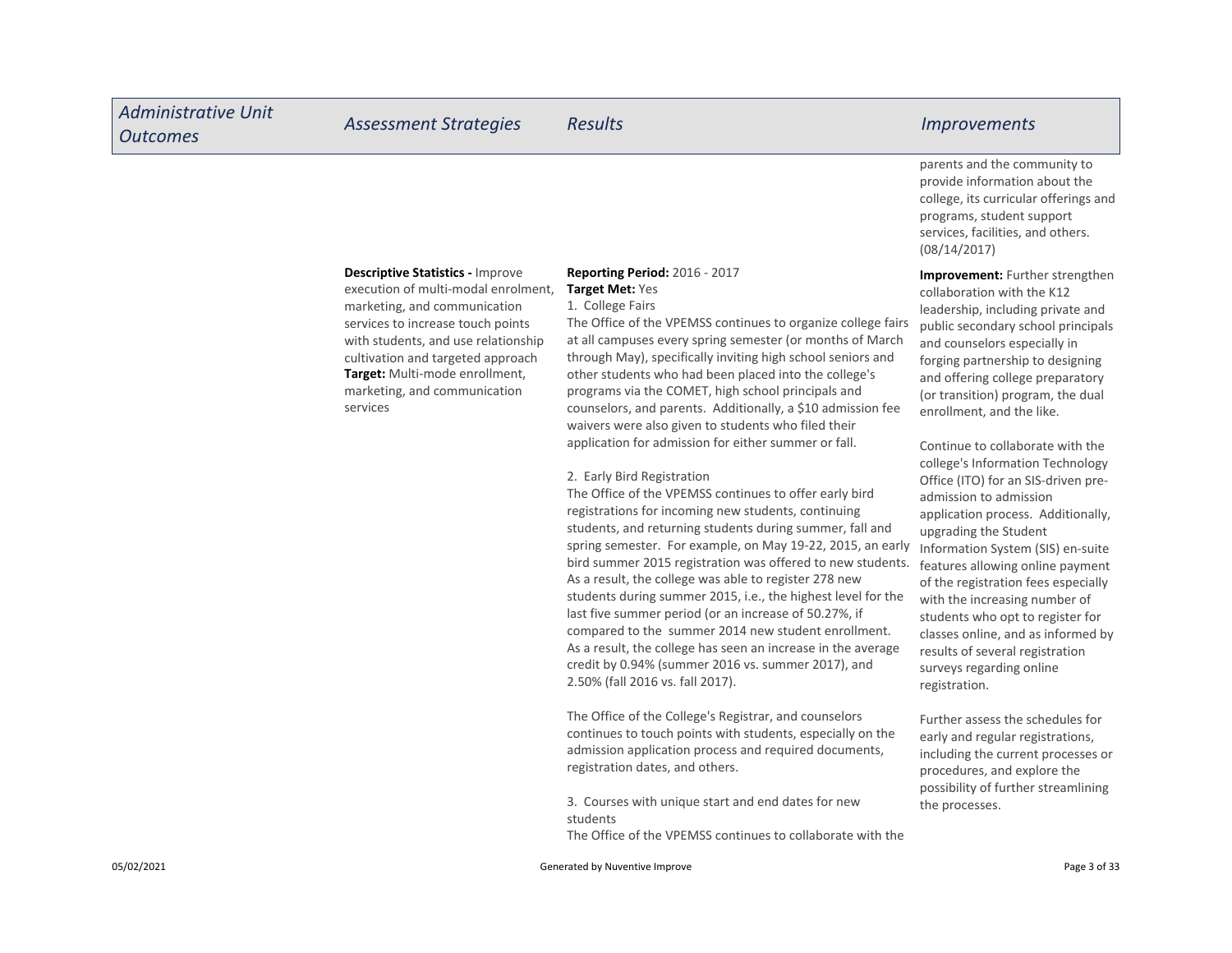| <b>Administrative Unit</b><br><b>Outcomes</b>                                                                                                                   | <b>Assessment Strategies</b>                                                                                                                                                                                                                                                                   | <b>Results</b>                                                                                                                                                                                                                                                                                                                                                                                                                                                                                                                                                                                                                                                                                                                                                                                                                                                                                                                                                                                                                                                                                               | <i><b>Improvements</b></i>                                                                                                                                                                                                                                                                                                                                                                                                                                                  |
|-----------------------------------------------------------------------------------------------------------------------------------------------------------------|------------------------------------------------------------------------------------------------------------------------------------------------------------------------------------------------------------------------------------------------------------------------------------------------|--------------------------------------------------------------------------------------------------------------------------------------------------------------------------------------------------------------------------------------------------------------------------------------------------------------------------------------------------------------------------------------------------------------------------------------------------------------------------------------------------------------------------------------------------------------------------------------------------------------------------------------------------------------------------------------------------------------------------------------------------------------------------------------------------------------------------------------------------------------------------------------------------------------------------------------------------------------------------------------------------------------------------------------------------------------------------------------------------------------|-----------------------------------------------------------------------------------------------------------------------------------------------------------------------------------------------------------------------------------------------------------------------------------------------------------------------------------------------------------------------------------------------------------------------------------------------------------------------------|
|                                                                                                                                                                 |                                                                                                                                                                                                                                                                                                | college's instructional affairs administrators, especially in<br>offering: (a) courses during summer sessions, e.g., ESL,<br>developmental math, ACE, and 100-level courses with start<br>dates later than the regular summer courses to<br>accommodate seniors whose graduation dates were after<br>the regular summer courses start dates; and (b) courses<br>scheduled in block sections allowing registration of new<br>students by cohort.<br>3. Courses with unique start and end dates for non-<br>traditional students<br>The Office of the VPEMSS continues to collaborate with the<br>college's instructional affairs administrators, especially in<br>offering courses during summer sessions and regular<br>semester with schedules designed to accommodate part-<br>time and non-traditional students, e.g., evening classes, or<br>after 5:00 PM classes. As a result, the college has seen an<br>increase of registered students during spring 2017 by<br>47.44%, if compared to spring 2016; and by 15.04% during<br>fall 2017, if compared to the prior fall 2016 semester.<br>(08/11/2017) | Additionally, conduct a data-<br>informed assessment to<br>determine whether or not to<br>discontinue the "late registration"<br>options for students, including<br>evaluating the "adding and<br>dropping" of classes as post-<br>regular option to students, and its<br>impacts to student academic<br>success. (08/21/2017)                                                                                                                                              |
| 2016-2017 VPEMSS Outcome 2 -<br>Formalize a career counselling and<br>job placement program<br><b>AUO Status: Inactive</b><br>AUO Assessment Cycle: 2016 - 2017 | <b>Descriptive Statistics - Expand the</b><br>roles and the services provided by<br>counseling services to include job<br>placement assistance or services.<br>Target: Counseling services, and<br>functions of counselors are<br>expanded to include job placement<br>assistance or services. | Reporting Period: 2016 - 2017<br>Target Met: No<br>While the roles and services of the college's counseling<br>services include career guidance and/or counseling, this<br>may not entirely address job placement assistance or<br>services. Nonetheless, the counselors continue to: (a)<br>collaborate with external agencies especially during the<br>launching of on-campus job fairs, and (b) provide or<br>facilitate related workshops to students, such as but by no<br>means limited to resume-writing, job interview, etc.<br>(07/26/2017)<br><b>Related Documents:</b><br><b>Counseling Services</b>                                                                                                                                                                                                                                                                                                                                                                                                                                                                                              | Improvement: Expand the roles<br>and services provided by<br>counseling services to include job<br>placement assistance or services.<br>This may include the designating<br>one of the FTE counselors as in-<br>charge of career and job<br>placement, including transfer.<br>Counselor in-charge of job<br>placement shall serve as point-of-<br>contact on career and job<br>placement for students<br>(graduates), and will collaborate<br>with external entities, e.g., |

government offices, private institutions, and other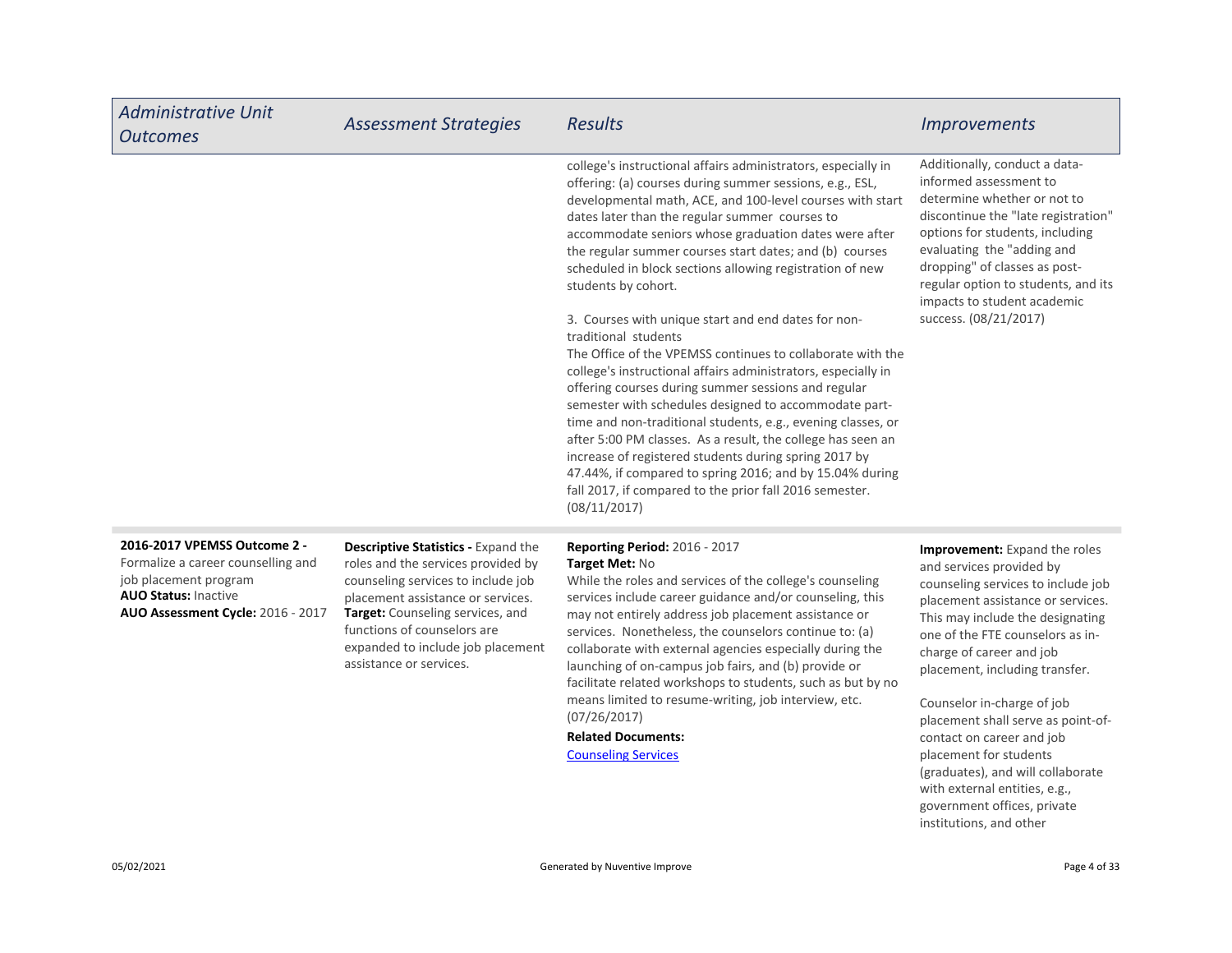| <b>Administrative Unit</b><br><b>Outcomes</b> | <b>Assessment Strategies</b>                                                                                                                                                                                                                                                                                   | <b>Results</b>                                                                                                                                                                                                                                                                                                                                                                                                                                                                                   | <b>Improvements</b>                                                                                                                                                                                                                                                                       |
|-----------------------------------------------|----------------------------------------------------------------------------------------------------------------------------------------------------------------------------------------------------------------------------------------------------------------------------------------------------------------|--------------------------------------------------------------------------------------------------------------------------------------------------------------------------------------------------------------------------------------------------------------------------------------------------------------------------------------------------------------------------------------------------------------------------------------------------------------------------------------------------|-------------------------------------------------------------------------------------------------------------------------------------------------------------------------------------------------------------------------------------------------------------------------------------------|
|                                               |                                                                                                                                                                                                                                                                                                                |                                                                                                                                                                                                                                                                                                                                                                                                                                                                                                  | organizations to maintaining a<br>database of employment<br>opportunities. Further, in-charge<br>of job placement shall routine<br>conduct assessment on<br>employability of the college's<br>graduates or alumni, job<br>expectations of potential<br>employees, including ratings, etc. |
|                                               |                                                                                                                                                                                                                                                                                                                |                                                                                                                                                                                                                                                                                                                                                                                                                                                                                                  | Replicate the career guidance and<br>relating on-campus activities, e.g.,<br>job fairs, resume-writing, job<br>interview tips, etc., as routine<br>facilitated by counselors for<br>students at the National Campus<br>to the state campuses.                                             |
|                                               |                                                                                                                                                                                                                                                                                                                |                                                                                                                                                                                                                                                                                                                                                                                                                                                                                                  | Counseling services to collaborate<br>with the college's Office of the<br>Registrar and the Information<br>Technology Office (ITO) to<br>developing a database for alumni,<br>to include tracking information of<br>alumni (transfer to HEIs,<br>employment, etc). (08/09/2017)           |
|                                               | <b>Descriptive Statistics - Develop and</b><br>implement a comprehensive,<br>developmental program designed to<br>assist individuals in making and<br>implementing informed educational<br>and occupational choices.<br>Target: At least two workshops per<br>term on educational and<br>occupational choices. | <b>Reporting Period: 2016 - 2017</b><br>Target Met: No<br>While Office of Counseling Services continues to provide<br>transfer workshops including other related trainings, and<br>the Office of the Director for Student Life coordinates<br>EducationUSA activities in collaboration with the<br>counselors, the work related to developing and<br>implementing a comprehensive developmental program to<br>assist students in career and occupational choices is still a<br>work in progress. | Improvement: Develop and<br>implement a comprehensive,<br>developmental program designed<br>to assist individuals in making and<br>implementing informed<br>educational and occupational<br>choices. (09/29/2017)                                                                         |
|                                               |                                                                                                                                                                                                                                                                                                                | This comprehensive developmental program will guide<br>efforts, services, and activities relating to student career<br>and occupational choices, and ensures that consistency in                                                                                                                                                                                                                                                                                                                 |                                                                                                                                                                                                                                                                                           |

г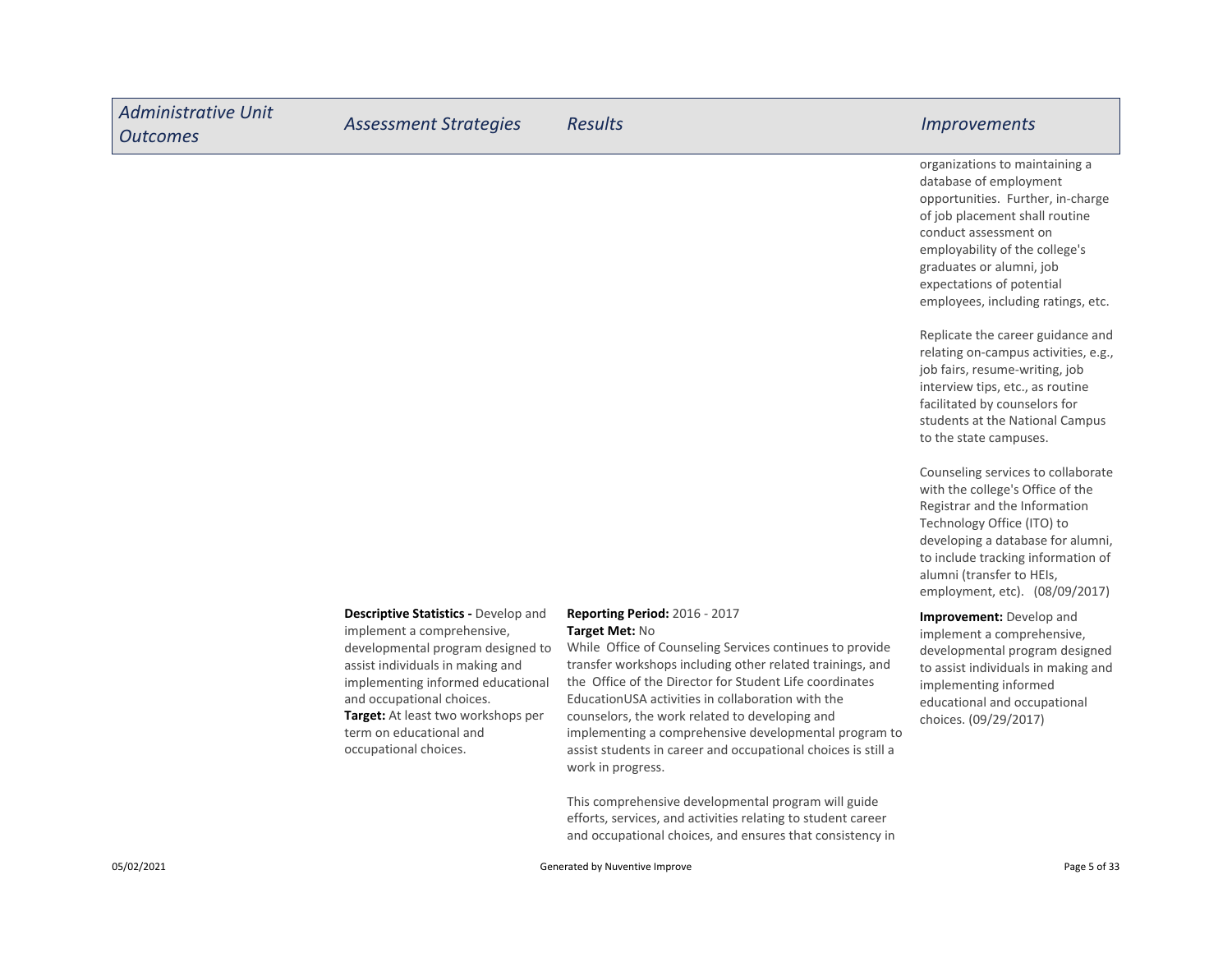| <b>Administrative Unit</b><br><b>Outcomes</b> | <b>Assessment Strategies</b>                                                                                                                                                                                                                                                                                                                                                                                                                                                                        | <b>Results</b>                                                                                                                                                                                                                                                                                                                                                                                                                                                                                                                                                                                                                                                                         | <i><u><b>Improvements</b></u></i>                                                                                                                                                                                                                                                                                                                                                                                                                                                                                                                                       |
|-----------------------------------------------|-----------------------------------------------------------------------------------------------------------------------------------------------------------------------------------------------------------------------------------------------------------------------------------------------------------------------------------------------------------------------------------------------------------------------------------------------------------------------------------------------------|----------------------------------------------------------------------------------------------------------------------------------------------------------------------------------------------------------------------------------------------------------------------------------------------------------------------------------------------------------------------------------------------------------------------------------------------------------------------------------------------------------------------------------------------------------------------------------------------------------------------------------------------------------------------------------------|-------------------------------------------------------------------------------------------------------------------------------------------------------------------------------------------------------------------------------------------------------------------------------------------------------------------------------------------------------------------------------------------------------------------------------------------------------------------------------------------------------------------------------------------------------------------------|
|                                               |                                                                                                                                                                                                                                                                                                                                                                                                                                                                                                     | contents and delivery of services, activities, etc.<br>(08/16/2017)                                                                                                                                                                                                                                                                                                                                                                                                                                                                                                                                                                                                                    |                                                                                                                                                                                                                                                                                                                                                                                                                                                                                                                                                                         |
|                                               | <b>Descriptive Statistics - Continue to</b><br>facilitate and/or provide activities<br>designed to help students acquire<br>the knowledge, skills, and<br>experience necessary to identify<br>options, explore alternatives and<br>succeed in community, and better<br>prepare them for changing<br>workplace, e.g., career day, job fair,<br>and others<br>Target: At least two career-related<br>workshops per term, e.g., career<br>day, job fair, resume-writing, job<br>interview, and others. | <b>Reporting Period: 2016 - 2017</b><br><b>Target Met: Yes</b><br>The college's Office of the Counseling Services continues to<br>provide or facilitate activities designed to assist students in<br>acquiring skills, knowledge, and experience crucial to<br>identify options, explore alternatives and succeed in<br>community, and better prepare them for changing<br>workplace. The activities include career week, job fair, and<br>various workshops. For examples, workshops on resume-<br>writing, April 13, 2016, and October 19, 2016.<br>(08/24/2017)<br><b>Related Documents:</b><br>April 13, 2016 Resume-Writing Workshop<br>October 19, 2016, Resume-Writing Workshop | <b>Improvement:</b> The college's Office<br>of the Counseling Services at the<br>National Campus shall collaborate<br>with the counselors at the Career<br>and Technical Education Center<br>(CTEC) in Pohnpei, and the<br>student services coordinators to:<br>(a) designing and developing<br>modules for career or job fair,<br>resume-writing, job interview and<br>other related workshops to<br>ensure consistency in content and<br>delivery of the program (or<br>workshops); and (b) replicate or<br>offer these programs and<br>workshops to students at each |

Office of the Counselor Services shall conduct routine assessments, using appropriate evaluation methodologies, including instruments, to measure or determine the effectiveness of these programs and workshops as well as identifying areas to further improve the contents and delivery of these programs and services.

campus.

Office of the Counseling Services shall further enhance collaboration with faculty members to ensure direct linkages of these programs and workshops to instructions (classroom setting). For example, resume-writing and/or job application letter-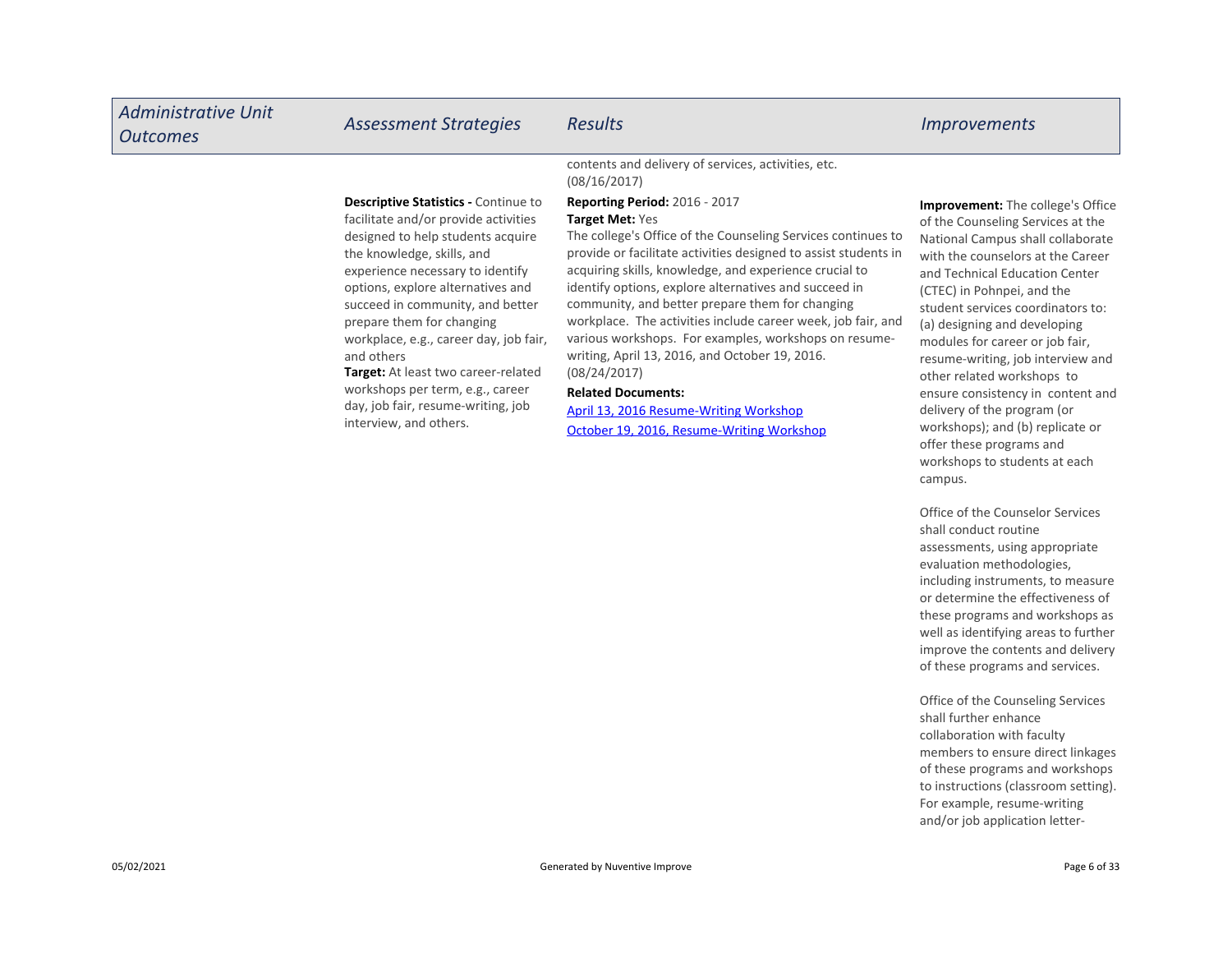| <b>Administrative Unit</b><br><b>Outcomes</b> | <b>Assessment Strategies</b>                                                                                                                                                                                                                                                                         | <b>Results</b>                                                                                                                                                                                                                                                                                                                                                                                                                                                                                                                                                                                                                               | <i>Improvements</i>                                                                                                                                                                                                                                                                                                                                                                                                      |
|-----------------------------------------------|------------------------------------------------------------------------------------------------------------------------------------------------------------------------------------------------------------------------------------------------------------------------------------------------------|----------------------------------------------------------------------------------------------------------------------------------------------------------------------------------------------------------------------------------------------------------------------------------------------------------------------------------------------------------------------------------------------------------------------------------------------------------------------------------------------------------------------------------------------------------------------------------------------------------------------------------------------|--------------------------------------------------------------------------------------------------------------------------------------------------------------------------------------------------------------------------------------------------------------------------------------------------------------------------------------------------------------------------------------------------------------------------|
|                                               |                                                                                                                                                                                                                                                                                                      |                                                                                                                                                                                                                                                                                                                                                                                                                                                                                                                                                                                                                                              | writing workshop to EN/BU 121<br>(or Business Communication); job<br>interview skills to EN/CO 205 (or<br>Speech Communication), and<br>others.                                                                                                                                                                                                                                                                          |
|                                               |                                                                                                                                                                                                                                                                                                      |                                                                                                                                                                                                                                                                                                                                                                                                                                                                                                                                                                                                                                              | Office of the Counseling Services<br>to explore other areas, as topics of<br>the delivered workshops for<br>students designed to prepare<br>students for future employment,<br>e.g., technical report writing,<br>conducting surveys or<br>assessments, computer or techno-<br>literacy skills, etc. (08/28/2017)                                                                                                        |
|                                               | <b>Descriptive Statistics - Provide</b><br>comprehensive career development<br>and transfer services to assist<br>students in all phases of career<br>decision making, planning and<br>preparing, gaining experience and<br>success outcomes.<br>Target: Career development and<br>transfer services | <b>Reporting Period: 2016 - 2017</b><br>Target Met: Yes<br>The Office of the Counseling Services continue to facilitate<br>or organize transfer workshops to students who are<br>planning to transfer to four-year colleges or universities.<br>For example, a transfer workshop last February 17, 2017.<br>The college continue to maintains partnership with<br>EducationUSA, as such forging network with colleges and<br>universities in the US, and offering accurate,<br>comprehensive, and current information about<br>opportunities to study at accredited postsecondary<br>institutions in the United States. Among the activities | <b>Improvement:</b> Continue to<br>provide or organize transfer<br>workshops to students.<br>Counselors shall be collaborating<br>with their counter-parts from<br>other colleges and universities in<br>the US to gather information<br>relating to admission<br>requirements and processes,<br>curricular offerings and<br>requirements, and other related<br>information for more accurate<br>information and ease in |

information and ease in transferring to these higher education institutions.

Replicate these workshops to the state campuses.

Continue to collaborate with EducationUSA especially in organizing transfer workshops, further enhancing network with US accredited higher education

Related Documents:

served as panelist. (07/20/2017)

organized through the EducationUSA partnership is the transfer workshops, September September 21, 23, and 25,

EducationUSA and the college's counselors is the

Nonetheless, most recent on-campus activities organized by

interactive Q&A, November 18, 2016, where three college's alumni who earned their baccalaureate degrees in the US after completing their associate degree at the college

2015, the EducationUSA college fair, etc.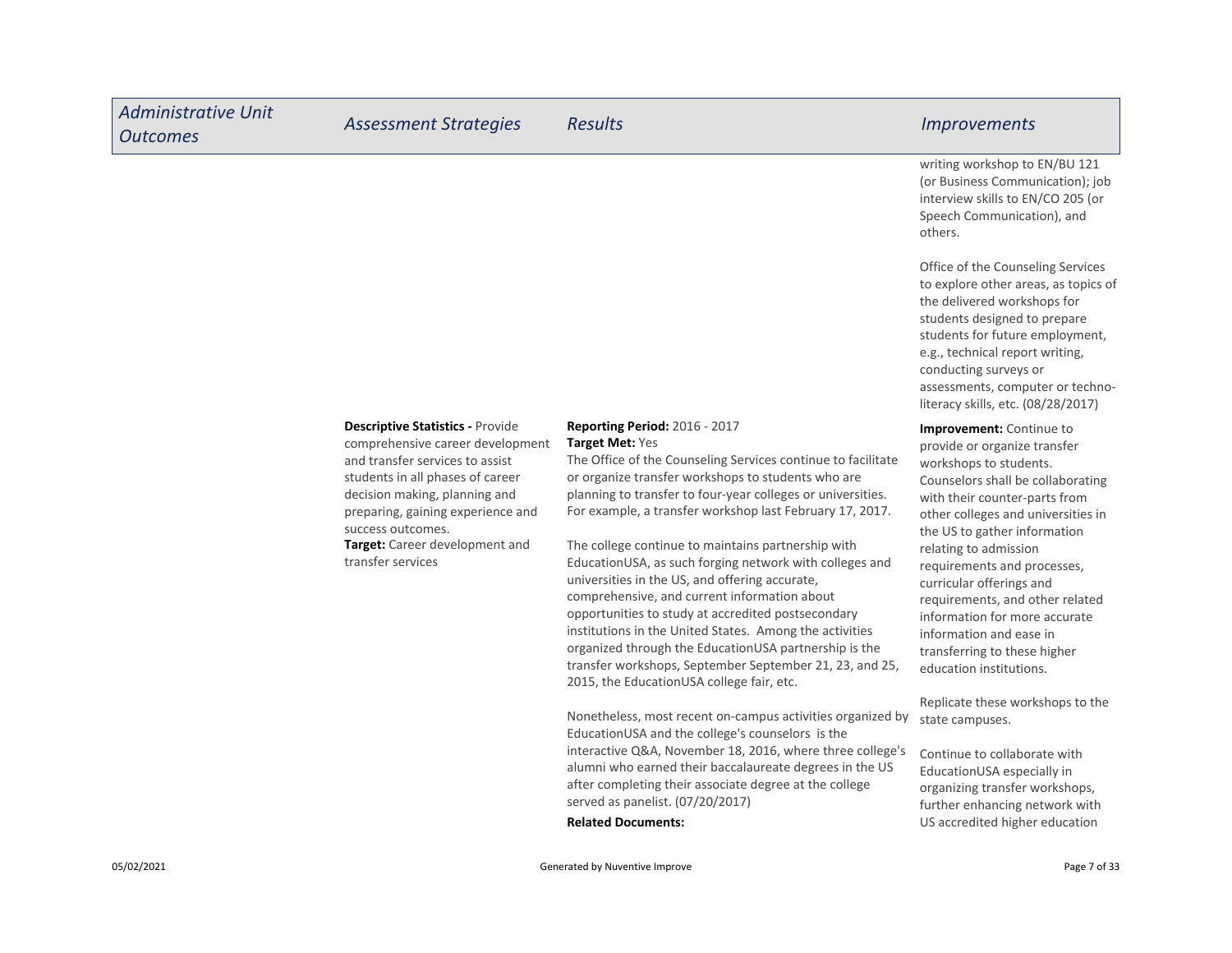| <b>Administrative Unit</b><br><b>Outcomes</b>                                                                                                                                                                                                                                                                                            | <b>Assessment Strategies</b>                                                                                                                                                                                                                                                                                                                                                                                                                                                                              | <b>Results</b>                                                                                                                                                                                                                                                                                                                                                                                                                                                                                                                                                                                                                                                                                                                                                                                                                                                                                                                                                                                                                                                                                                                                              | <b>Improvements</b>                                                                                                                                                                                                                                                                                                                                                               |
|------------------------------------------------------------------------------------------------------------------------------------------------------------------------------------------------------------------------------------------------------------------------------------------------------------------------------------------|-----------------------------------------------------------------------------------------------------------------------------------------------------------------------------------------------------------------------------------------------------------------------------------------------------------------------------------------------------------------------------------------------------------------------------------------------------------------------------------------------------------|-------------------------------------------------------------------------------------------------------------------------------------------------------------------------------------------------------------------------------------------------------------------------------------------------------------------------------------------------------------------------------------------------------------------------------------------------------------------------------------------------------------------------------------------------------------------------------------------------------------------------------------------------------------------------------------------------------------------------------------------------------------------------------------------------------------------------------------------------------------------------------------------------------------------------------------------------------------------------------------------------------------------------------------------------------------------------------------------------------------------------------------------------------------|-----------------------------------------------------------------------------------------------------------------------------------------------------------------------------------------------------------------------------------------------------------------------------------------------------------------------------------------------------------------------------------|
|                                                                                                                                                                                                                                                                                                                                          |                                                                                                                                                                                                                                                                                                                                                                                                                                                                                                           | <b>EducationUSA Interactive Q&amp;A</b>                                                                                                                                                                                                                                                                                                                                                                                                                                                                                                                                                                                                                                                                                                                                                                                                                                                                                                                                                                                                                                                                                                                     | institutions, and EducationUSA<br>partners, and others.<br>(07/24/2017)                                                                                                                                                                                                                                                                                                           |
| 2016-2017 VPEMSS Outcome 3 -<br>Develop and implement an effective<br>and sustainable college-wide strategy<br>for identifying and supporting<br>students who are considered to be at- enhance the timeliness of advising,<br>risk of academic failure or attrition.<br><b>AUO Status: Inactive</b><br>AUO Assessment Cycle: 2016 - 2017 | <b>Descriptive Statistics - Implement</b><br>(or use) technology to enhance<br>college-wide capacity to efficiently<br>track and outreach to students,<br>and integrate academic advising and<br>learning and student support<br>services.<br>Target: An integrated application<br>that serves as a tool to support and<br>enhance college-wide capacity to<br>efficiently track and outreach to<br>students, the timeliness of advising,<br>and integration of academic and<br>student support services. | <b>Reporting Period: 2016 - 2017</b><br><b>Target Met: Yes</b><br>On June 22, 2017, the college entered into an agreement<br>with Nuro Retention (or formerly Copley Square). A student<br>success software, the Nuro Retention solution works to<br>network the college's institutional data and inform<br>stakeholder (administrators, faculty or academic advisors,<br>student support services staff, and others strategies to<br>provide the most positive impact on student outcomes.<br>The Office of the VPEMSS is currently collaborating with the<br>Information Technology Office (ITO) to launch Nuro<br>Retention, as a student success software, early spring 2018,<br>with full-implementation linking the system into the<br>college's learning management system (LMS, e.g.,<br>schoology) in fall 2018. At its initial implementation, the<br>Nuro Retention basically uses data from the college's<br>Student Information System (SIS). Nuro Retention best<br>works if it is linked to an LMS and other data, beyond the<br>SIS. (08/14/2017)<br><b>Related Documents:</b><br><b>Schematics-Nuro Retention.pdf</b><br>Nuro-Contract.pdf | <b>Improvement:</b> The Office of the<br>VPEMSS is currently collaborating<br>with the Information Technology<br>Office (ITO) to launch Nuro<br>Retention, as a student success<br>software, early spring 2018, with<br>full-implementation linking the<br>system into the college's learning<br>management system (LMS, e.g.,<br>schoology) in fall 2018.<br>(08/17/2017)        |
|                                                                                                                                                                                                                                                                                                                                          | <b>Descriptive Statistics - Explore and</b><br>implement the use of an assessment<br>tool to obtain a holistic view of<br>factors that affect student success<br>allowing better selection and<br>placement of new students.<br>Target: An assessment tool, e.g.,<br>SuccessNavigator.                                                                                                                                                                                                                    | Reporting Period: 2016 - 2017<br>Target Met: Yes<br>The Office of the VPEMSS collaborated with the VP for<br>Instructional Affairs in piloting SuccessNavigator to 170 new<br>freshman student at the National and CTEC-Pohnpei, fall<br>2017 semester, last August 4 and 7, 2017. The<br>SuccessNavigator assessment is a cost-effective way for<br>colleges to improve their first-year retention rates and<br>directly reach students whose personal challenges go<br>unreported in standardized academic tests. Specifically, it is<br>designed to help the college in identifying at-risk students,<br>improve retention and graduation rates, and provide a                                                                                                                                                                                                                                                                                                                                                                                                                                                                                           | <b>Improvement:</b> Expand the use of<br>the SuccessNavigator making it<br>mandatory or compulsory for all<br>new students (or first-time-in<br>college new students) during<br>summer session, and fall, and<br>when applicable, spring semester.<br>Train other student support<br>services staff relating to<br>SuccessNavigator, from the<br>administration of the assessment |
| 05/02/2021                                                                                                                                                                                                                                                                                                                               |                                                                                                                                                                                                                                                                                                                                                                                                                                                                                                           | Generated by Nuventive Improve                                                                                                                                                                                                                                                                                                                                                                                                                                                                                                                                                                                                                                                                                                                                                                                                                                                                                                                                                                                                                                                                                                                              | Page 8 of 33                                                                                                                                                                                                                                                                                                                                                                      |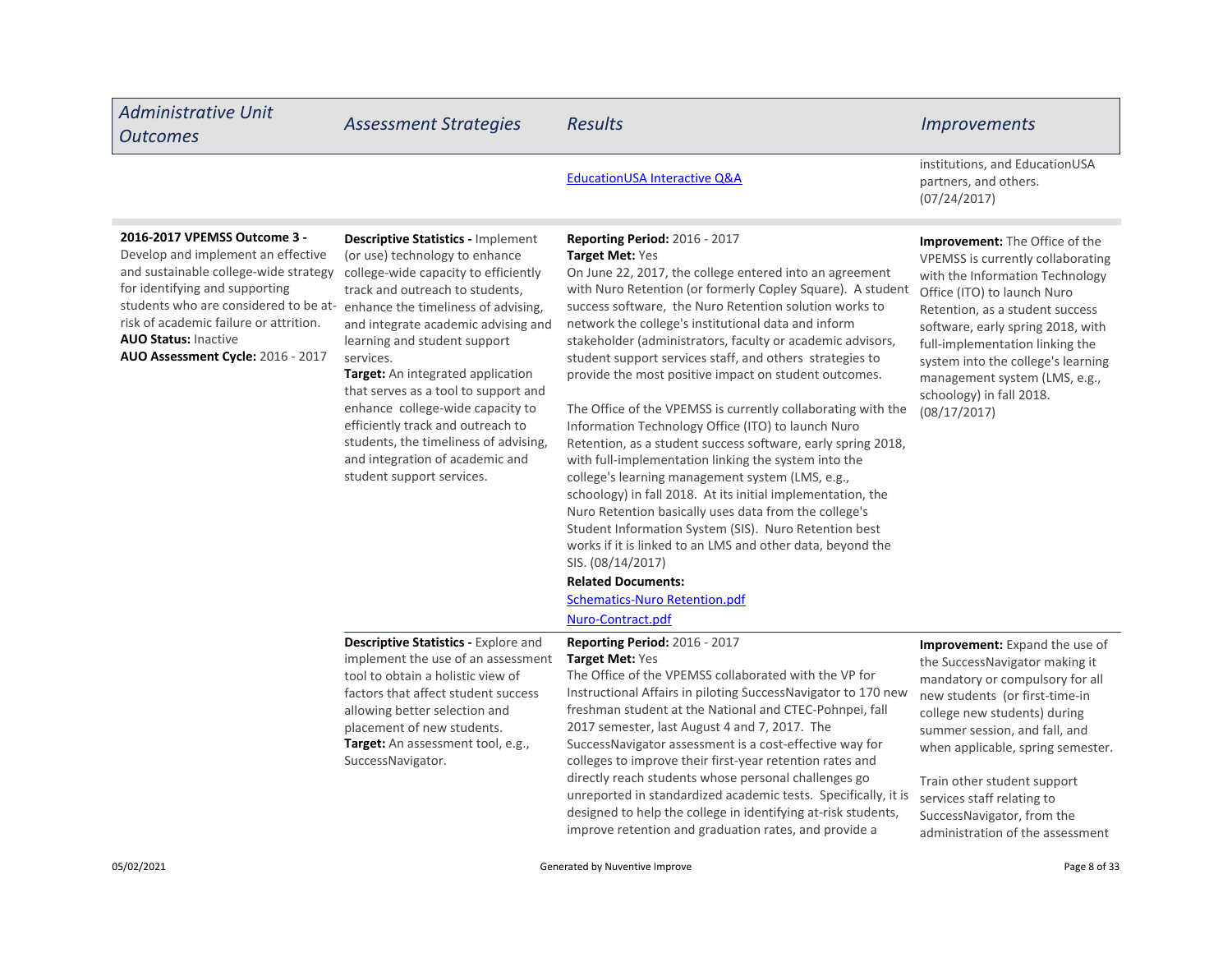| <b>Administrative Unit</b><br><b>Outcomes</b> | <b>Assessment Strategies</b>                                                                                                                                                                                                                                                                                                         | Results                                                                                                                                                                                                                                                                                                                                                                                                                                                                                                                                                                                                                                                                                                          | <i><u><b>Improvements</b></u></i>                                                                                                                                                                                                                                                                                                                                                                                                           |
|-----------------------------------------------|--------------------------------------------------------------------------------------------------------------------------------------------------------------------------------------------------------------------------------------------------------------------------------------------------------------------------------------|------------------------------------------------------------------------------------------------------------------------------------------------------------------------------------------------------------------------------------------------------------------------------------------------------------------------------------------------------------------------------------------------------------------------------------------------------------------------------------------------------------------------------------------------------------------------------------------------------------------------------------------------------------------------------------------------------------------|---------------------------------------------------------------------------------------------------------------------------------------------------------------------------------------------------------------------------------------------------------------------------------------------------------------------------------------------------------------------------------------------------------------------------------------------|
|                                               |                                                                                                                                                                                                                                                                                                                                      | holistic view of incoming students' strength and<br>vulnerabilities.                                                                                                                                                                                                                                                                                                                                                                                                                                                                                                                                                                                                                                             | to using it to drive just-in-time<br>intervention and appropriate<br>support for at-risk students.                                                                                                                                                                                                                                                                                                                                          |
|                                               |                                                                                                                                                                                                                                                                                                                                      | SuccessNavigator assesses students in four areas: academic<br>skills (meeting class expectations and organization),<br>commitment (commitment to college goals and institutional<br>commitment), self- management (sensitivity to stress, test<br>anxiety, and academic self-efficacy), and social support<br>(institutional support, barriers to success, and<br>connectedness).                                                                                                                                                                                                                                                                                                                                | Explore the feasibility of<br>introducing SuccessNavigator to<br>10th and 11th graders, to<br>correspond or complement plans<br>to administer the COM-FSM<br>entrance test (COMET) to 10th<br>graders, developing a college                                                                                                                                                                                                                 |
|                                               |                                                                                                                                                                                                                                                                                                                                      | The Offices of the VPEMSS and the VPIA plan to expand the<br>administration of the SuccessNavigator to all new students<br>in fall 2018. (08/21/2017)                                                                                                                                                                                                                                                                                                                                                                                                                                                                                                                                                            | transition program at the high<br>level in collaboration with the K12<br>leadership, and implement the<br>college's dual enrollment for high<br>school students.<br>(08/22/2017)                                                                                                                                                                                                                                                            |
|                                               | <b>Descriptive Statistics - Strengthen</b><br>collaboration and coordination<br>between academic, learning support,<br>and student support staff to ensure<br>availability of resources including<br>access to services to support at-risk<br>students.<br>Target: An integrated curricular, co-<br>and extra-curricular activities. | <b>Reporting Period: 2016 - 2017</b><br><b>Target Met: Yes</b><br>Student engagement, including extra-curricular activities,<br>has a positive impact on student academic performance.<br>The EMSS student life continues to collaborate with<br>instructional affairs, including administrative services, to<br>ensure availability of resources including access to services<br>to support student success through extra- and co-curricular<br>activities.<br>In fall 2016, there were 23 registered student clubs and<br>organizations at the National Campus -- and most recently,<br>two academic clubs registered with the Office of Student<br>Life, i.e., Music Clubs, and the Global Women Reading Book | Improvement: While the college<br>has seen a significant increase in<br>the number of student clubs<br>registered with the Office of<br>Student Life, and increase in the<br>number of co- and extra-curricular<br>activities designed to facilitate<br>out-of-classroom experience to<br>students, and enhance<br>engagement which will positively<br>impact their academic<br>performance, this may not be true<br>at the state campuses. |
|                                               |                                                                                                                                                                                                                                                                                                                                      | Clubs. (08/21/2017)<br><b>Related Documents:</b><br>Clubs (Registered Fall 2016).pdf                                                                                                                                                                                                                                                                                                                                                                                                                                                                                                                                                                                                                             | As such, Office of the Student Life<br>will work with the student services<br>coordinators and counselors at<br>the state campuses, including<br>Student Body Association officers,<br>to encourage students at the state<br>campuses to form clubs, and<br>facilitate or                                                                                                                                                                   |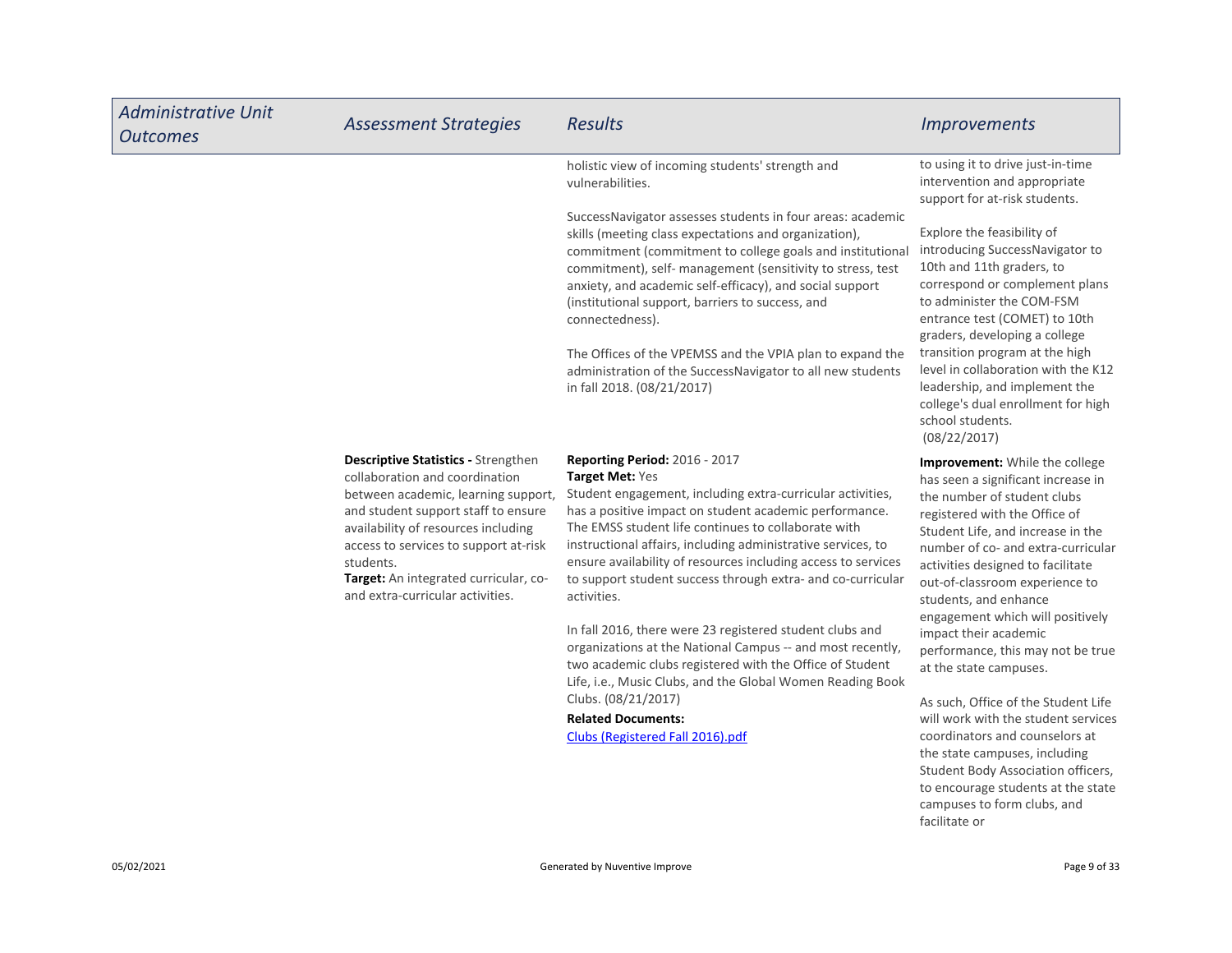| <b>Administrative Unit</b><br><b>Outcomes</b>                                                                                                                                                                                                                | <b>Assessment Strategies</b>                                                                                                                                                                                                                                                                | <b>Results</b>                                                                                                                                                                                                                                                                                                                                                                                                                                                                                                                                                                                                                                                                                                                                                                                                                                                                                                                                                                                                                                                                                                                                                                                                                                                                                                                                                                                                                                                                                                                                                                           | <i><u><b>Improvements</b></u></i>                                                                                                                                                                                                                                                                                                                                                                                                                                                                                                                                                                                                                                                                                                                                                                                                                                                                                                      |
|--------------------------------------------------------------------------------------------------------------------------------------------------------------------------------------------------------------------------------------------------------------|---------------------------------------------------------------------------------------------------------------------------------------------------------------------------------------------------------------------------------------------------------------------------------------------|------------------------------------------------------------------------------------------------------------------------------------------------------------------------------------------------------------------------------------------------------------------------------------------------------------------------------------------------------------------------------------------------------------------------------------------------------------------------------------------------------------------------------------------------------------------------------------------------------------------------------------------------------------------------------------------------------------------------------------------------------------------------------------------------------------------------------------------------------------------------------------------------------------------------------------------------------------------------------------------------------------------------------------------------------------------------------------------------------------------------------------------------------------------------------------------------------------------------------------------------------------------------------------------------------------------------------------------------------------------------------------------------------------------------------------------------------------------------------------------------------------------------------------------------------------------------------------------|----------------------------------------------------------------------------------------------------------------------------------------------------------------------------------------------------------------------------------------------------------------------------------------------------------------------------------------------------------------------------------------------------------------------------------------------------------------------------------------------------------------------------------------------------------------------------------------------------------------------------------------------------------------------------------------------------------------------------------------------------------------------------------------------------------------------------------------------------------------------------------------------------------------------------------------|
|                                                                                                                                                                                                                                                              |                                                                                                                                                                                                                                                                                             |                                                                                                                                                                                                                                                                                                                                                                                                                                                                                                                                                                                                                                                                                                                                                                                                                                                                                                                                                                                                                                                                                                                                                                                                                                                                                                                                                                                                                                                                                                                                                                                          | organize co- and extra-curricular<br>activities in collaboration with<br>instructional affairs and<br>administrative support services.<br>(08/22/2017)                                                                                                                                                                                                                                                                                                                                                                                                                                                                                                                                                                                                                                                                                                                                                                                 |
| 2017-2018 VPEMSS Outcome 1 -<br>Stabilize (or exceed) enrollment<br>targets in head counts, registered<br>credits, and full-time equivalent<br>students, including average credit<br>load.<br><b>AUO Status: Active</b><br>AUO Assessment Cycle: 2017 - 2018 | Descriptive Statistics - Continue to<br>expand recruitment and marketing<br>outreaches, especially targeting non-<br>traditional and returning students.<br>Target: A 10% increase in the<br>enrollment of returning students,<br>spring 2017 vs spring 2018, and fall<br>2017 vs fall 2018 | <b>Reporting Period: 2017 - 2018</b><br>Target Met: No<br>If compared to spring 2017 head count enrollment, the<br>college's spring 2018 head count enrollment decreased by<br>2.69% or 47 head counts.<br>Spring 2017 vs. Spring 2018 enrollment, returning (RE)<br>students<br>1. College registered 115 returning students (or 7% of 1,747<br>head counts) last spring 2017.<br>2. College registered 88 returning students (or 5% of 1,700<br>head counts) last spring 2018. As such, a decrease in the<br>number of returning students by 25 head counts (or 24%<br>decrease in head counts) compared to spring 2017.<br>3. Of the 115 returning students in spring 2017, 68% were<br>registered part-time, and 32%, full-time time. However, of<br>the 88 returning students in spring 2018, 57% were<br>registered part-time, and 43%, full-time.<br>4. Average credits for returning students were 8 and 9<br>during spring 2017 and spring 2018, respectively.<br>If compared to fall 2018 head count enrollment, the<br>college's fall 2018 head count enrollment decreased by<br>4.88% or 99 head counts.<br>Fall 2017 vs. Fall 2018 enrollment, returning (RE) students<br>1. College registered 130 returning students (or 6% of 2,027<br>head counts) last fall 2017.<br>2. College registered 106 returning students (or 5% of 1,928<br>head counts) last fall 2018. As such, a decrease in the<br>number of returning students by 24 head counts (or 1.18%<br>decrease in head counts) compared to fall 2017.<br>3. Of the 130 returning students in fall 2017, 44% were | Improvement: 1. Create,<br>improve, and implement a<br>coordinated marketing,<br>recruitment, and outreach<br>program to increase enrollment of<br>targeted priority groups, i.e.,<br>traditional first-time freshman,<br>transfer, continuing, and returning<br>students.<br>2. Increase visibility, awareness,<br>and knowledge about the college,<br>and opportunities available for<br>students.<br>3. Improve execution of multi-<br>modal enrollment, marketing, and<br>communication services to<br>increase touch points with<br>students, and use relationship<br>cultivation and targeted approach.<br>4. In collaboration and<br>coordination with instructional<br>affairs, develop and implement<br>alternative scheduling (block<br>scheduling, six-week sessions,<br>etc.) to improve student success<br>and persistence.<br>5. Further strengthen<br>recruitment efforts through the<br>development and implementation |

O5/02/2021 **Contracted by Nuventive Improve** Generated by Nuventive Improve Page 10 of 33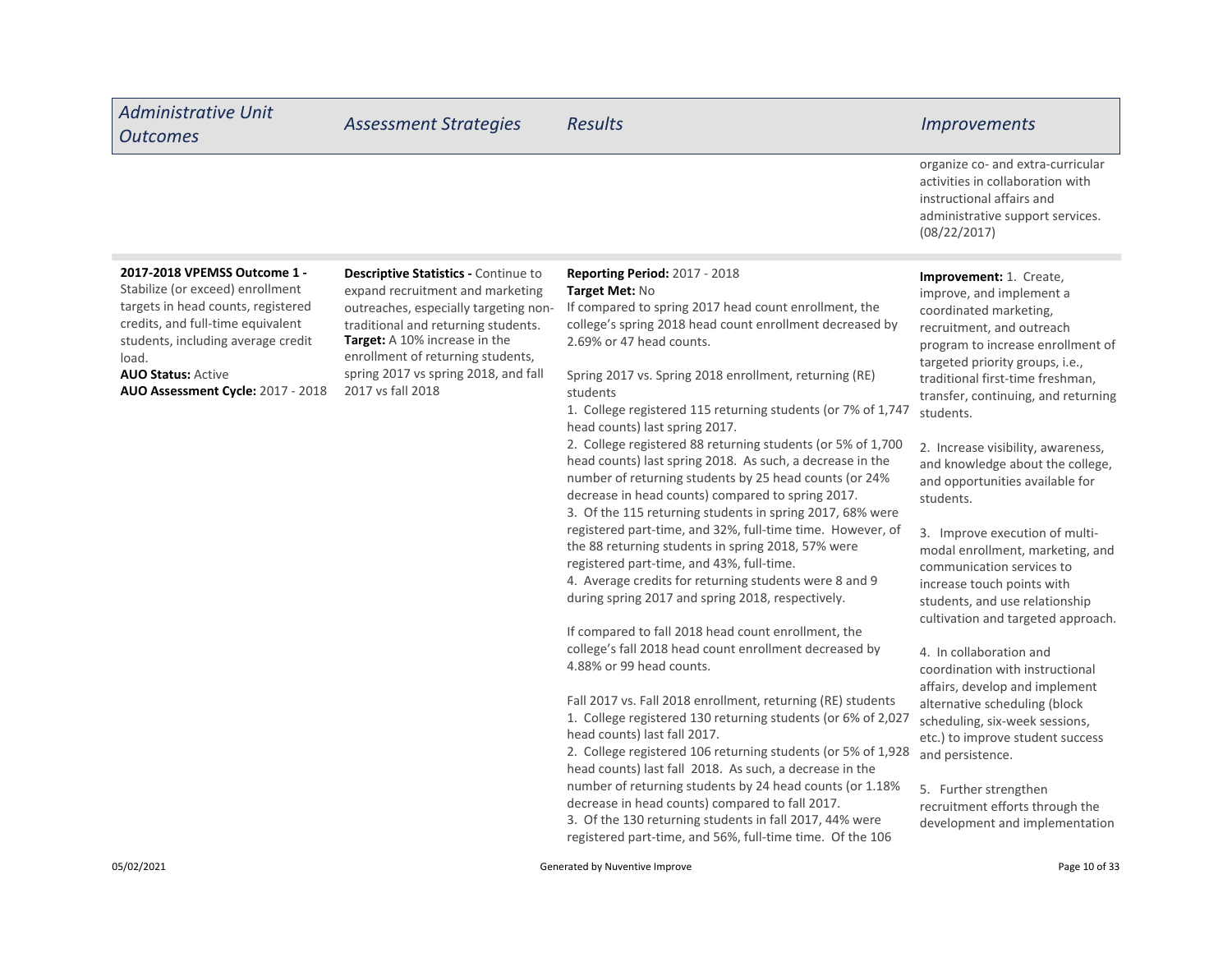| <b>Administrative Unit</b><br><b>Outcomes</b> | <b>Assessment Strategies</b>                                                                                                                                                                                                                                                                                                                  | <b>Results</b>                                                                                                                                                                                                                                                                                                                                                                                                                                                                                                                                                                                                                                                                                                                                                       | <i><u><b>Improvements</b></u></i>                                                                                                                                                                                                                                                                                                                                                                                                                            |
|-----------------------------------------------|-----------------------------------------------------------------------------------------------------------------------------------------------------------------------------------------------------------------------------------------------------------------------------------------------------------------------------------------------|----------------------------------------------------------------------------------------------------------------------------------------------------------------------------------------------------------------------------------------------------------------------------------------------------------------------------------------------------------------------------------------------------------------------------------------------------------------------------------------------------------------------------------------------------------------------------------------------------------------------------------------------------------------------------------------------------------------------------------------------------------------------|--------------------------------------------------------------------------------------------------------------------------------------------------------------------------------------------------------------------------------------------------------------------------------------------------------------------------------------------------------------------------------------------------------------------------------------------------------------|
|                                               |                                                                                                                                                                                                                                                                                                                                               | returning students in fall 2018, 44% were registered part-<br>time, and 56%, full-time.<br>4. Average credits for returning students were 11 and 10<br>during fall 2017 and fall 2018, respectively.<br>The increase in the number of (or percentage of) returning<br>students registered full-time (12 credits and above) during<br>fall 2017 and fall 2018 may be attributed to the<br>collaborative efforts (or intra- and inter-departments) at the for prospective students and the<br>college encouraging students to carry 15 credits during a<br>regular semester to shorten time to graduation or program<br>completion.<br>This target, i.e., 10% increase in the enrollment of returning<br>students, spring 2017 vs. spring 2018, and fall 2017 vs. fall | of strategic marketing tools, such<br>as but by no means not limited to,<br>innovative use of web and social<br>media marketing, creative<br>services, and others. Additionally,<br>continue to host early college<br>awareness activities, e.g., college<br>fairs and visits, career exploration<br>general public, ads utilizing print<br>and broadcast media, exposition,<br>and others.<br>6. Build strong ties (or<br>relationships) with the local K12 |
|                                               |                                                                                                                                                                                                                                                                                                                                               | 2018, was not met.<br>(08/27/2018)                                                                                                                                                                                                                                                                                                                                                                                                                                                                                                                                                                                                                                                                                                                                   | schools to increase partnerships,<br>outreaches, activities, and events<br>designed to retain students<br>through graduation and better<br>prepare them for postsecondary<br>education.                                                                                                                                                                                                                                                                      |
|                                               |                                                                                                                                                                                                                                                                                                                                               |                                                                                                                                                                                                                                                                                                                                                                                                                                                                                                                                                                                                                                                                                                                                                                      | 7. In collaboration and<br>coordination with instructional<br>affairs, continue to offer the<br>summer transition program for<br>incoming new students and first-<br>time in college freshman students,<br>and promote the college's early<br>and dual enrollment programs.<br>(09/10/2018)                                                                                                                                                                  |
|                                               | <b>Descriptive Statistics - Conduct</b><br>further outreach to high school<br>principals and counselors on dual<br>enrollment and early admissions, the<br>K-12 leadership on in-service training<br>(continuing education) for teachers<br>and non-teaching staff, and others.<br>Target: A meeting with K-12<br>leadership, principals, and | <b>Reporting Period: 2017 - 2018</b><br>Target Met: Yes<br>The department, in collaboration with the college's<br>department for Instructional Affairs, conducted meetings<br>with Chuuk State's Department of Education (DOE) and the<br>administrators of Chuuk High School in conjunction with the<br>proposed high school to college transition (preparatory)<br>program.                                                                                                                                                                                                                                                                                                                                                                                        | Improvement: 1. Create,<br>improve, and implement a<br>coordinated marketing,<br>recruitment, and outreach<br>program to increase enrollment of<br>targeted priority groups, i.e.,<br>traditional first-time freshman,<br>transfer, continuing, and returning                                                                                                                                                                                                |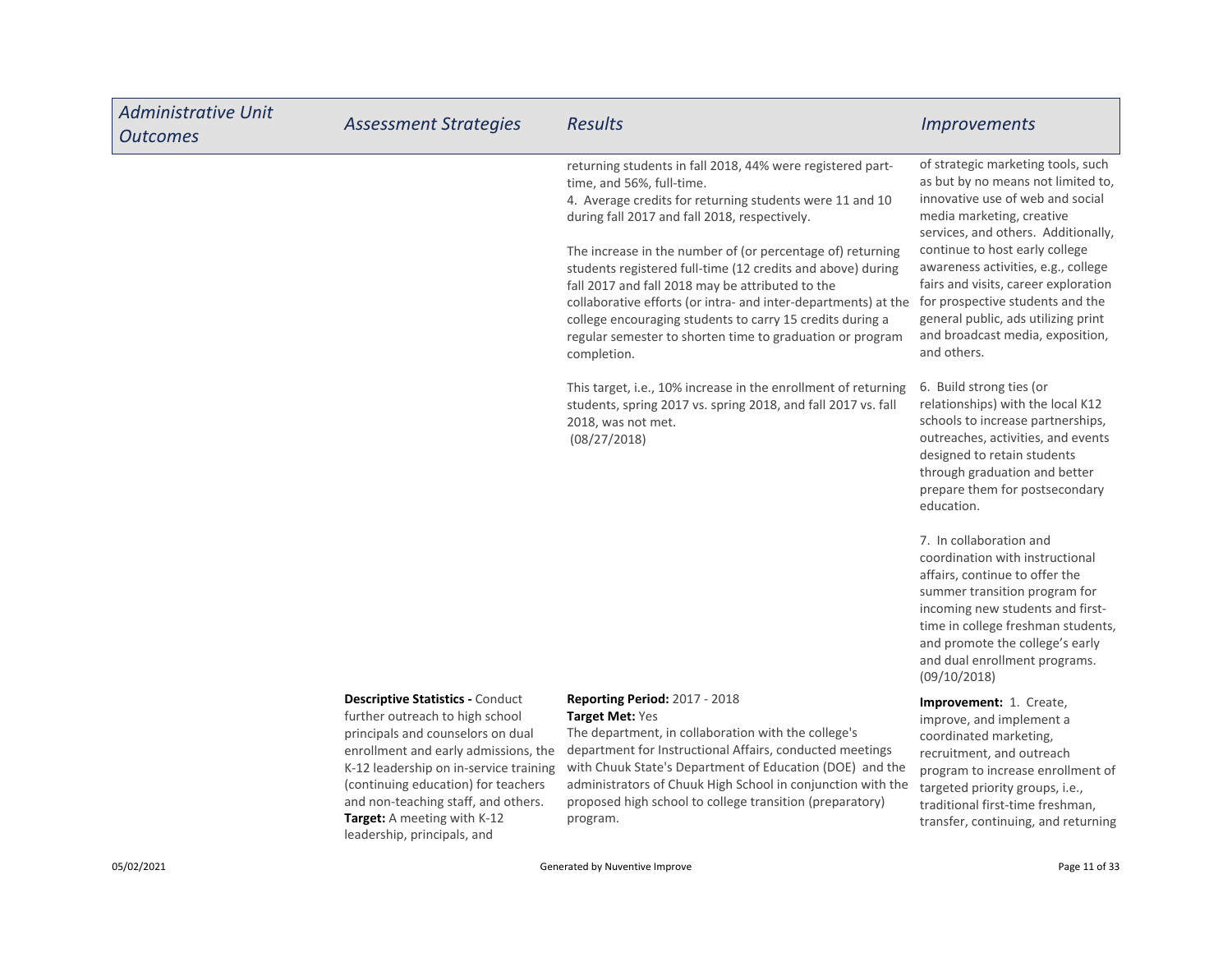| <b>Administrative Unit</b><br><b>Outcomes</b> | <b>Assessment Strategies</b>                                                                                               | <b>Results</b>                                                                                                                                                                                                                                                                                                                                                                                                                    | <i><u><b>Improvements</b></u></i>                                                                                                                                                                                                                                                                                                                                                                                                                                                                                             |
|-----------------------------------------------|----------------------------------------------------------------------------------------------------------------------------|-----------------------------------------------------------------------------------------------------------------------------------------------------------------------------------------------------------------------------------------------------------------------------------------------------------------------------------------------------------------------------------------------------------------------------------|-------------------------------------------------------------------------------------------------------------------------------------------------------------------------------------------------------------------------------------------------------------------------------------------------------------------------------------------------------------------------------------------------------------------------------------------------------------------------------------------------------------------------------|
|                                               | counselors on dual enrollment, early<br>admission, in-service training<br>(continuing education), and others<br>per state. | The proposed program includes: (a) allowing sophomores<br>and juniors to take the COM-FSM Entrance Test (COMET) to<br>determine their English and math placements; and (b) the<br>college to collaboratively work with Chuuk State's DOE and<br>Chuuk High School in designing and developing pre-college<br>courses that will be offered at 12th grade, and students<br>who successfully complete these required courses will be | students.<br>2. Increase visibility, awareness,<br>and knowledge about the college,<br>and opportunities available for<br>students.                                                                                                                                                                                                                                                                                                                                                                                           |
|                                               |                                                                                                                            | placed into the college's degree program without retaking<br>the COMET.                                                                                                                                                                                                                                                                                                                                                           | 3. Improve execution of multi-<br>modal enrollment, marketing, and<br>communication services to                                                                                                                                                                                                                                                                                                                                                                                                                               |
|                                               |                                                                                                                            | Also included in this collaborative initiative is promoting the<br>college's dual enrollment and early admission programs.                                                                                                                                                                                                                                                                                                        | increase touch points with<br>students, and use relationship<br>cultivation and targeted approach.                                                                                                                                                                                                                                                                                                                                                                                                                            |
|                                               |                                                                                                                            | During the spring 2018 COMET administered last February<br>to March 2018, 313 high school juniors and sophomores<br>from Chuuk and Yap States took the test. Of these 313<br>students, 74 (or 24%) are placed into the college's degree<br>program, and 24 (8%) and 102 (or 33%) are placed into<br>Achieving College Excellence (ACE) and certificate programs,<br>respectively.                                                 | 4. In collaboration and<br>coordination with instructional<br>affairs, develop and implement<br>alternative scheduling (block<br>scheduling, six-week sessions,<br>etc.) to improve student success<br>and persistence.                                                                                                                                                                                                                                                                                                       |
|                                               |                                                                                                                            | Meetings with K12 private and public schools in Pohnpei<br>State were conducted, which informed the implementation<br>of summer registration at the high schools. As a result,<br>summer 2018 new student enrollment for National Campus<br>and the Career & Technical Education Center (CTEC)<br>increased by 65% and 20%, respectively, if compared to the<br>previous summer. (08/27/2018)                                     | 5. Further strengthen<br>recruitment efforts through the<br>development and implementation<br>of strategic marketing tools, such<br>as but by no means not limited to,<br>innovative use of web and social<br>media marketing, creative<br>services, and others. Additionally,<br>continue to host early college<br>awareness activities, e.g., college<br>fairs and visits, career exploration<br>for prospective students and the<br>general public, ads utilizing print<br>and broadcast media, exposition,<br>and others. |
|                                               |                                                                                                                            |                                                                                                                                                                                                                                                                                                                                                                                                                                   | 6. Build strong ties (or<br>relationships) with the local K12                                                                                                                                                                                                                                                                                                                                                                                                                                                                 |

г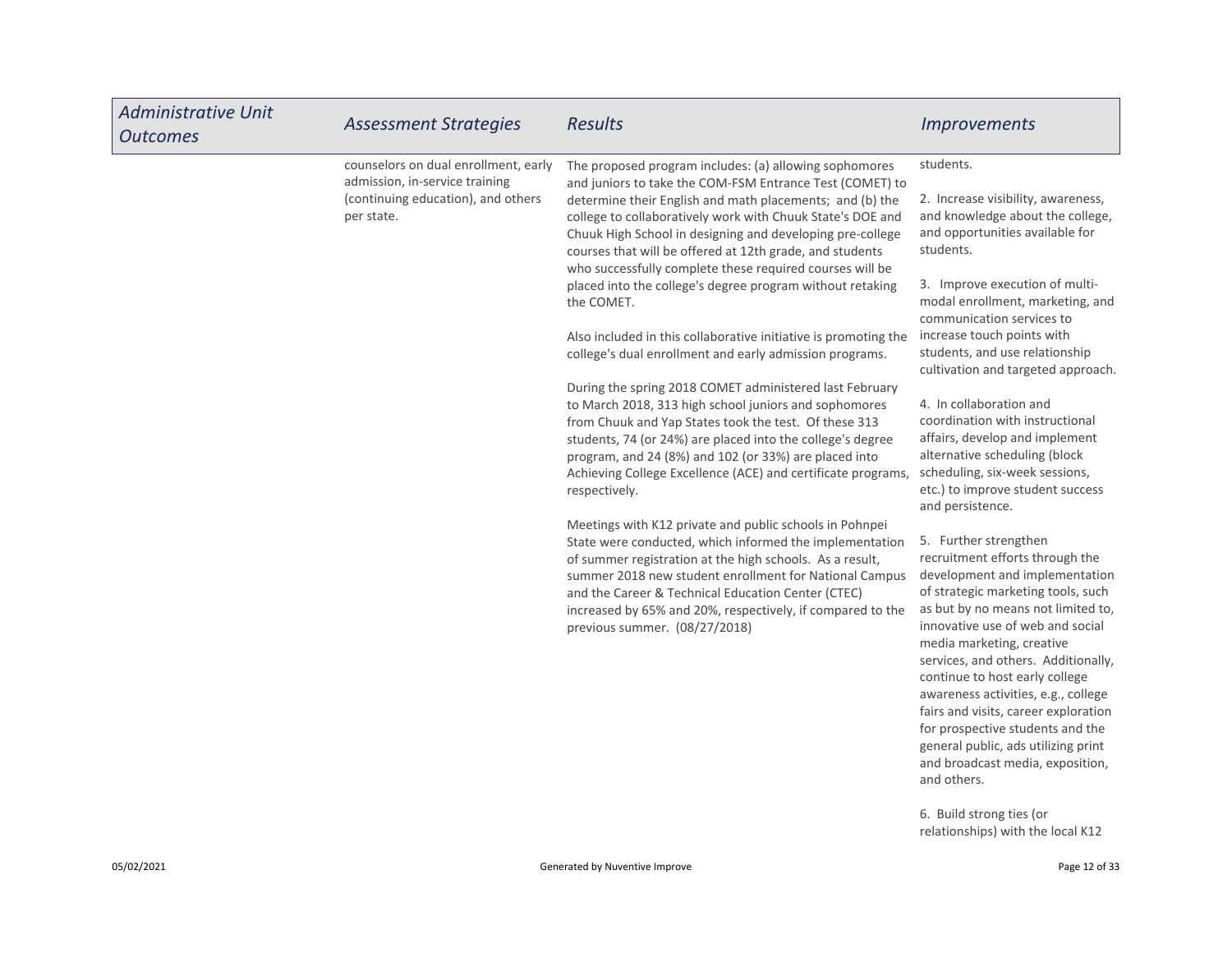| <b>Administrative Unit</b><br><b>Outcomes</b> | <b>Assessment Strategies</b>                                                                                                                                                                                                                                                                                             | <b>Results</b>                                                                                                                                                                                                                                                                                                                                                                                                                                                                       | <i><u><b>Improvements</b></u></i>                                                                                                                                                                                                                                                                                      |
|-----------------------------------------------|--------------------------------------------------------------------------------------------------------------------------------------------------------------------------------------------------------------------------------------------------------------------------------------------------------------------------|--------------------------------------------------------------------------------------------------------------------------------------------------------------------------------------------------------------------------------------------------------------------------------------------------------------------------------------------------------------------------------------------------------------------------------------------------------------------------------------|------------------------------------------------------------------------------------------------------------------------------------------------------------------------------------------------------------------------------------------------------------------------------------------------------------------------|
|                                               |                                                                                                                                                                                                                                                                                                                          |                                                                                                                                                                                                                                                                                                                                                                                                                                                                                      | schools to increase partnerships,<br>outreaches, activities, and events<br>designed to retain students<br>through graduation and better<br>prepare them for postsecondary<br>education.                                                                                                                                |
|                                               |                                                                                                                                                                                                                                                                                                                          |                                                                                                                                                                                                                                                                                                                                                                                                                                                                                      | 7. In collaboration and<br>coordination with instructional<br>affairs, continue to offer the<br>summer transition program for<br>incoming new students and first-<br>time in college freshman students,<br>and promote the college's early<br>and dual enrollment programs.<br>(09/10/2018)                            |
|                                               | <b>Descriptive Statistics - Continue to</b><br>collaborate with the department of<br>instructional affairs on course<br>offerings and scheduling for<br>incoming new freshman and<br>returning students.<br>Target: 90% of NE students<br>registered in fall 2018 are full-time,<br>with a average of 15 credits: 60% of | <b>Reporting Period: 2017 - 2018</b><br>Target Met: No<br>The unit continue to collaborate with other departments at<br>the college, e.g., instructional affairs, administrative<br>services, and institutional effectiveness & quality<br>assurance, in implementing initiatives relating to enrollment<br>targets, such as averages of 12 and 5.5 credits during<br>semesters and summer of FY 2018, respectively; and<br>averages of 15 and 6 credits during semesters and summer | <b>Improvement:</b> 1. In collaboration<br>and coordination with<br>instructional affairs, develop and<br>implement alternative scheduling<br>(block scheduling, six-week)<br>sessions, etc.) to improve student<br>success and persistence, develop<br>and implement need-informed<br>strategic scheduling of classes |

strategic scheduling of classes, and pathway courses. (09/10/2018)

age or 15 credits, 60 RE in fall 2018 are registered fulltime.

Notes: Fall 2017, 83% of the 470 NE students were registered full-time (average credit of 13); 56% of RE were registered full-time (average credit of 11).

averages of 15 and 6 credits during semesters and summer of FY 2019, respectively.

College wide fall 2018 enrollment data for NE students 1. 85% full-time students, and 15% part-time students. If compared to fall 2017 enrollment figures, an increase of 2% in terms of full-time student enrollment and a decrease in the part-time student enrollment by 2%. 2. For full-time and part-time new students, the average credit is 13 credits.

However, fall 2018 enrollment data for NE students by campus are as follows:

1. National Campus: 98% of the NE students were registered full-time, and 2%, part-time. Average credit is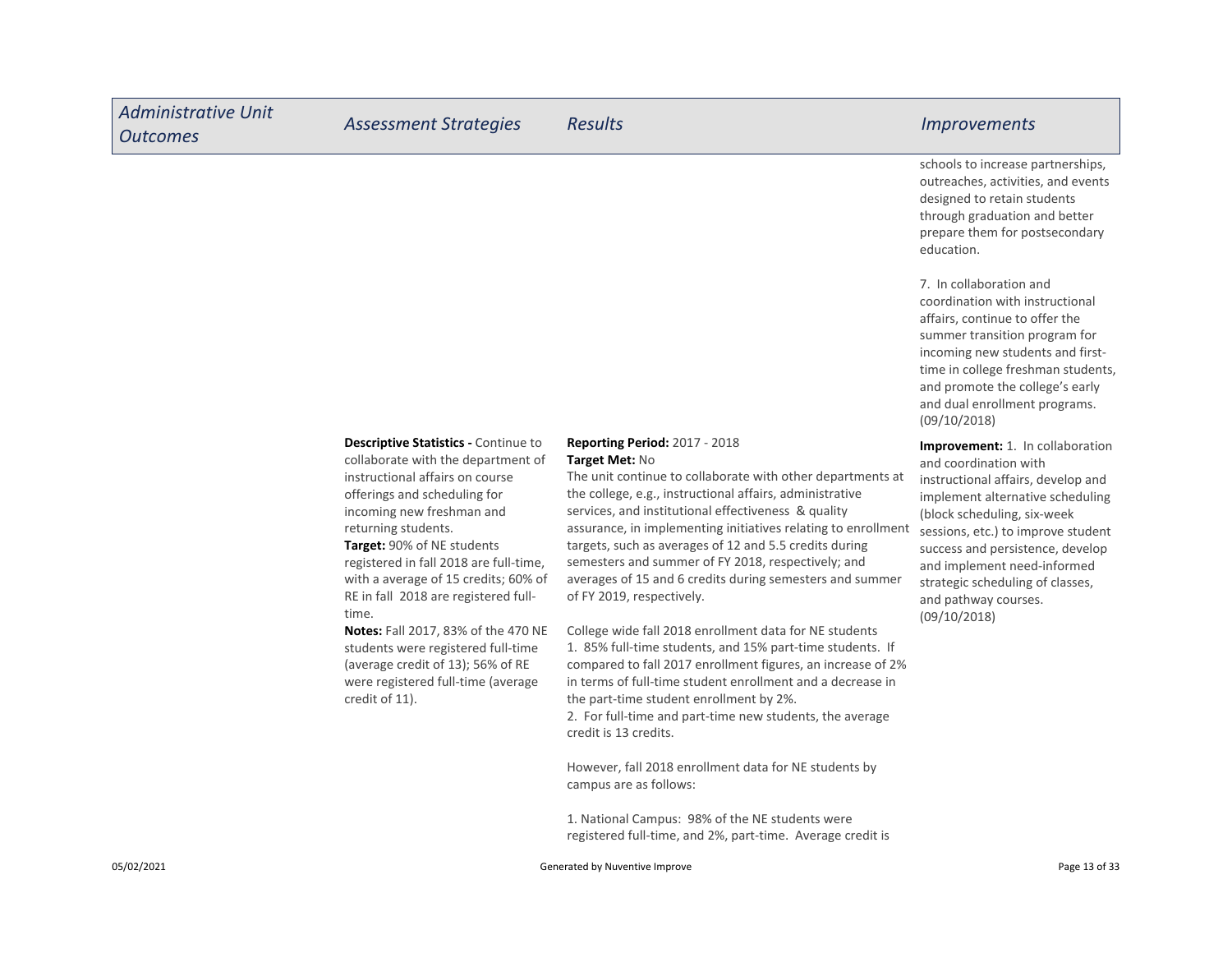| <b>Administrative Unit</b><br><b>Outcomes</b> | <b>Assessment Strategies</b> | <b>Results</b>                                                                                                                                                                                                                                                                                                                                                                                                                                                                                                                                                                               | <i><u><b>Improvements</b></u></i> |
|-----------------------------------------------|------------------------------|----------------------------------------------------------------------------------------------------------------------------------------------------------------------------------------------------------------------------------------------------------------------------------------------------------------------------------------------------------------------------------------------------------------------------------------------------------------------------------------------------------------------------------------------------------------------------------------------|-----------------------------------|
|                                               |                              | 14.<br>2. CTEC: 82% of the NE students were registered full-time,<br>and only 18%, part-time. Average credit is 13.<br>3. Chuuk Campus: 84% of the NE students were registered<br>full-time, and 16%, part-time. Average credit is 13.<br>4. Kosrae Campus: 78% of the NE students were registered<br>full-time, and 22%, part-time. Average credit is 12.<br>5. Yap Campus: 71% of the NE students were registered<br>full-time, and 29%, part-time. Average credit is 12.                                                                                                                  |                                   |
|                                               |                              | College wide fall 2018 enrollment data for RE students<br>1.59% full-time students, and 41% part-time students. If<br>compared to fall 2017 enrollment figures, an increase of 3%<br>in terms of full-time student enrollment and a decrease in<br>the part-time student enrollment by 3%<br>2. For full-time and part-time RE students, the average<br>credit is 10.                                                                                                                                                                                                                        |                                   |
|                                               |                              | However, fall 2018 enrollment data for RE students by<br>campus are as follows:                                                                                                                                                                                                                                                                                                                                                                                                                                                                                                              |                                   |
|                                               |                              | 1. National Campus: 75% of the RE students were<br>registered full-time, and only 15%, part-time. Average<br>credit is 12.<br>2. CTEC: 44% of the RE students were registered full-time,<br>and 56%, part-time. Average credit is 10.<br>3. Chuuk Campus: 50% of the RE students were registered<br>full-time, and 50%, part-time. Average credit is 11.<br>4. Kosrae Campus: 31% of the RE students were registered<br>full-time, and 69%, part-time. Average credit is 9.<br>5. Yap Campus: 45% of the RE students were registered<br>full-time, and 55%, part-time. Average credit is 10. |                                   |
|                                               |                              | It should also be noted that the college registered<br>enrollment of 1,097 head counts with 6,553 registered<br>credits (or equivalent to 1,092 full-time equivalent students)<br>last summer 2018. If compared to its summer 2018<br>enrollment targets, these figures indicate that the college<br>surpassed its headcount target by 8%, but achieved its<br>credit target by only 84%.                                                                                                                                                                                                    |                                   |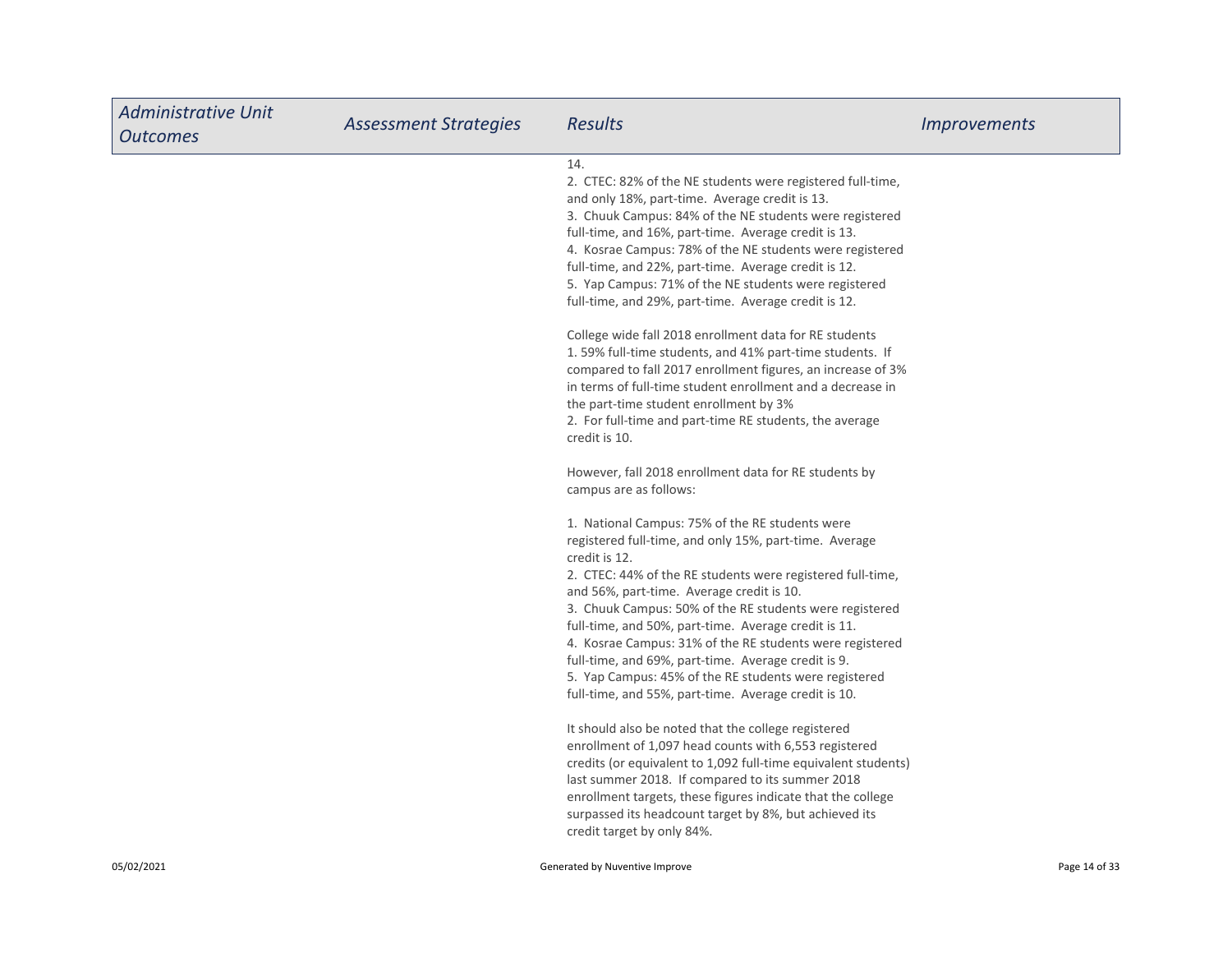| <b>Administrative Unit</b><br><b>Outcomes</b> | <b>Assessment Strategies</b>                                                                                                                                                                                                                                                                                                                   | <b>Results</b>                                                                                                                                                                                                                                                                                                                                                                                                                                                                                                                                                  | <i><u><b>Improvements</b></u></i>                                                                                                                                                                                                             |
|-----------------------------------------------|------------------------------------------------------------------------------------------------------------------------------------------------------------------------------------------------------------------------------------------------------------------------------------------------------------------------------------------------|-----------------------------------------------------------------------------------------------------------------------------------------------------------------------------------------------------------------------------------------------------------------------------------------------------------------------------------------------------------------------------------------------------------------------------------------------------------------------------------------------------------------------------------------------------------------|-----------------------------------------------------------------------------------------------------------------------------------------------------------------------------------------------------------------------------------------------|
|                                               |                                                                                                                                                                                                                                                                                                                                                | If compared last summer 2017 enrollment, the college has<br>seen an increase in the summer 2018 headcount and<br>registered credits by 13% and 23%, respectively. College-<br>wide new students headcount enrollment increased by<br>17%. College-wide continuing and returning students<br>headcount enrollment increased by 8% and 12%,<br>respectively. National and CTEC summer 2018 new<br>students headcount enrollment increased by 65% and 20%,<br>respectively.                                                                                        |                                                                                                                                                                                                                                               |
|                                               |                                                                                                                                                                                                                                                                                                                                                | The target, i.e., 90% of NE students are registered full-time<br>with an average credit load of 15 credits, was not met.<br>College-wide fall 2018 NE enrollment data show that 85% of<br>the NE students were registered full-time, which is 5%<br>below the target. Additionally, the fall 2018 average credit<br>load for NE students is only 13 credits, which is below the<br>target. However, the college has seen an increase by 2% in<br>the NE students registered full-time, if compared to last fall<br>2017 (83% NE students registered full-time). |                                                                                                                                                                                                                                               |
|                                               |                                                                                                                                                                                                                                                                                                                                                | The target, i.e., 60% of the RE students registered full-time<br>was not met. Fall 2018 RE enrollment data show only 59%<br>of the RE students were registered full-time, which is 1%<br>below the target. However, the college has seen an<br>increase by 3% in the RE students registered full-time, if<br>compared to last fall 2017 (56% NE students registered full-<br>time). (08/27/2018)                                                                                                                                                                |                                                                                                                                                                                                                                               |
|                                               | <b>Descriptive Statistics - Continue to</b><br>provide or organize college fairs,<br>high school visits, college visits;<br>continue to utilize print and<br>broadcast media, including use of<br>banners, streamers, flyers, and<br>brochures to market the college and<br>build the college's image to the<br>community; and explore and use | <b>Reporting Period: 2017 - 2018</b><br><b>Target Met: Yes</b><br>The department for EMSS continue to host, facilitate, and<br>organize college fairs, high school visits, and utilize print and<br>broadcast media to market the college and its curricular<br>offerings (or programs).<br>The department's Office of the Student Life maintains a<br>FaceBook page,                                                                                                                                                                                           | Improvement: 1. Improve<br>execution of multi-modal<br>enrollment, marketing, and<br>communication services to<br>increase touch points with<br>students, and use relationship<br>cultivation and targeted approach.<br>2. Further strengthen |
|                                               | the use of other media, such as<br>social media, YouTube, etc.<br>Target: Social media, YouTube,                                                                                                                                                                                                                                               | https://www.facebook.com/COMStudents/, to reach out to<br>current and former students, alumni, and prospective<br>students on activities and other relevant information,                                                                                                                                                                                                                                                                                                                                                                                        | recruitment efforts through the<br>development and implementation                                                                                                                                                                             |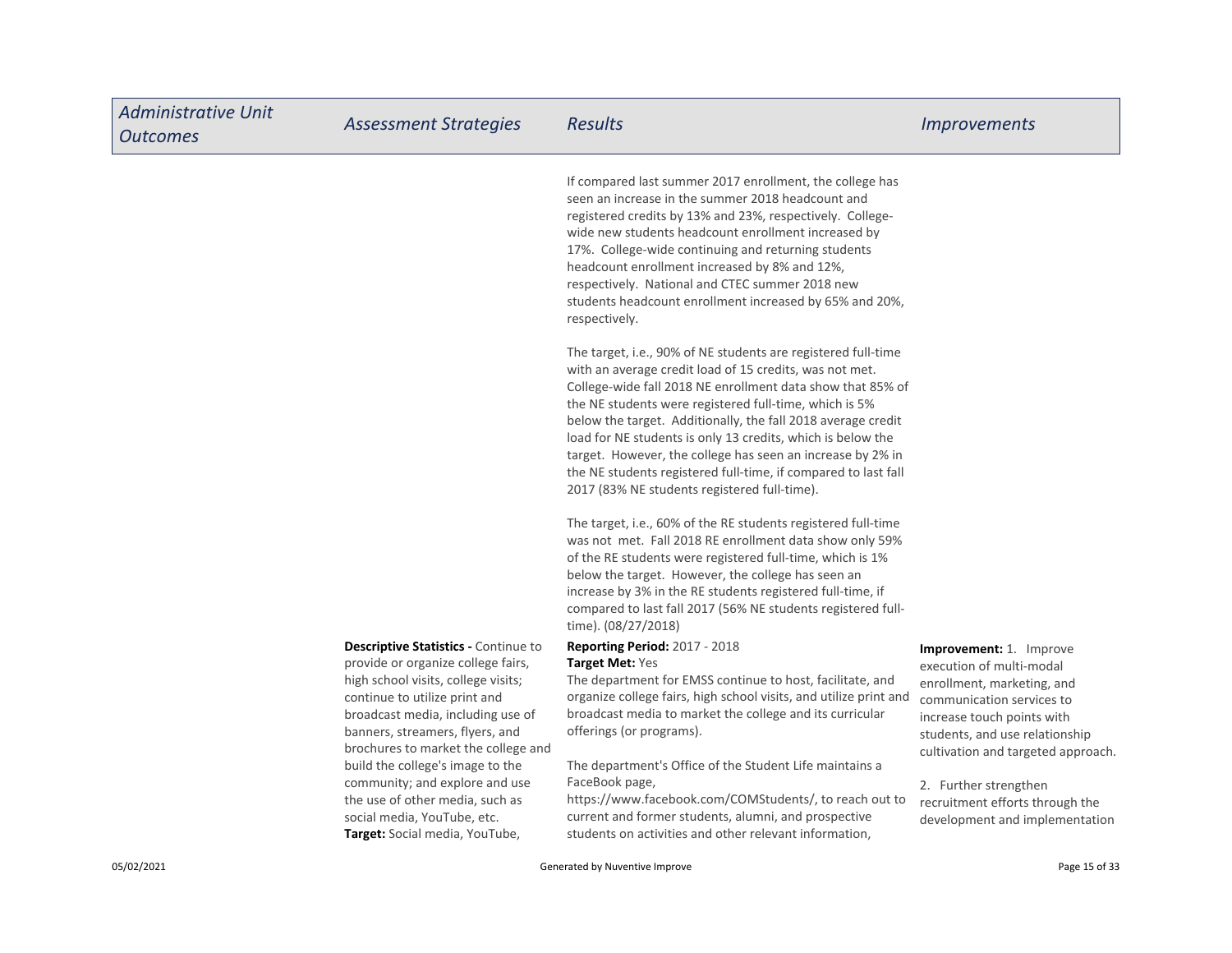| <b>Administrative Unit</b><br><b>Outcomes</b>                    | <b>Assessment Strategies</b>                                                                       | <b>Results</b>                                                                                                                                                                                                                                                                                                                                                                                                                                                                                                                                                                                                                                                                                                                                                                                                                                                                                                                                                                                                                                                                                | <i>Improvements</i>                                                                                                                                                                                                                                                                                                                                                                                                                                                                                                                                                                                                                                                                                                            |
|------------------------------------------------------------------|----------------------------------------------------------------------------------------------------|-----------------------------------------------------------------------------------------------------------------------------------------------------------------------------------------------------------------------------------------------------------------------------------------------------------------------------------------------------------------------------------------------------------------------------------------------------------------------------------------------------------------------------------------------------------------------------------------------------------------------------------------------------------------------------------------------------------------------------------------------------------------------------------------------------------------------------------------------------------------------------------------------------------------------------------------------------------------------------------------------------------------------------------------------------------------------------------------------|--------------------------------------------------------------------------------------------------------------------------------------------------------------------------------------------------------------------------------------------------------------------------------------------------------------------------------------------------------------------------------------------------------------------------------------------------------------------------------------------------------------------------------------------------------------------------------------------------------------------------------------------------------------------------------------------------------------------------------|
|                                                                  | brochures and/or flyers, news article<br>in The Kaselehlie Press, improved<br><b>EMSS</b> webpages | college.<br>The department continues to publish brochures, flyers,<br>handbooks, and other similar types of publications either in<br>paper and electronic format, to market the college and its<br>programs/services, including activities and other relevant<br>information, updates, and events about the college.<br>The department continues to collaborate with the college's<br>Information Technology Office especially for technical<br>assistance or technology support to ensure the<br>completeness and accuracy, including currency or relevance<br>of web-based information available on the department's<br>webpage, http://www.comfsm.fm/?q=vpss.<br>In the 2018.3 registration survey conducted, 65% of the<br>respondents indicated that they have known about the<br>college's registration schedule and others from the Internet<br>or social media (COM-FSM news feed, tweeter, and<br>FaceBook), 16% from billboards, flyers, and the like, and 2%<br>from the radio (broadcast media). (08/27/2018)<br><b>Related Documents:</b><br><b>Student Registration Survey</b> | of strategic marketing tools, such<br>as but by no means not limited to,<br>innovative use of web and social<br>media marketing, creative<br>services, and others. Additionally,<br>continue to host early college<br>awareness activities, e.g., college<br>fairs and visits, career exploration<br>for prospective students and the<br>general public, ads utilizing print<br>and broadcast media, exposition,<br>and others.<br>3. In collaboration and<br>coordination with instructional<br>affairs, continue to offer the<br>summer transition program for<br>incoming new students and first-<br>time in college freshman students,<br>and promote the college's early<br>and dual enrollment programs.<br>(09/10/2018) |
| 2017-2018 VPEMSS Outcome 2 -<br>Improve execution of multi-modal | <b>Descriptive Statistics - Further</b><br>strengthen collaboration with the K-                    | <b>Reporting Period: 2017 - 2018</b><br><b>Target Met: Yes</b>                                                                                                                                                                                                                                                                                                                                                                                                                                                                                                                                                                                                                                                                                                                                                                                                                                                                                                                                                                                                                                | Improvement: 1. Continued to<br>build strong ties (or relationships)                                                                                                                                                                                                                                                                                                                                                                                                                                                                                                                                                                                                                                                           |

enrollment, marketing, and communication services to increase touch points with students, and use relationship cultivation and targeted approach.

AUO Status: Active AUO Assessment Cycle: 2017 - 2018 enrollment, and the like.

Target: Pilot the administration of the COMET to K10 students. 12 leadership, including private and public high school principals and counselors especially in forging partnership to designing and offering college preparatory (or college transition) program, the dual

The department, in collaboration with the college's department for Instructional Affairs, conducted meetings with Chuuk State's Department of Education (DOE) and the administrators of Chuuk High School in conjunction with the proposed high school to college transition (preparatory) program.

The proposed program includes: (a) allowing sophomores and juniors to take the COM-FSM Entrance Test (COMET) to determine their English and math placements; and (b) the college to collaboratively work with Chuuk State's DOE and Chuuk High School in designing and developing pre-college courses that will be offered at 12th grade, and students

build strong ties (or relationships) with the local K12 schools to increase partnerships, outreaches, activities, and events designed to retain students through graduation and better prepare them for postsecondary education.

2. In collaboration and coordination with instructional affairs, continue to offer the summer transition program for incoming new students and first-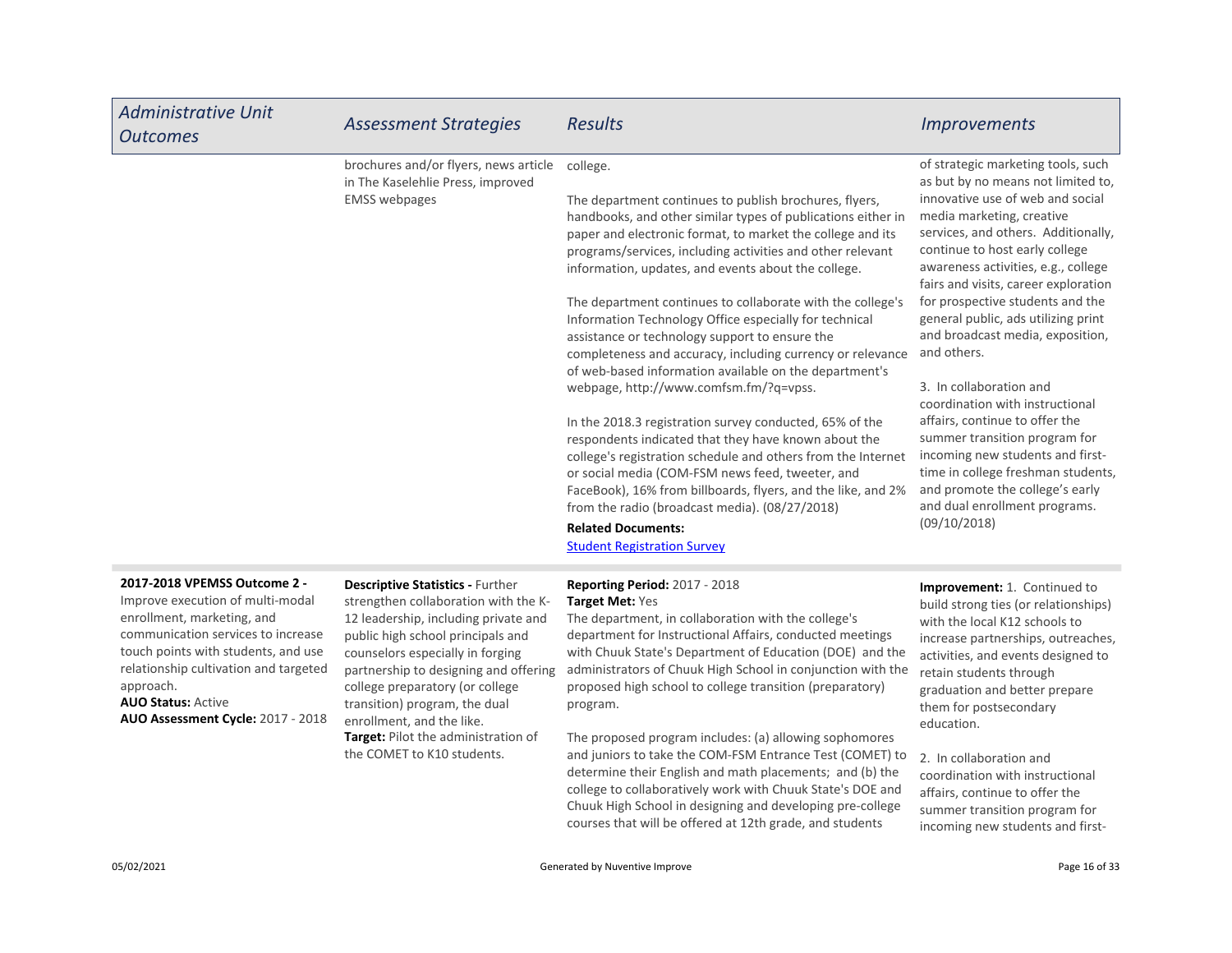| <b>Administrative Unit</b><br><b>Outcomes</b> | <b>Assessment Strategies</b>                                                                                                                                                                                                                                                                                                                                                     | <b>Results</b>                                                                                                                                                                                                                                                                                                                                                                                                                                                                                                                                                                                                                                                                                                                                                                                                    | <i><u><b>Improvements</b></u></i>                                                                                                     |
|-----------------------------------------------|----------------------------------------------------------------------------------------------------------------------------------------------------------------------------------------------------------------------------------------------------------------------------------------------------------------------------------------------------------------------------------|-------------------------------------------------------------------------------------------------------------------------------------------------------------------------------------------------------------------------------------------------------------------------------------------------------------------------------------------------------------------------------------------------------------------------------------------------------------------------------------------------------------------------------------------------------------------------------------------------------------------------------------------------------------------------------------------------------------------------------------------------------------------------------------------------------------------|---------------------------------------------------------------------------------------------------------------------------------------|
|                                               |                                                                                                                                                                                                                                                                                                                                                                                  | who successfully complete these required courses will be<br>placed into the college's degree program without retaking<br>the COMET.                                                                                                                                                                                                                                                                                                                                                                                                                                                                                                                                                                                                                                                                               | time in college freshman students,<br>and promote the college's early<br>and dual enrollment programs.                                |
|                                               |                                                                                                                                                                                                                                                                                                                                                                                  | Also included in this collaborative initiative is promoting the<br>college's dual enrollment and early admission programs.                                                                                                                                                                                                                                                                                                                                                                                                                                                                                                                                                                                                                                                                                        | 3. In collaboration with the State<br>DOEs and K12 schools, develop<br>and implement a college-                                       |
|                                               |                                                                                                                                                                                                                                                                                                                                                                                  | During the spring 2018 COMET administered last February<br>to March 2018, 313 high school juniors and sophomores<br>from Chuuk and Yap States took the test. Of these 313<br>students, 74 (or 24%) are placed into the college's degree<br>program, and 24 (8%) and 102 (or 33%) are placed into<br>Achieving College Excellence (ACE) and certificate programs,<br>respectively. (08/27/2018)                                                                                                                                                                                                                                                                                                                                                                                                                    | readiness program.<br>4. Expand the "bringing the<br>registrations to the high school" as<br>a college-wide practice.<br>(09/10/2018) |
|                                               | <b>Descriptive Statistics - Continue to</b><br>collaborate with the college's ITO for<br>an SIS-driven pre-admission to<br>admission process. Additionally, the<br>upgrading of the SIS en-suite feature<br>allowing online payment of the<br>registration fees.<br>Target: Automate pre-admission to<br>admission process using SIS; online<br>payment of the registration fee. | <b>Reporting Period: 2017 - 2018</b><br><b>Target Met: No</b><br>This is still a work in progress. The college through its<br>Information Technology Office (ITO) has contracted the<br>Student Information System (SIS) developer to include a<br>module in the database system allowing an SIS-driven pre-<br>admission to admission process, including out ensuite<br>features, such as but by any means not limited to on-line<br>payment. (08/27/2018)                                                                                                                                                                                                                                                                                                                                                       |                                                                                                                                       |
|                                               | <b>Descriptive Statistics - Further</b><br>assess the schedules for early and<br>regular registrations, including<br>current processes or procedures,<br>and explore the possibility of<br>streamlining processes and<br>procedures.<br>Target: Streamline the pre-<br>admission, admission, and<br>registration processes.                                                      | <b>Reporting Period: 2017 - 2018</b><br><b>Target Met: Yes</b><br>As mentioned the other section of this annual assessment,<br>the department continues to work with the K12 private and<br>public schools, specifically involving them in college's<br>organized activities, such as college fairs, college visits, and<br>most importantly admission to matriculation, including<br>developing and implementing schedules for these activities<br>that are congruent with their school calendars.<br>During summer 2018, on-site registrations were organized<br>at selected private and public high schools in Pohnpei State,<br>as a pilot target recruitment initiative. This initiative<br>resulted to the college capturing a significant number of<br>new students during summer 2018. For Pohnpei State, |                                                                                                                                       |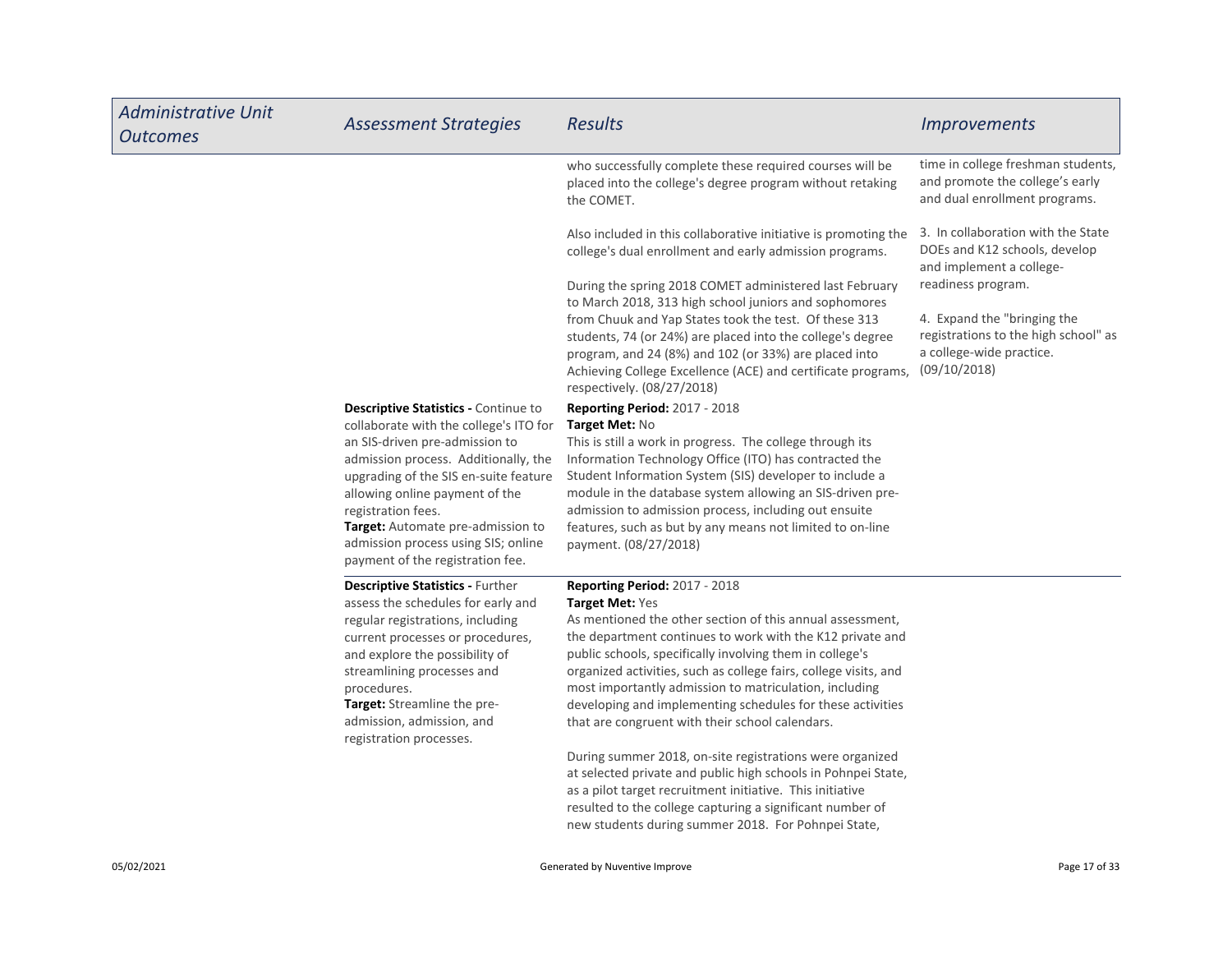| <b>Administrative Unit</b><br><b>Outcomes</b> | <b>Assessment Strategies</b>                                                                                                                                                                                                                                                                                                                                     | <b>Results</b>                                                                                                                                                                                                                                                                                                                                                                                                                                                                                                                                                         | <i><u><b>Improvements</b></u></i> |
|-----------------------------------------------|------------------------------------------------------------------------------------------------------------------------------------------------------------------------------------------------------------------------------------------------------------------------------------------------------------------------------------------------------------------|------------------------------------------------------------------------------------------------------------------------------------------------------------------------------------------------------------------------------------------------------------------------------------------------------------------------------------------------------------------------------------------------------------------------------------------------------------------------------------------------------------------------------------------------------------------------|-----------------------------------|
|                                               |                                                                                                                                                                                                                                                                                                                                                                  | National and CTEC summer 2018 new students headcount<br>enrollment increased by 65% and 20% if compared to the<br>previous summer.                                                                                                                                                                                                                                                                                                                                                                                                                                     |                                   |
|                                               |                                                                                                                                                                                                                                                                                                                                                                  | College wide and If compared last summer 2017<br>enrollment, the college has seen an increase in the summer<br>2018 headcount and registered credits by 13% and 23%,<br>respectively. College-wide new students headcount<br>enrollment increased by 17%. College-wide continuing and<br>returning students headcount enrollment increased<br>by 8% and 12%, respectively. (08/27/2018)                                                                                                                                                                                |                                   |
|                                               | Descriptive Statistics - Conduct a<br>data-informed assessment to<br>determine whether or not to<br>discontinue the late registration<br>options for students, including the<br>evaluation of the current "add and<br>drop" option -- and its impacts to<br>student academic success.<br>Target: An assessment on the late<br>registration, add and drop options | <b>Reporting Period: 2017 - 2018</b><br>Target Met: Yes<br>While, there has been no in-house study (using in-house<br>data) conducted during the 2017-2018 assessment cycle to<br>determine the impacts of "later registration" including the<br>option to modify registration post first day of instruction on<br>satisfactory academic progress of students, various<br>researches indicate that late registration policy and<br>practices have adverse impacts on student success.                                                                                  |                                   |
|                                               | and their impacts to student<br>academic success.                                                                                                                                                                                                                                                                                                                | In his article entitled "Late registration: Continued impact<br>on student success" published in the Community College<br>Journal of Research and Practice (Vol. 8, Issue 4, 2014) K.N.<br>Shriner cited the case student made by Smith, Street, and<br>Olivarez (2002 Smith, A. B., Street, M. A., & Olivarez, A. (<br>2002). The case study discussed the impact of a late<br>registration policy on students at a community college in<br>Texas. Their study revealed that the policy was detrimental<br>to student success and should be discontinued. The results |                                   |
|                                               |                                                                                                                                                                                                                                                                                                                                                                  | the case study reflect that students who register on or after<br>the first day of class are not as successful academically<br>when compared to students who registered early.<br>(08/27/2018)<br><b>Related Documents:</b><br><b>Late Registration and Student Academic Success</b>                                                                                                                                                                                                                                                                                    |                                   |
| 2017-2018 VPEMSS Outcome 3 -                  | <b>Descriptive Statistics - Expand the</b>                                                                                                                                                                                                                                                                                                                       | <b>Reporting Period: 2017 - 2018</b>                                                                                                                                                                                                                                                                                                                                                                                                                                                                                                                                   | <b>Improvement:</b> 1 Continue to |

**Descriptive Statistics - Expand the** roles and services provided by the Formalize a career counseling and job

**Reporting Period: 2017 - 2018** Target Met: Yes

Improvement: 1. Continue to develop and implement a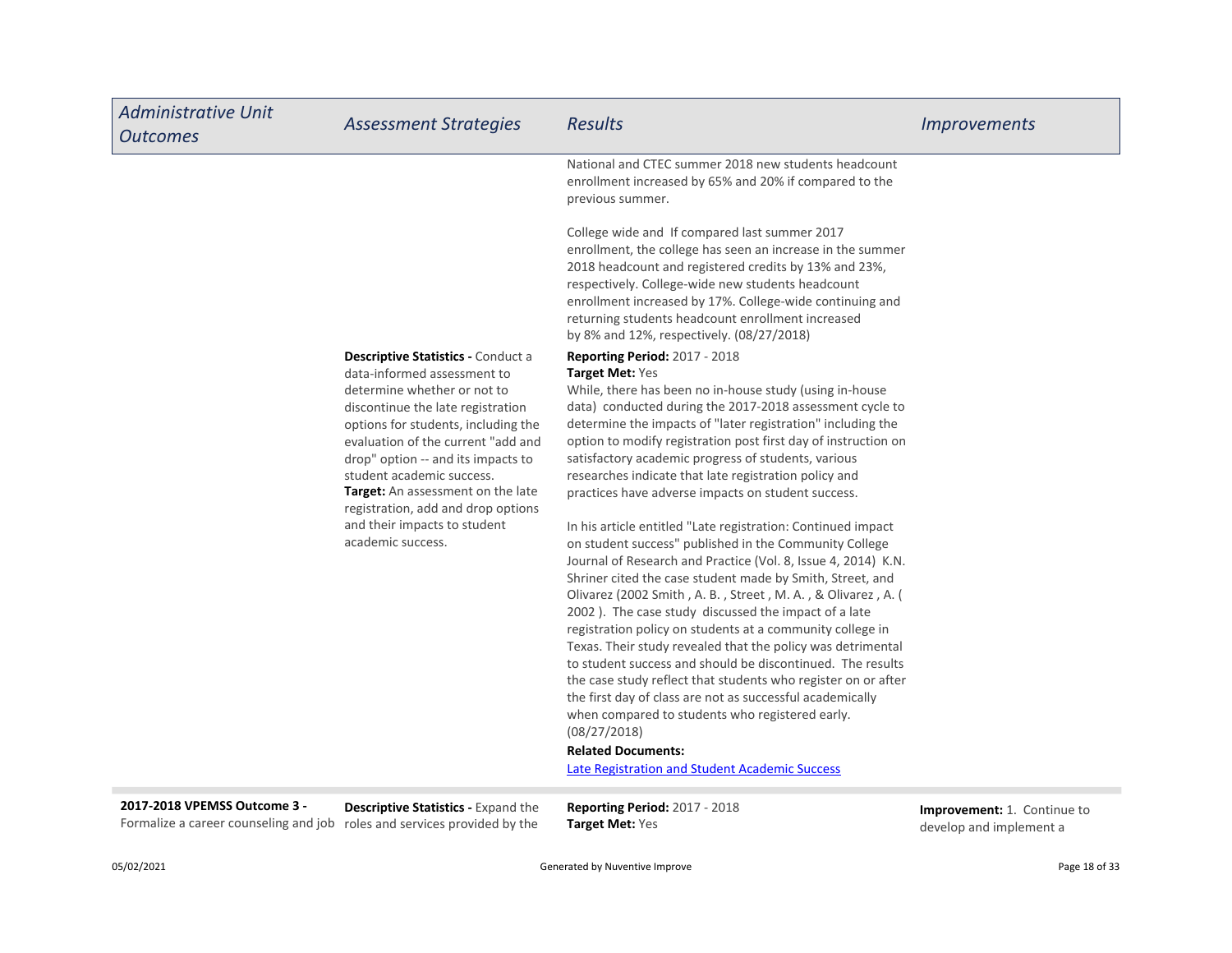| <b>Outcomes</b>                                                                     | <b>Assessment Strategies</b>                                                                                                                       | <b>Results</b>                                                                                                                                                                                                                                                                                                                                                         | <b>Improvements</b>                                                                                                                                                                                                                            |
|-------------------------------------------------------------------------------------|----------------------------------------------------------------------------------------------------------------------------------------------------|------------------------------------------------------------------------------------------------------------------------------------------------------------------------------------------------------------------------------------------------------------------------------------------------------------------------------------------------------------------------|------------------------------------------------------------------------------------------------------------------------------------------------------------------------------------------------------------------------------------------------|
| placement program<br><b>AUO Status: Active</b><br>AUO Assessment Cycle: 2017 - 2018 | counseling services to include job<br>placement assistance and services.<br>Target: An FTE counselor as in-<br>charge of career and job placement. | Career counseling had been included as one of the general<br>services that EMSS Counseling Office provides. Additionally,<br>counselors continue to facilitate, host, and organize<br>workshops and/or sessions on career and job placement,<br>resume writing, job interview, job fairs, and others.                                                                  | comprehensive, developmental<br>program designed to assist<br>students in making and<br>implementing informed<br>educational and occupational<br>choices.                                                                                      |
|                                                                                     |                                                                                                                                                    | Counselors also provide one-on-one personalized career<br>counseling to students.                                                                                                                                                                                                                                                                                      | 2. Continue to facilitate and/or<br>provide activities designed to help                                                                                                                                                                        |
|                                                                                     |                                                                                                                                                    | For example, on October 16, 2017, counselors at the<br>National Campus conducted a resume-writing workshop,<br>and on October 20, 2017, a job fair inviting external<br>stakeholders, such as Pohnpei State DOE, Pohnpei State<br>Hospital, FSM Department of Justice, Bank of the FSM,<br>Micronesian Red Cross Society, United Airlines, and others.<br>(08/27/2018) | students acquire the knowledge,<br>skills, and experience necessary to<br>identify options, explore<br>alternatives and succeed in<br>community, and better prepare<br>them for changing workplace, e.g.,<br>career day, job fair, and others. |
|                                                                                     |                                                                                                                                                    | <b>Related Documents:</b><br><b>EMSS Counseling Services Web Page</b><br><b>Resume Writing and Job Placement</b>                                                                                                                                                                                                                                                       | 3. Provide comprehensive career<br>development and transfer services<br>to assist students in all phases of<br>career decision-making, planning<br>and preparing, gaining experience<br>and success outcomes.<br>(09/10/2018)                  |

#### 2018-2019 VPEMSS Outcome 1 -

Stabilize (or exceed) enrollment targets in head counts, registered credits, and full-time equivalent students, including average credit loads.

AUO Status: Active AUO Assessment Cycle: 2018 - 2019 and returning students.

### Descriptive Statistics - Create, improve, and implement a

Target: 5% increase in the enrollment of first-time freshman students (fall 2018 vs. fall 2019), and 3% increase in the enrollment of returning students (fall 2018 vs. fall 2019). 5% increase in fall to spring coordinated marketing, recruitment, and outreach program to stabilize (or increase) enrollment of targeted priority groups, e.g., traditional firsttime freshman, transfer, continuing,

retention (persistence) rate for

### Reporting Period: 2018 - 2019 Target Met: No

A. New Student Enrollment

Vis-à-vis fall 2018 new student enrollment of 424 head counts, the college had seen a decline in its new student enrollment in fall 2019 by 24% (or 103 head counts). This is attributed to the department's initiative geared at encouraging incoming new freshman (or first-time-incollege) students to early enroll in the summer session, in lieu of fall semester; as such, (a) providing them a head start and set off to a strong start; (b) enabling them to take developmental (or remedial) English and math courses; and (b) providing buffer credits that will help them up to reach graduation on timely manner.

Improvement: 1. Enrollment process should involve departments from throughout the college working together to develop a new approach to identify, attract, recruit, retain and students. As such, EMSS to Continue to collaborate with other departments: instructional affairs, administrative services, and institutional effectiveness & quality assurance.

2. Target enrollment with follow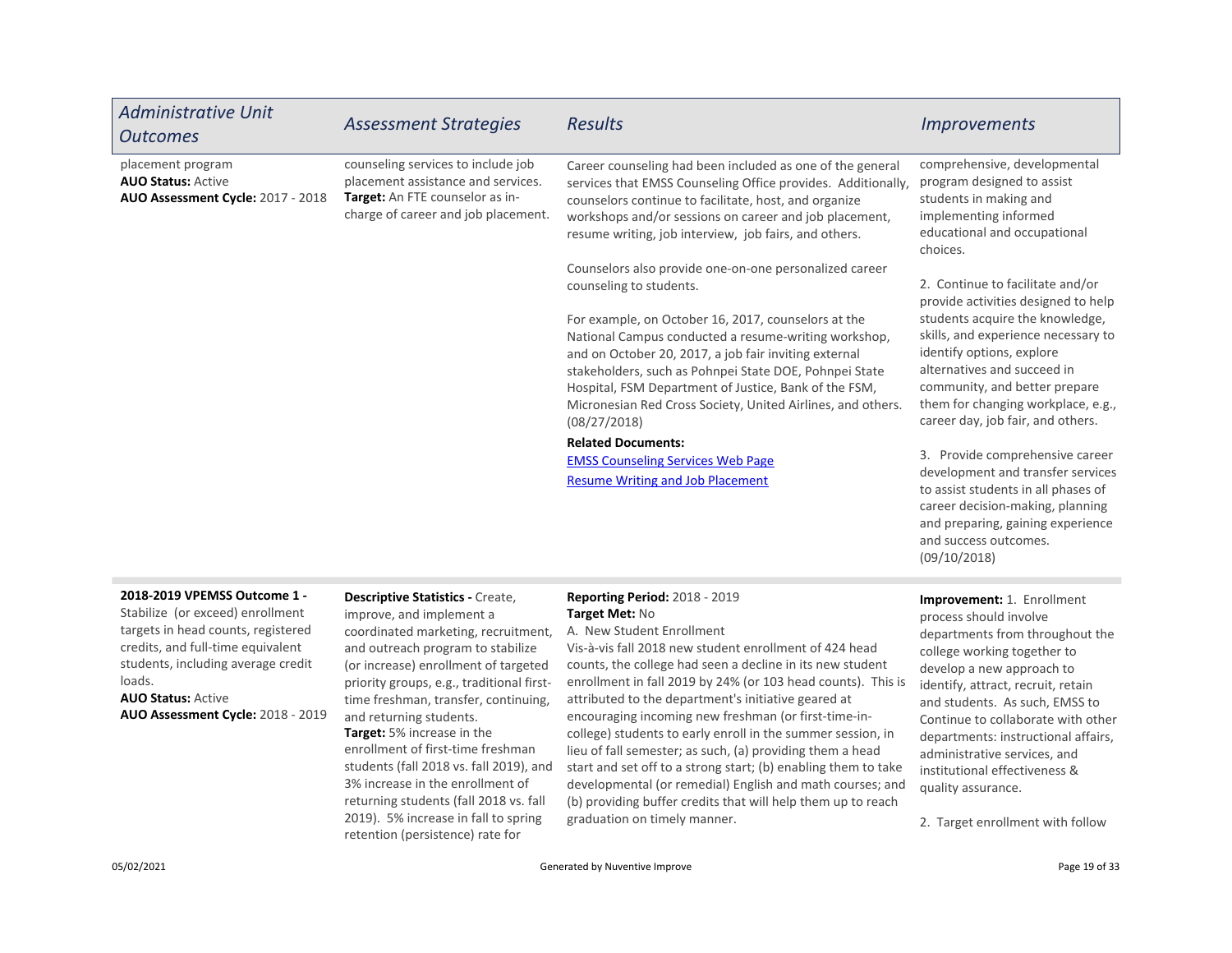| <b>Administrative Unit</b><br>Outcomes | <b>Assessment Strategies</b>                                             | <b>Results</b>                                                                                                | <i>Improvements</i>                                                                    |
|----------------------------------------|--------------------------------------------------------------------------|---------------------------------------------------------------------------------------------------------------|----------------------------------------------------------------------------------------|
|                                        | continuing students (fall 2017 to<br>spring 2018 vs. fall 2018 to spring | Last summer 2019, the college enrolled 404 new students,<br>which is about 29% higher than its summer 2018new | through.                                                                               |
|                                        | $2019$ ).                                                                | student enrollment in head counts.                                                                            | 3. Further strengthen<br>recruitment efforts through the                               |
|                                        |                                                                          | <b>B. Returning Student Enrollment</b>                                                                        | development and implementation                                                         |
|                                        |                                                                          | Vis-à-vis fall 2018 new student enrollment of 106 head                                                        | of strategic marketing tools, such                                                     |
|                                        |                                                                          | counts, the college had seen a decline in its returning                                                       | as but by any means not limited                                                        |
|                                        |                                                                          | student enrollment in fall 2019 by 19% (or 20 head counts).                                                   | to, innovative use of web and<br>social media marketing, creative                      |
|                                        |                                                                          | C. Fall to Spring Retention Rate (Fall 2017 to Spring 2018 vs.<br>Fall 2018 to Spring 2019)                   | services, and others. Additionally,<br>continue to host early college                  |
|                                        |                                                                          | Fall 2017 to spring 2018 retention rate is 82%, while fall                                                    | awareness activities, e.g., college                                                    |
|                                        |                                                                          | 2018 to spring 2019 retention rate is 83%; as such, an                                                        | fairs and visits, career exploration                                                   |
|                                        |                                                                          | increase by only 1%. (08/23/2019)                                                                             | for prospective students and the                                                       |
|                                        |                                                                          | <b>Improvement Plan:</b> See Column "Improvement"                                                             | general public, ads utilizing print<br>and broadcast media, exposition,<br>and others. |
|                                        |                                                                          |                                                                                                               | 4. In collaboration and<br>coordination with instructional                             |
|                                        |                                                                          |                                                                                                               | affairs, continue to offer the                                                         |
|                                        |                                                                          |                                                                                                               | summer transition program for                                                          |
|                                        |                                                                          |                                                                                                               | incoming new students and first-                                                       |
|                                        |                                                                          |                                                                                                               | time-in-college freshman                                                               |
|                                        |                                                                          |                                                                                                               | students; In collaboration and                                                         |
|                                        |                                                                          |                                                                                                               | coordination with instructional                                                        |

5. Strengthen collaboration and coordination between academic, learning support, and student support units to ensure availability of resources, including access to just-in-time services to support at-

affairs, continue to offer the summer transition program for incoming new students and firsttime-in-college freshman students; as such, promoting the college early and dual enrollment

programs.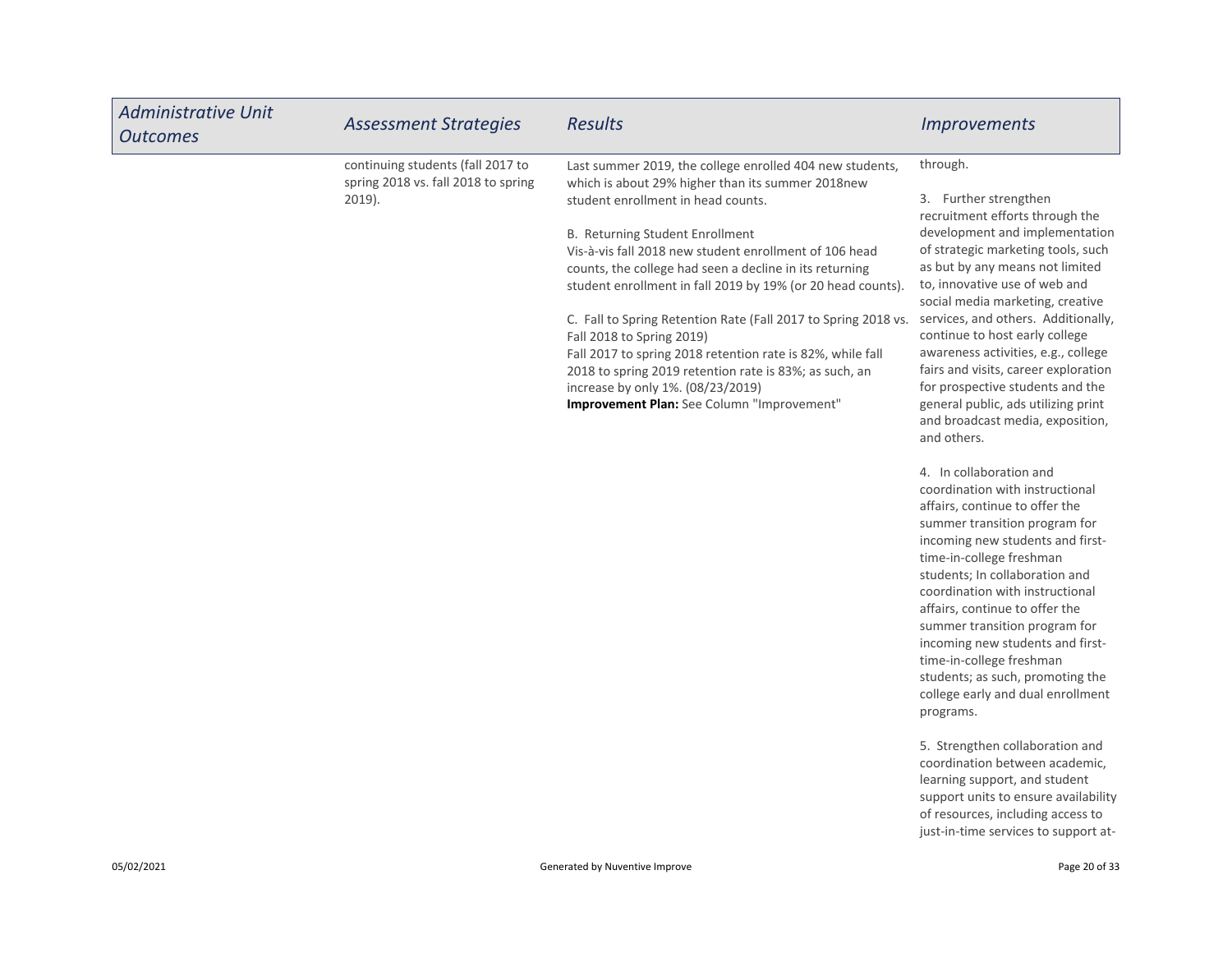## Descriptive Statistics - Increase

visibility, awareness, and knowledge of the college, and opportunities (e.g., curricular programs or offering, support services and facilities) available for students.

Target: A college fair during spring 2019, targeting traditional first-time freshman students; a short clips of video (college's programs, support services, and facilities); a scheduled outreach to K12 institutions; publications about the college via print and broadcast media, social media, and others.

#### Reporting Period: 2018 - 2019 Target Met: Yes

EMSS continues to implement a recruitment and enrollment plan, which it designed and developed in February 17, 2015, and pilot implemented in summer and fall 2015.

A. College fairs for summer and fall 2019 admissions To provide incoming students information relating to the college's curricular programs, admission & matriculation requirements, financial aid & available scholarship assistance, and other student support programs and services, EMSS organized college fairs at Chuuk Campus and Kosrae Campuses last April 22 and 26, 2019, respectively.

College Fairs for Yap Campus and FSM Fisheries & Maritime Institute (FSM FMI)I were also scheduled on April 25-26, 2019, and on April 30, 2019 for National Campus and the Career & Technical Education Center (CTEC).

#### B. Short video clips

Some short video clips courtesy of the college's Information Technology Office (ITO), publication & graphics; and the Media & Instructional Technology Center (MITC) used during college recruitment activities.

#### 1.

https://www.youtube.com/watch?v=56CGZ3IqWjk&list=PLZ -UX9xQoMg6X8I99CSZj7caQ0nXAPhqA&index=9&t=44s

2.

https://www.youtube.com/watch?v=YcucjvqVYaY&list=PLZ-UX9xQoMg6X8I99CSZj7caQ0nXAPhqA&index=6 3.

https://www.youtube.com/watch?v=SotUe5P2n\_g&list=PLZ

-UX9xQoMg6X8I99CSZj7caQ0nXAPhqA&index=40

#### C. Outreach to K12 Institutions

Recruitment teams consisting of staff, faculty, and students conducted outreach to private and public high schools in

#### risk students. (08/26/2019)

Improvement: 1. Further strengthen recruitment efforts through the development and implementation of strategic marketing tools, such as but by any means not limited to, innovative use of web and social media marketing, creative services, and others. Additionally, continue to host early college awareness activities, e.g., college fairs and visits, career exploration for prospective students and the general public, ads utilizing print and broadcast media, exposition, and others.

2. In collaboration and coordination with instructional affairs, continue to offer the summer transition program for incoming new students and firsttime-in-college freshman students; In collaboration and coordination with instructional affairs, continue to offer the summer transition program for incoming new students and firsttime-in-college freshman students; as such, promoting the college early and dual enrollment programs.

3. In collaboration with the State DOEs and the K12 schools, develop and implement a college readiness program.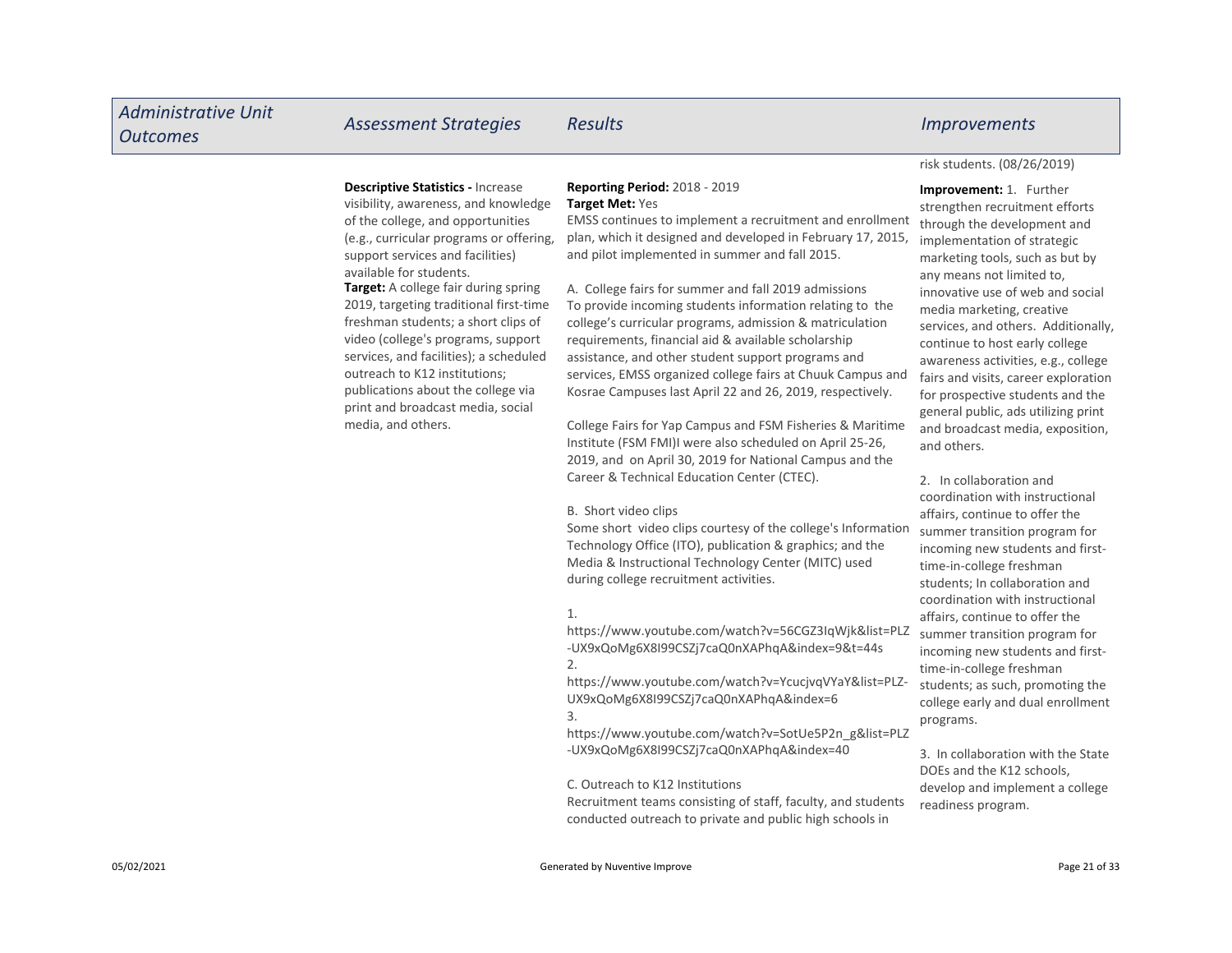| <b>Administrative Unit</b><br><b>Outcomes</b> | <b>Assessment Strategies</b> | <b>Results</b>                                                                                                                                                                                                                                                                                                                                                                                                   | <i><u><b>Improvements</b></u></i>                                                                                                                                                                                                                                   |
|-----------------------------------------------|------------------------------|------------------------------------------------------------------------------------------------------------------------------------------------------------------------------------------------------------------------------------------------------------------------------------------------------------------------------------------------------------------------------------------------------------------|---------------------------------------------------------------------------------------------------------------------------------------------------------------------------------------------------------------------------------------------------------------------|
|                                               |                              | the FSM to provide senior students information about the<br>college's curricular programs, admissions & matriculation<br>requirements, available student financial assistance &<br>scholarship, student support services, facilities & others,<br>from March 26 to April 12, 2019.<br>D. Publications about the college via print and broadcast<br>media, and social media                                       | 4. Continue to administer the<br>college's entrance test to high<br>school juniors and seniors at<br>public and public high schools in<br>the FSM; administer special COM-<br>FSM entrance test (COMET) to<br>students, as needed and/or<br>necessary. (08/02/2019) |
|                                               |                              | 1. Print media<br>In collaboration with the college's ITO, publications &<br>graphics, information relating to the college, such as but by<br>no means not limited to, curricular programs, schedules for<br>early and regular registrations, and others, are published in<br>the regular issues of the Kaselehlie Press (KP), e.g., July 22-<br>August 4, 2019 issue.                                           |                                                                                                                                                                                                                                                                     |
|                                               |                              | 2. Broadcast media<br>EMSS has been utilizing services of local AM/FM radio<br>stations to announce college activities related to dates and<br>venues for its entrance tests, college fairs, recruitments,<br>admissions, registrations and others.                                                                                                                                                              |                                                                                                                                                                                                                                                                     |
|                                               |                              | 3. Social Media<br>EMSS Student Life (SL) maintains a Facebook page as one<br>way to connect with students, former students, and alumni.<br>Currently the page has 1,468 followers and 4.8 rating out of<br>5. The page is accessible via this URL:<br>https://www.facebook.com/COMStudents/?__tn__=%2Cd%<br>2CP-<br>R&eid=ARA0JgVEi_jWEFz8gguwNgOyBc_KzUG9sDbvfLF5J4lZ<br>Nm9r9JNE03UzuYLX4hFMGiwasONYQH5Y2Pnz. |                                                                                                                                                                                                                                                                     |
|                                               |                              | 4. Others<br>EMSS also utilized other media to promote community<br>awareness about the college, its programs and services,<br>including schedules of its activities, e.g., college fairs, dates<br>and venues for its entrance test, registrations, and others.<br>These media include web-based via the college's shark<br>Improvement Plan: See column "Improvement"                                          |                                                                                                                                                                                                                                                                     |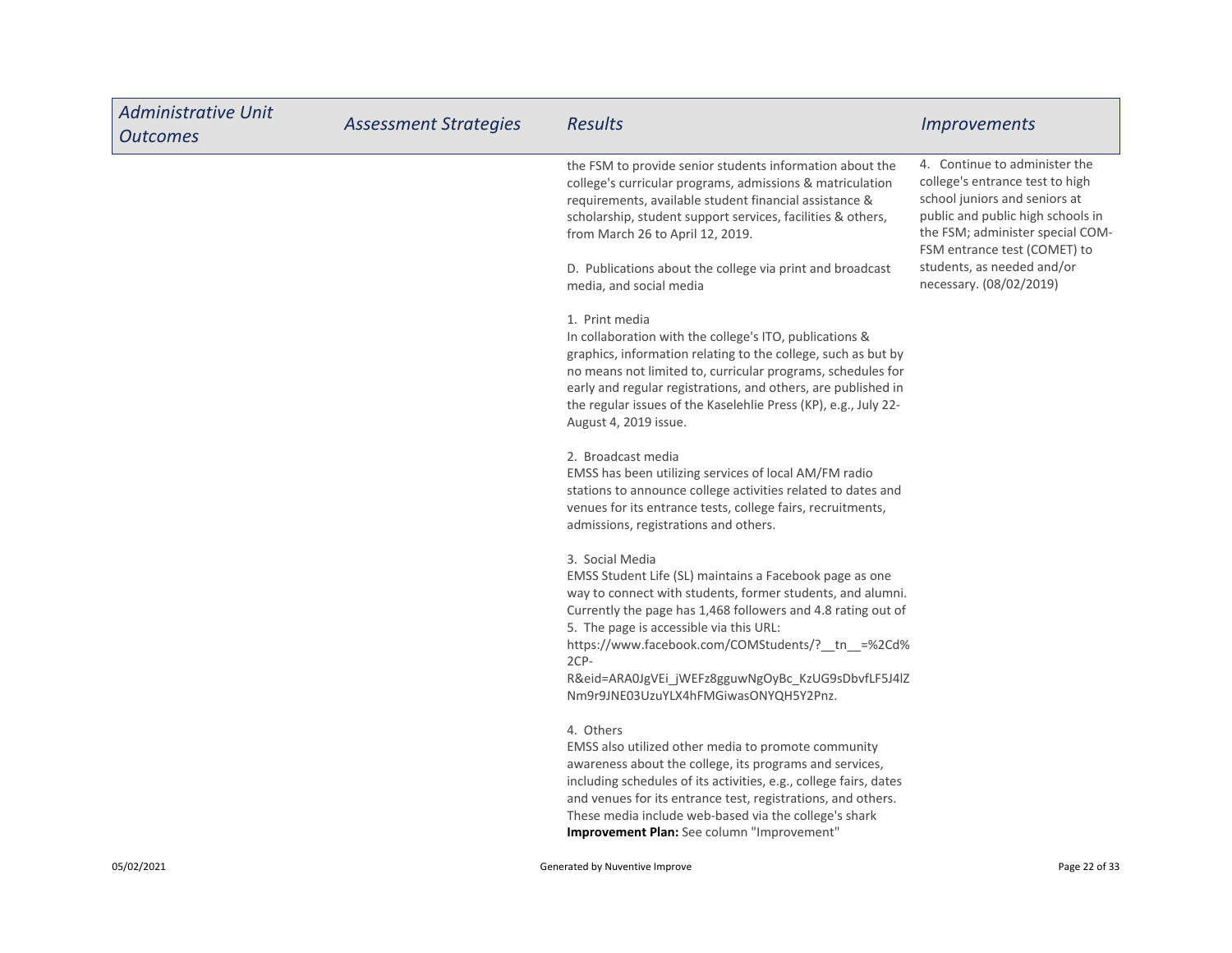| <b>Administrative Unit</b><br><b>Outcomes</b>                                                                                                                                                                           | <b>Assessment Strategies</b>                                                                                                                                                                                                                                                                                                                                                                                                               | <b>Results</b>                                                                                                                                                                                                                                                                                                                                                                                                                                                                                                                                                                                                                    | <i><u><b>Improvements</b></u></i>                                                                                                                                                                                                                                                                                                                                                                                                                                                                         |
|-------------------------------------------------------------------------------------------------------------------------------------------------------------------------------------------------------------------------|--------------------------------------------------------------------------------------------------------------------------------------------------------------------------------------------------------------------------------------------------------------------------------------------------------------------------------------------------------------------------------------------------------------------------------------------|-----------------------------------------------------------------------------------------------------------------------------------------------------------------------------------------------------------------------------------------------------------------------------------------------------------------------------------------------------------------------------------------------------------------------------------------------------------------------------------------------------------------------------------------------------------------------------------------------------------------------------------|-----------------------------------------------------------------------------------------------------------------------------------------------------------------------------------------------------------------------------------------------------------------------------------------------------------------------------------------------------------------------------------------------------------------------------------------------------------------------------------------------------------|
|                                                                                                                                                                                                                         | Descriptive Statistics - In<br>collaboration with the college's<br>Department for Instructional Affairs,<br>continue to offer the summer<br>transition program for incoming new<br>and/or first-time in college freshman<br>students.<br><b>Target:</b> 60% of first-time in college<br>freshman, degree-bound, students<br>who are placed in development<br>courses (ESL 089 or ESL 099) are<br>registered during summer 2019<br>session. | <b>Related Documents:</b><br>Section of KP July 22-August 4, 2019 Issue-College Ads.pdf<br>Short Video Clip 1<br><b>Short Video Clip 2</b><br><b>Short Video Clip 3</b><br>Reporting Period: 2018 - 2019<br><b>Target Met: Yes</b><br>226 (or 71.5%) of the 316 degree-bound students who were<br>placed into ESL 089 (or Reading V) via the spring 2019 COM-<br>FSM Entrance Test (COMET) for summer 2019 and fall 2019<br>admission registered in ESL 089 during summer 2019.<br>Of the 226 students, only 22 (or 9.7%) did not successfully<br>complete the course. (07/12/2019)<br>Improvement Plan: See Column "Improvement" | <b>Improvement: 1. Collaborate</b><br>with the college's Instructional<br>Affairs in developing and<br>implementing an "early college"<br>(or transition) program for high<br>school students.<br>2. In collaboration and<br>coordination with instructional<br>affairs and the learning support<br>services, develop and implement a<br>First-Year Experience (FYE) course<br>or seminar designed to help first-<br>year students make successful<br>transition to college student life.<br>(08/02/2019) |
|                                                                                                                                                                                                                         | Descriptive Statistics - Promote the<br>college's early and dual admission<br>programs.<br>Target: An articulation agreement<br>with and/or memorandum of<br>understanding with a K12 institution<br>on early or dual enrollment program.                                                                                                                                                                                                  | Reporting Period: 2018 - 2019<br>Target Met: Yes<br>In collaboration with the college's Department for<br>Instructional Affairs (IA), piloted dual enrollment at Chuuk<br>High School last spring 2019. Five seniors from Chuuk High<br>School are enrolled in two of the regular English courses.<br>Board Policy No. 4001, outlines the college's guidelines and<br>requirements relating to dual enrollment for high school<br>students. (07/11/2019)<br>Improvement Plan: See Column "Improvement"                                                                                                                            | Improvement: 1. Continue to<br>promote the college's early and<br>dual enrollment programs.<br>(07/15/2019)                                                                                                                                                                                                                                                                                                                                                                                               |
| 2018-2019 VPEMSS Outcome 2 -<br>Continue to improve execution of<br>multi-modal enrollment, marketing,<br>and communication services to<br>increase touch points with students,<br>and use relationship cultivation and | <b>Descriptive Statistics - Continue to</b><br>build strong ties or relationships<br>with the local K12 schools by<br>increasing outreach activities, and<br>other events designed to recruit and<br>retain students through graduation,                                                                                                                                                                                                   | <b>Reporting Period: 2018 - 2019</b><br><b>Target Met: Yes</b><br>EMSS conducted outreach activities to private and public<br>high schools in the FSM beginning March 26, 2019, to April<br>12, 2019. (07/17/2019)<br>Improvement Plan: See Column "Improvement"                                                                                                                                                                                                                                                                                                                                                                  | Improvement: 1. In collaboration<br>and coordination with<br>instructional affairs, continue to<br>offer the summer transition<br>program for incoming new                                                                                                                                                                                                                                                                                                                                                |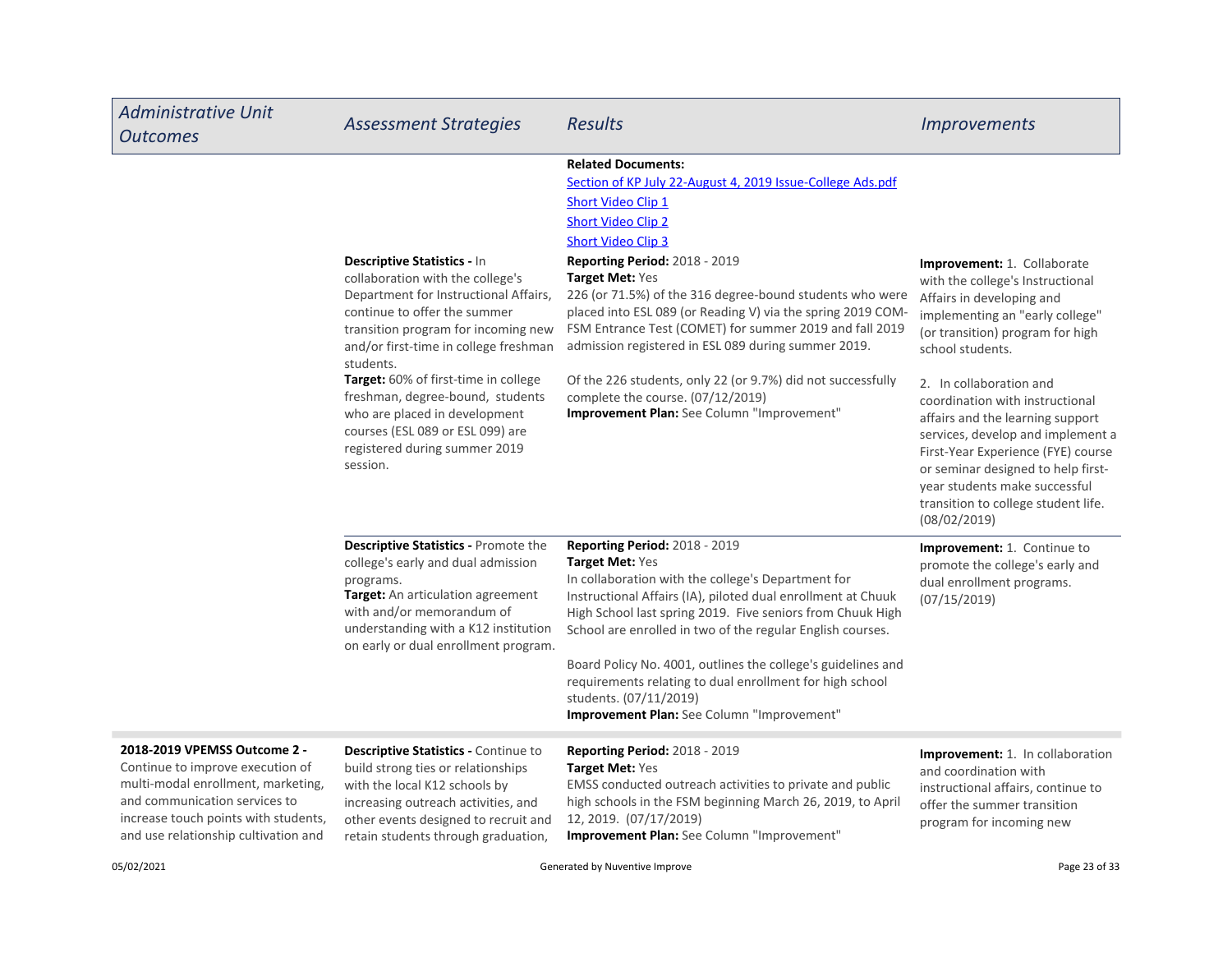| <b>Administrative Unit</b><br><b>Outcomes</b>                                        | <b>Assessment Strategies</b>                                                                                                                                                                                                                                                                                                         | <b>Results</b>                                                                                                                                                                                                                                                                                                                                                                                                                                                                                                                                                                                              | <b>Improvements</b>                                                                                                                                                                                                                                                                                                                                                                                                                    |
|--------------------------------------------------------------------------------------|--------------------------------------------------------------------------------------------------------------------------------------------------------------------------------------------------------------------------------------------------------------------------------------------------------------------------------------|-------------------------------------------------------------------------------------------------------------------------------------------------------------------------------------------------------------------------------------------------------------------------------------------------------------------------------------------------------------------------------------------------------------------------------------------------------------------------------------------------------------------------------------------------------------------------------------------------------------|----------------------------------------------------------------------------------------------------------------------------------------------------------------------------------------------------------------------------------------------------------------------------------------------------------------------------------------------------------------------------------------------------------------------------------------|
| targeted approach.<br><b>AUO Status: Active</b><br>AUO Assessment Cycle: 2018 - 2019 | and better prepare them for<br>postsecondary education.<br>Target: Outreach to all private and<br>public K12 schools in the Federated<br>States of Micronesia during spring<br>2019 term.                                                                                                                                            |                                                                                                                                                                                                                                                                                                                                                                                                                                                                                                                                                                                                             | students and first-time-in-college<br>freshman students; In<br>collaboration and coordination<br>with instructional affairs, continue<br>to offer the summer transition<br>program for incoming new<br>students and first-time-in-college<br>freshman students; as such,<br>promoting the college early and<br>dual enrollment programs.                                                                                               |
|                                                                                      |                                                                                                                                                                                                                                                                                                                                      |                                                                                                                                                                                                                                                                                                                                                                                                                                                                                                                                                                                                             | 2. In collaboration with the State<br>DOEs and the K12 schools,<br>develop and implement a college<br>readiness program. (07/24/2019)                                                                                                                                                                                                                                                                                                  |
|                                                                                      | Descriptive Statistics - Expand the<br>"bringing the registrations to the<br>high schools" as a college-wide<br>practice.<br>Target: Schedule and conduct<br>registration for summer 2019 at the<br>high schools.                                                                                                                    | <b>Reporting Period: 2018 - 2019</b><br>Target Met: No<br>While EMSS in collaboration with the some high schools in<br>Pohnpei implemented "bringing the registrations to the<br>high schools" in 2018, this was not extended to high school<br>seniors who wanted to register for summer 2019. In lieu,<br>the option was extended to admitted high school seniors<br>during the April 30, 2019, college fairs at the National<br>Campus in Palikir, Pohnpei. (07/15/2019)<br>Improvement Plan: See Column "Improvement"                                                                                   | Improvement: 1. Expand the<br>"bringing the registrations to high<br>schools" as a college-wide<br>practice.                                                                                                                                                                                                                                                                                                                           |
|                                                                                      |                                                                                                                                                                                                                                                                                                                                      |                                                                                                                                                                                                                                                                                                                                                                                                                                                                                                                                                                                                             | 2. Schedule special registrations<br>for incoming first-time-in-college<br>students, including continuing,<br>returning, and transfer students,<br>(07/26/2019)                                                                                                                                                                                                                                                                        |
|                                                                                      | Descriptive Statistics - In<br>collaboration with the college's<br>Department for Instructional Affairs,<br>the State Department of Education,<br>and K12 schools, design, develop,<br>and implement a college-readiness<br>program.<br>Target: A college-readiness program<br>piloted or implemented in at least<br>one K12 school. | Reporting Period: 2018 - 2019<br>Target Met: Yes<br>As cited in the preceding section of this assessment, dual<br>enrollment was pilot implemented in spring 2019 at Chuuk<br>High School as a collaborative college-readiness initiative of<br>the departments of EMSS and IA, and in partnership with<br>Chuuk High School and Chuuk State Department of<br>Education. Five high school seniors who took the college's<br>Entrance Test (or COMET) and were placed into degree-<br>level, registered in two of the regular English courses.<br>(07/12/2019)<br>Improvement Plan: See Column "Improvement" | Improvement: 1. In collaboration<br>and coordination with<br>instructional affairs, continue to<br>offer the summer transition<br>program for incoming new<br>students and first-time-in-college<br>freshman students; In<br>collaboration and coordination<br>with instructional affairs, continue<br>to offer the summer transition<br>program for incoming new<br>students and first-time-in-college<br>freshman students; as such, |

promoting the college early and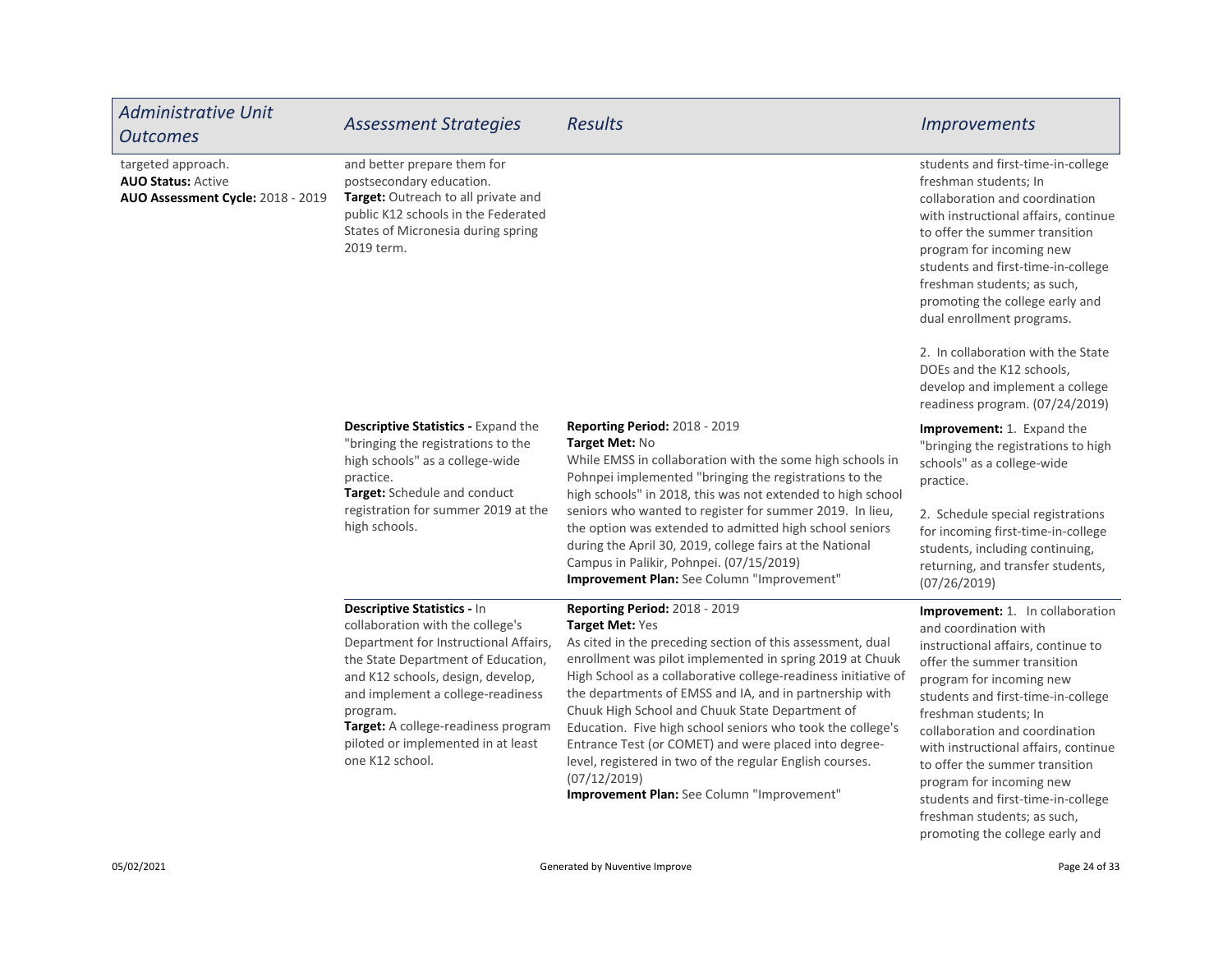#### dual enrollment programs.

2. Expand the college's early and dual enrollment programs to other private and/or public K12 schools in the FSM. (07/29/2019)

#### Descriptive Statistics - Continue to

**Target:** Automate pre-admission to admission process using the SIS, and online payment of admission and registration fees. collaborate with the college's Information Technology Office (ITO) for a Student Information System (SIS) driven pre-admission to admission process. Additionally, the upgrading of the SIS en-suite features allowing online payment of the admission and registration fees.

#### Reporting Period: 2018 - 2019 Target Met: No

While the college's had contracted its Student Information System (SIS) developer/consultant to design SIS-driven admission process, this component is yet to be completed. (09/11/2019)

Improvement Plan: See Column "Improvement"

#### Improvement: 1. Continue to work with the college's Information Technology Office (ITO) on the completion of and/or implementation of the upgrades to the Student Information System (SIS). (09/12/2019)

#### 2019-2020 VPEMSS Outcome 1 -

AUO Status: Active AUO Assessment Cycle: 2019 - 2020 Increase the success rate of first-year students (e.g., course completion, fall to spring persistence, end-of-term academic standing, etc.)

Target: A system in place that Descriptive Statistics - Implement an effective and sustainable collegewide strategy for identifying and supporting students who are considered at-risk of academic failure or attrition.

enhances college-wide capacity to: (a) efficiently track and outreach to students; (b) enhance the timeliness of advising; and (c) integrate advising, learning, and student support services.

#### Reporting Period: 2019 - 2020 Target Met: Yes

In fall 2019, the college started using Dropout Detective, a student retention and success solution. An easy-to-use software solution that identifies at-risk students across all enrolled courses, the platform has been integrated directly with college's learning management system (Schoology).

Specifically, the platform provides the following:

(a) Identification of at-risk students across all enrolled courses

(b) Personalized dashboards so that school users can monitor their students.

(c) Student profile screen that gathers in one place all courses and grades for each student

(d) Graphical dashboard of these students presented from within Schoology: Administrator and instructor view (e) Presentation of student contact options – texting,

Improvement: Two counselors had been trained on how to use Dropout Detective to (a) efficiently track and outreach to students; (b) enhance the timeliness of advising; and (c) integrate advising, learning, and student support services. (05/22/2020)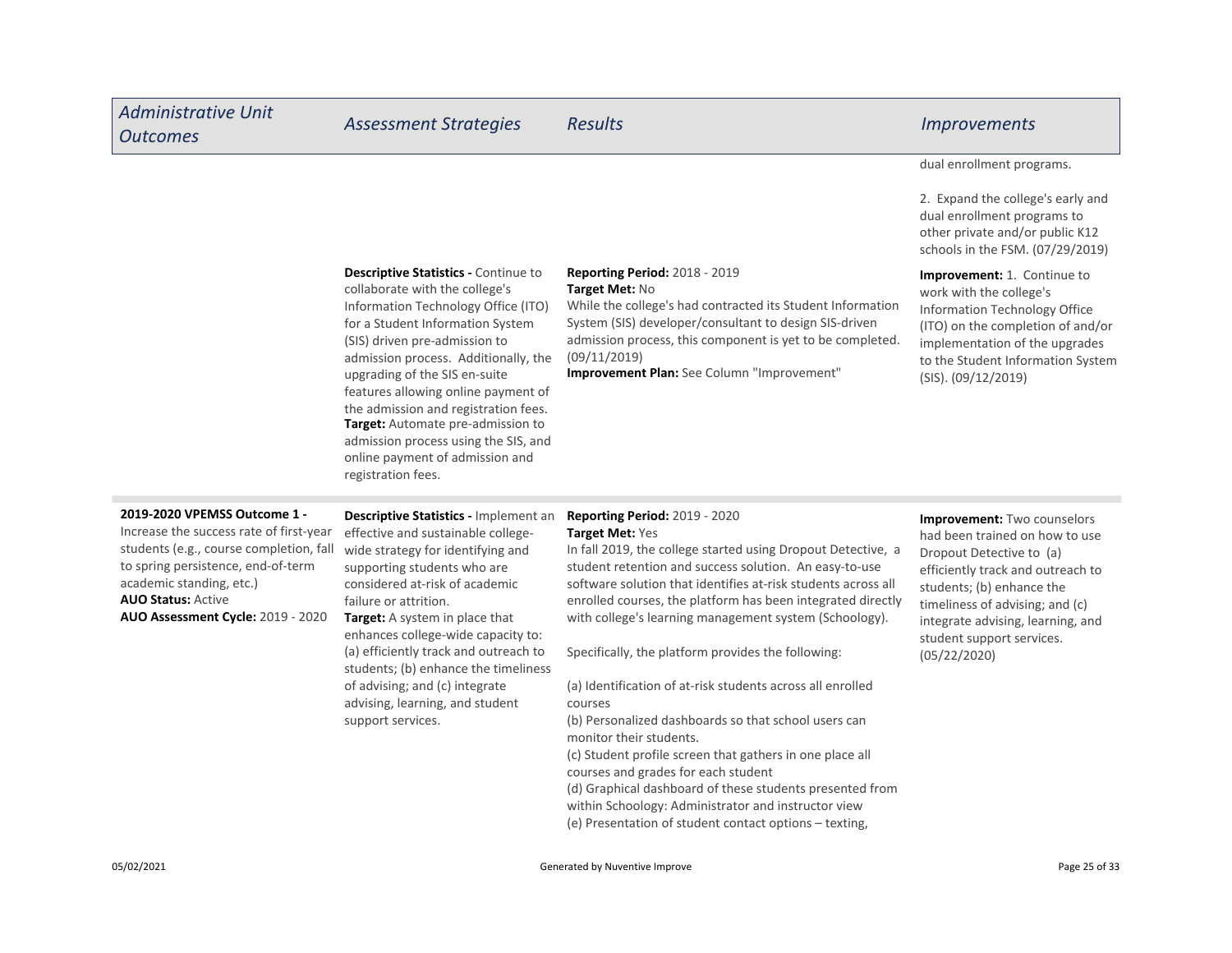| <b>Administrative Unit</b><br><b>Outcomes</b> | <b>Assessment Strategies</b>                                                                                                                                                                                                                                                                                                                                                  | <b>Results</b>                                                                                                                                                                                                                                                                                                                                                                                                                                                                                                                                                                                                                                                                                                                                                                                                                                                                                                                                                                                                                                                                                                                                                                                                                                                                                                                                                                                                                                                                                                                                                                                                                                          | <b>Improvements</b>                                                                                                                                                                                                                                                                                                                                                                                                                                                                                           |
|-----------------------------------------------|-------------------------------------------------------------------------------------------------------------------------------------------------------------------------------------------------------------------------------------------------------------------------------------------------------------------------------------------------------------------------------|---------------------------------------------------------------------------------------------------------------------------------------------------------------------------------------------------------------------------------------------------------------------------------------------------------------------------------------------------------------------------------------------------------------------------------------------------------------------------------------------------------------------------------------------------------------------------------------------------------------------------------------------------------------------------------------------------------------------------------------------------------------------------------------------------------------------------------------------------------------------------------------------------------------------------------------------------------------------------------------------------------------------------------------------------------------------------------------------------------------------------------------------------------------------------------------------------------------------------------------------------------------------------------------------------------------------------------------------------------------------------------------------------------------------------------------------------------------------------------------------------------------------------------------------------------------------------------------------------------------------------------------------------------|---------------------------------------------------------------------------------------------------------------------------------------------------------------------------------------------------------------------------------------------------------------------------------------------------------------------------------------------------------------------------------------------------------------------------------------------------------------------------------------------------------------|
|                                               |                                                                                                                                                                                                                                                                                                                                                                               | Facebook and Twitter accounts are noted if the student<br>enters this information in their profile page of the LMS<br>(f) Optional distribution of automated email and text<br>messages<br>(g) An integrated Notes feature, so that communication<br>with the students can be documented in one place<br>(h) "Advisor Alerts" so that students can be manually<br>flagged for at-risk behavior                                                                                                                                                                                                                                                                                                                                                                                                                                                                                                                                                                                                                                                                                                                                                                                                                                                                                                                                                                                                                                                                                                                                                                                                                                                          |                                                                                                                                                                                                                                                                                                                                                                                                                                                                                                               |
|                                               | Descriptive Statistics - In<br>collaboration and coordination with<br>instructional affairs and the learning<br>support services, develop and<br>implement a First-Year Experience<br>(FYE) course or seminar designed to<br>help first-year students make<br>successful transition to college<br>student life.<br>Target: A First-Year Experience (FYE)<br>course or seminar | In addition, it pulls together the different reasons the<br>student is at risk and makes it easy to quickly go through<br>and look at what might be happening with this student and<br>determine an intervention strategy. (05/21/2020)<br>Improvement Plan: While two counselors had been<br>trained how to use the Dropout Detective, the department<br>will continue to work with the college's Information<br>Technology Office (ITO) to train all counselors and other<br>essential student support services staff how to use this<br>student retention and success solution to (a) efficiently<br>track and outreach to students; (b) enhance the timeliness<br>of advising; and (c) integrate advising, learning, and student<br>support services.<br><b>Reporting Period: 2019 - 2020</b><br>Target Met: No<br>The college's FYE 101 course's outline was developed after a<br>survey was sent to a stratified random sample of students<br>and faculty. Ideas for the course were generated from the<br>survey and then the learning outcomes designed. While a<br>draft course outline for the First Year Experience (FYE) 101<br>course had been completed, it still requires some further<br>review and modification taking reference of comments and<br>feedbacks from the college's Curriculum Committee.<br>(05/15/2020)<br>Improvement Plan: The department shall continue to<br>collaborate with the college's department for instructional<br>affairs to completing the design; thus, implementing the<br>FYE 101 course.<br><b>Related Documents:</b><br>Working ideas for the FYE 101 course<br><b>FYE 101 Draft Course Outline</b> | <b>Improvement:</b> The college<br>completed the draft course<br>outline for its First-Year<br>Experience (FYE) 101 course.<br>However, the draft course outline<br>may need further review and<br>comments especially from the<br>college's Curriculum Committee<br>prior to offering it.<br>The department shall work with<br>the college's department for<br>instructional affairs to align<br>student support services as the<br>college delivers its FYE 101 course<br>to all new students. (05/15/2020) |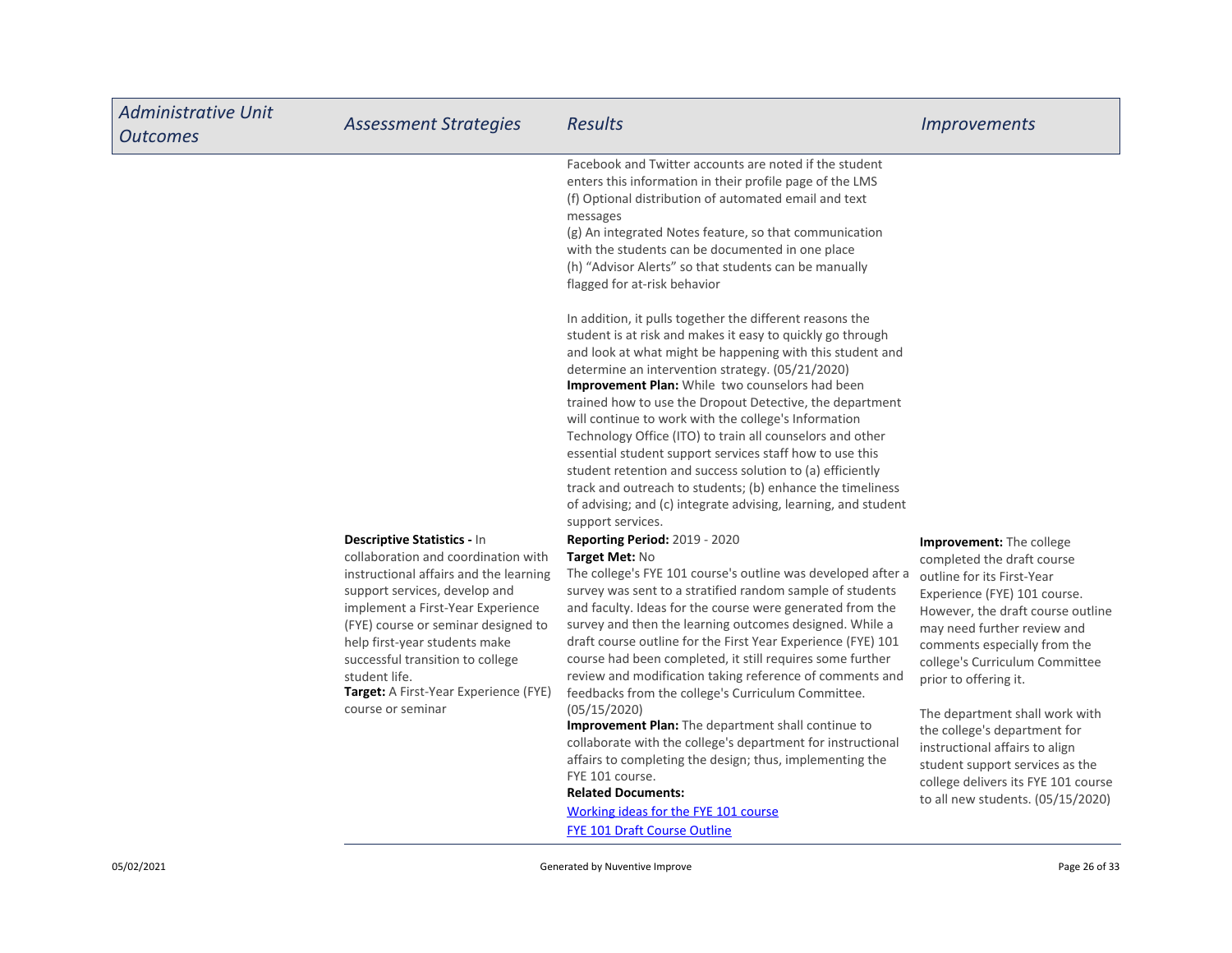| <b>Administrative Unit</b><br><b>Outcomes</b> | <b>Assessment Strategies</b>                                                                                                                                                                                                                                | <b>Results</b>                                                                                                                                                                                                                                                                                                                                                                                                                                                                                                                                                                                                                                                                                                                                                                                                                                                                                                                                                                                                                                                                                                                                                                                                                                                                                                                                                                                                                                                                                                                                                                                                                                                                                                                                                                                                                                                                                                                                                                                                                                                                                                                              | <b>Improvements</b>                                                                                                                                                                                                                                                                                                                                                                                                                        |
|-----------------------------------------------|-------------------------------------------------------------------------------------------------------------------------------------------------------------------------------------------------------------------------------------------------------------|---------------------------------------------------------------------------------------------------------------------------------------------------------------------------------------------------------------------------------------------------------------------------------------------------------------------------------------------------------------------------------------------------------------------------------------------------------------------------------------------------------------------------------------------------------------------------------------------------------------------------------------------------------------------------------------------------------------------------------------------------------------------------------------------------------------------------------------------------------------------------------------------------------------------------------------------------------------------------------------------------------------------------------------------------------------------------------------------------------------------------------------------------------------------------------------------------------------------------------------------------------------------------------------------------------------------------------------------------------------------------------------------------------------------------------------------------------------------------------------------------------------------------------------------------------------------------------------------------------------------------------------------------------------------------------------------------------------------------------------------------------------------------------------------------------------------------------------------------------------------------------------------------------------------------------------------------------------------------------------------------------------------------------------------------------------------------------------------------------------------------------------------|--------------------------------------------------------------------------------------------------------------------------------------------------------------------------------------------------------------------------------------------------------------------------------------------------------------------------------------------------------------------------------------------------------------------------------------------|
|                                               | <b>Descriptive Statistics - Collaborate</b><br>with the college's Instructional<br>Affairs in developing and<br>implementing an "early college" (or<br>transition) program for high school<br>students.<br>Target: Early college (or transition)<br>program | <b>Reporting Period: 2019 - 2020</b><br><b>Target Met: Yes</b><br>The department collaborated with the college's department<br>for instructional affairs to design, develop and implement a<br>summer transition program for incoming first-time in<br>college (FTC) new students, which includes but by any<br>means not limited to modifying the college's summer<br>academic calendars aligning them with the K12 school<br>calendars allowing intake of incoming FTC students during<br>summer sessions, offering more than adequate<br>developmental courses in English and Math based on<br>determined needs or demands, and others.<br>The summer transition program was aimed at at giving<br>freshman students or FTC new students a head start and get<br>off to a strong start. It will enable them take development<br>English and Math courses, a buffer of credit and helps set<br>them up to reach graduation on timely manner. Since then,<br>the department continues to implement or offer the<br>summer transition program for FTC new students.<br>As a result and during summer 2015, new students are at<br>their highest level for the last five summer period (2010 to<br>2014). The college registered 278 new students during<br>summer 2015 representing an increase of 93 (or 50.27%)<br>new students over summer 2014. The department has<br>assertively implement the college's summer transition<br>program since it pilot implementation in summer 2015.<br>During the summers of 2018 and 2019, the college<br>registered 312 (or 12% higher than its summer 2015 new<br>student enrollment) and 388 (or 20% higher than its<br>summer 2018 new student enrollment) new students,<br>respectively. However, under the current unprecedented<br>health (COVID-19 crisis), with the college shifting the<br>delivery of instruction from in-person to online, the college<br>only registered 252 new students, which is 35% lower than<br>its summer 2019 new student enrollment (05/28/2020)<br>Improvement Plan: The department shall continue to<br>implement the college's summer transition program for | Improvement: The college has a<br>summer transition program for<br>first-time in college new students,<br>which it has implement since<br>summer of 2015.<br>Additionally, recognizing that new<br>student orientation is a critical<br>step toward promoting "student"<br>success," the college has<br>expanded the orientation program<br>by providing (a) regular<br>orientation each fall, spring, and<br>summer<br>term. (05/28/2020) |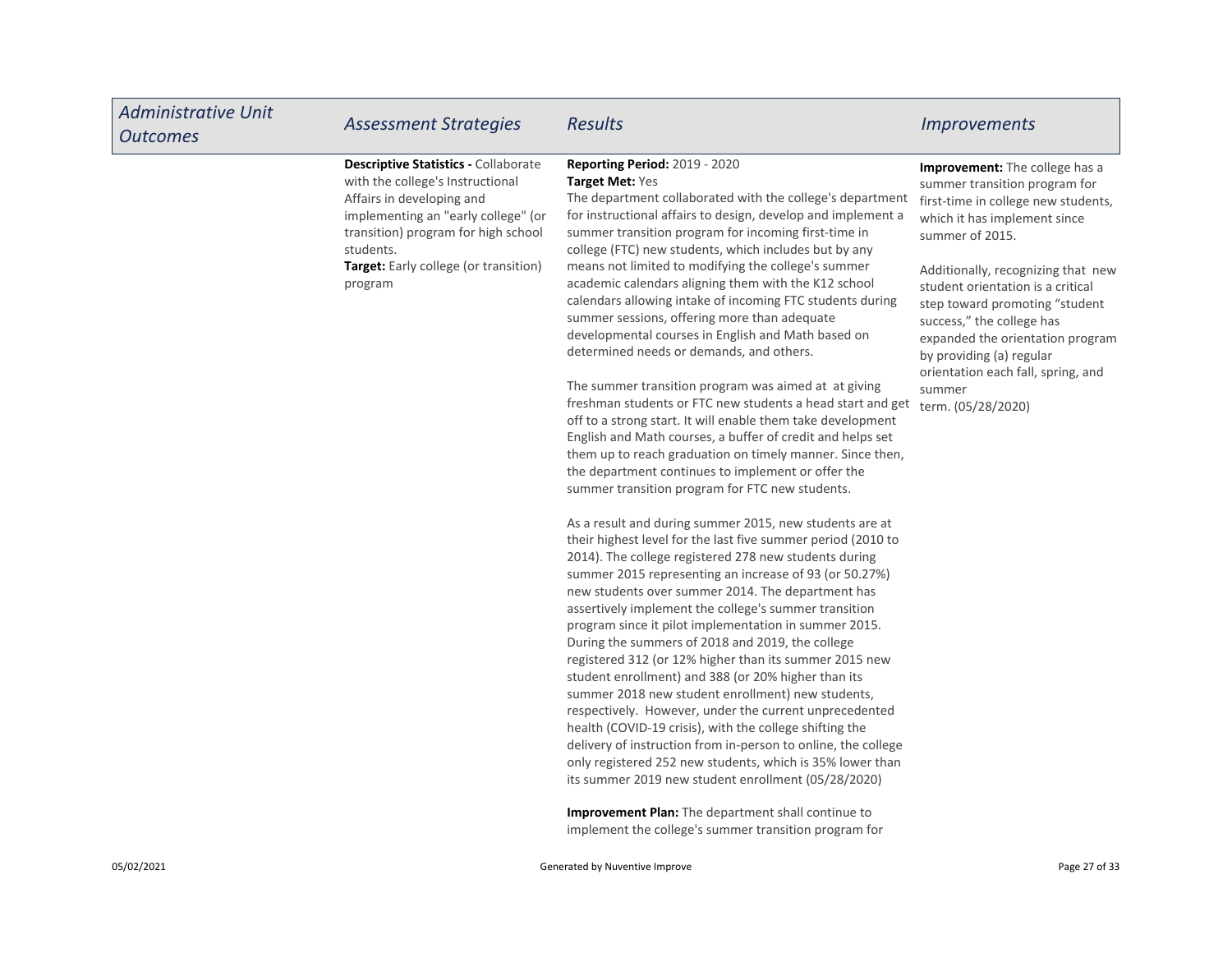| <b>Administrative Unit</b><br><b>Outcomes</b>                                                                                                                                                                                                                     | <b>Assessment Strategies</b>                                                                                                                                                                                                                                                                                                                                                                                         | <b>Results</b>                                                                                                                                                                                                                                                                                                                                                                                                                                                                                                                                                                   | <i>Improvements</i>                                                                                                                                                                                                                                                                                                                                                                        |
|-------------------------------------------------------------------------------------------------------------------------------------------------------------------------------------------------------------------------------------------------------------------|----------------------------------------------------------------------------------------------------------------------------------------------------------------------------------------------------------------------------------------------------------------------------------------------------------------------------------------------------------------------------------------------------------------------|----------------------------------------------------------------------------------------------------------------------------------------------------------------------------------------------------------------------------------------------------------------------------------------------------------------------------------------------------------------------------------------------------------------------------------------------------------------------------------------------------------------------------------------------------------------------------------|--------------------------------------------------------------------------------------------------------------------------------------------------------------------------------------------------------------------------------------------------------------------------------------------------------------------------------------------------------------------------------------------|
|                                                                                                                                                                                                                                                                   |                                                                                                                                                                                                                                                                                                                                                                                                                      | first-tine in college (FTC) new students. Additionally, the<br>department shall design, develop, and implement an<br>intrusive student support mechanism, providing an array of<br>support services to FTC new students, including other<br>students as well, which are fundamentally essential or<br>critical to their success.<br><b>Related Documents:</b><br>A Sample: New Student Orientation, Summer 2018                                                                                                                                                                  |                                                                                                                                                                                                                                                                                                                                                                                            |
| 2019-2020 VPEMSS Outcome 2 -<br>Stabilize enrollment by meeting (or<br>exceeding) enrollment targets in head<br>counts, registered credits, and full-<br>time enrollment (FTE) students.<br><b>AUO Status: Active</b><br><b>AUO Assessment Cycle: 2019 - 2020</b> | Descriptive Statistics - In<br>collaboration and coordination with<br>instructional affairs, continue to<br>offer the summer transition program<br>for incoming new students and first-<br>time-in-college freshman students;<br>as such, promoting the college early<br>and dual enrollment programs.<br><b>Target:</b> Increase in the number of<br>students enrolled during the<br>summer, vis-a-vis prior summer | <b>Reporting Period: 2019 - 2020</b><br><b>Target Met: Yes</b><br>Summer transition program: First-time in college (FTC) new<br>students<br>Recognizing the premise: summer school between high<br>school and college is definitely the most important thing<br>new freshman students can do to meet new people, to get<br>ahead and to simply make the transition from high school to<br>college much easier, the department collaborated with the<br>college's department for instructional affairs (IA), the State<br>DOEs, and K12 schools, to pilot the implementation of a | <b>Improvement:</b> The college has<br>implemented a summer transition<br>program since the summer of<br>2015, giving freshman students or<br>first-time in college (FTC) new<br>students a head start and get off<br>to a strong start. It will enable<br>them take development English<br>and Math courses, a buffer of<br>credit and helps set them up to<br>reach graduation on timely |

session

The program aimed at giving freshman students or FTC new students a head start and get off to a strong start. It will enable them take development English and Math courses, a buffer of credit and helps set them up to reach graduation on timely manner. Since then, the department continues to implement or offer the summer transition program for FTC new students.

"summer transition program" during the summer of 2015.

As a result and during summer 2015, new students are at their highest level for the last five summer period (2010 to 2014). The college registered 278 new students during summer 2015 representing an increase of 93 (or 50.27%) new students over summer 2014. The department has assertively implement the college's summer transition program since it pilot implementation in summer 2015. During the summers of 2018 and 2019, the college registered 312 (or 12% higher than its summer 2015 new student enrollment) and 388 (or 20% higher than its

reach graduation on timely manner. Since its implementation in summer 2015, the college has seen an increase in its new student enrollment during summer terms. (05/29/2020)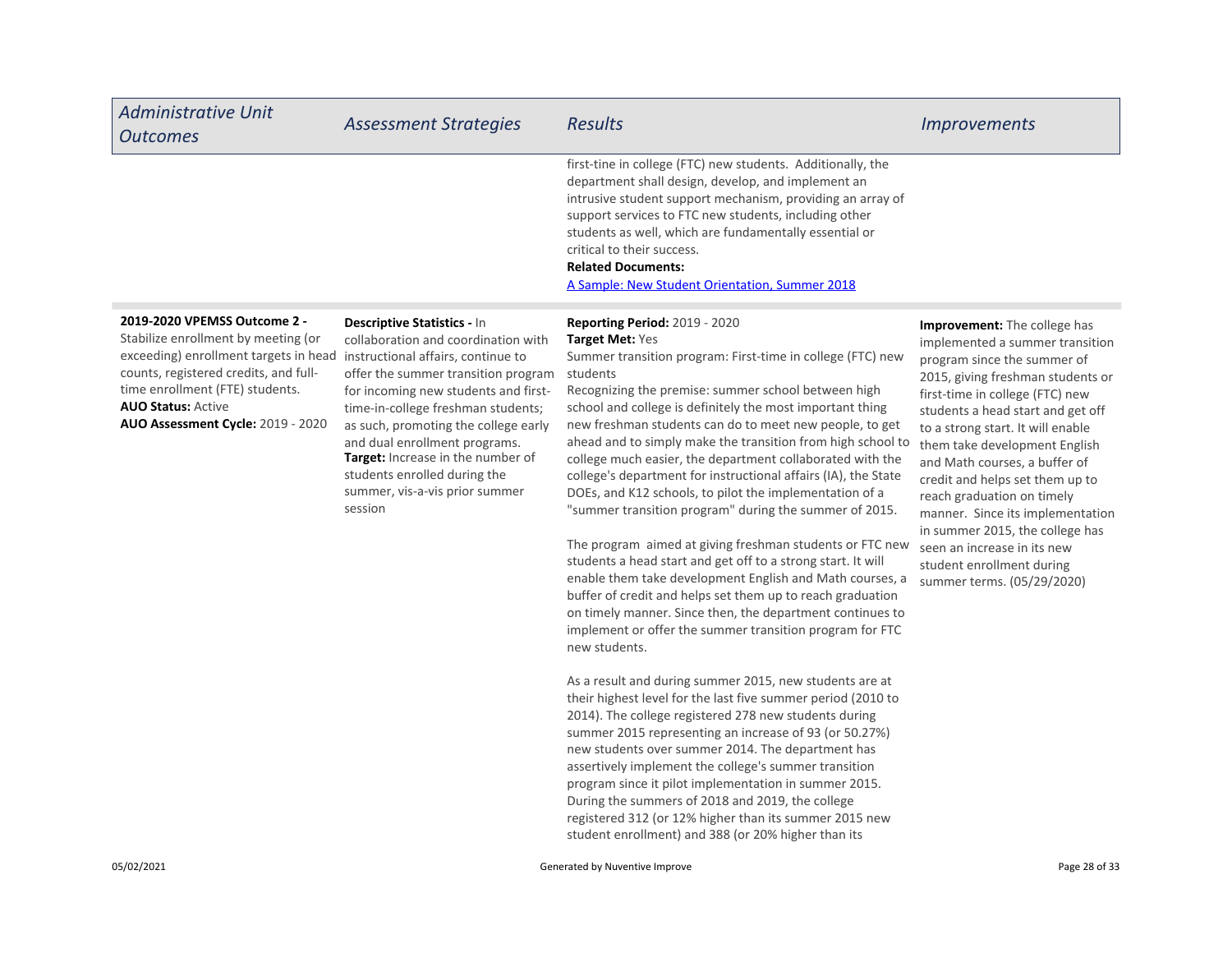| <b>Administrative Unit</b><br><b>Outcomes</b> | <b>Assessment Strategies</b>                                                                                                                                                                  | Results                                                                                                                                                                                                                                                                                                                                                                                                                                                                                                                                                                                                                                                                                                                                                                    | <i><u><b>Improvements</b></u></i>                                                                                                                                                                                                                                                                                                                                             |
|-----------------------------------------------|-----------------------------------------------------------------------------------------------------------------------------------------------------------------------------------------------|----------------------------------------------------------------------------------------------------------------------------------------------------------------------------------------------------------------------------------------------------------------------------------------------------------------------------------------------------------------------------------------------------------------------------------------------------------------------------------------------------------------------------------------------------------------------------------------------------------------------------------------------------------------------------------------------------------------------------------------------------------------------------|-------------------------------------------------------------------------------------------------------------------------------------------------------------------------------------------------------------------------------------------------------------------------------------------------------------------------------------------------------------------------------|
|                                               |                                                                                                                                                                                               | summer 2018 new student enrollment) new students,<br>respectively. However, under the current unprecedented<br>health (COVID-19 crisis), with the college shifting the<br>delivery of instruction from in-person to online, the college<br>only registered 252 new students, which is 35% lower than<br>its summer 2019 new student enrollment. (05/29/2020)<br>Improvement Plan: The department, in collaboration with<br>the college's department for instructional affairs, the State<br>DOEs, and K12 schools, shall continue to:                                                                                                                                                                                                                                      |                                                                                                                                                                                                                                                                                                                                                                               |
|                                               |                                                                                                                                                                                               | 1. Develop and implement an effective and sustainable<br>college-wide strategy for identifying and supporting<br>students who are considered at-risk of academic failure or<br>attrition:<br>2. Increase the success of first-year students course<br>completion, fall-to-spring persistence, and fall-to-fall<br>persistence rates;<br>3. Assess to further enhance the college's academic<br>advising services.<br>4. Formalize a career counseling and job placement;<br>3. Continue to offer the summer transition program for<br>incoming new students and first-time college freshmen, and<br>promote ?the college's early and dual enrollment<br>programs; and<br>5. Continue to develop and implement a college readiness<br>program.<br><b>Related Documents:</b> |                                                                                                                                                                                                                                                                                                                                                                               |
|                                               |                                                                                                                                                                                               | August 6-7, 2015, BOR Report: Summer 2015 enrollment                                                                                                                                                                                                                                                                                                                                                                                                                                                                                                                                                                                                                                                                                                                       |                                                                                                                                                                                                                                                                                                                                                                               |
|                                               | <b>Descriptive Statistics - In</b><br>collaboration with the State DOEs<br>and the K12 schools, develop and<br>implement a college readiness<br>program.<br>Target: College readiness program | <b>Reporting Period: 2019 - 2020</b><br>Target Met: Yes<br>College readiness program: Dual enrollment for high school<br>students<br>The college has a policy on "dual enrollment enrollment for<br>high school students" (B.P. No. 4001), first approved by its<br>Board of Regents (BOR) on December 5, 2006, and later<br>reviewed and approved on March 24, 2016, which allows<br>high school students to take classes at the college-and<br>potentially earn college credit. However, the college was<br>able to successfully pilot the implementation of its dual<br>enrollment program for high school students (seniors)                                                                                                                                           | Improvement: The college has<br>piloted the implementation in<br>spring 2019 of its college-<br>readiness program thru its dual<br>enrollment for high school<br>students, allowing high school<br>students to take classes at the<br>college-and potentially earn<br>college credit. However, while<br>this is currently exclusive of high<br>school seniors from Chuuk High |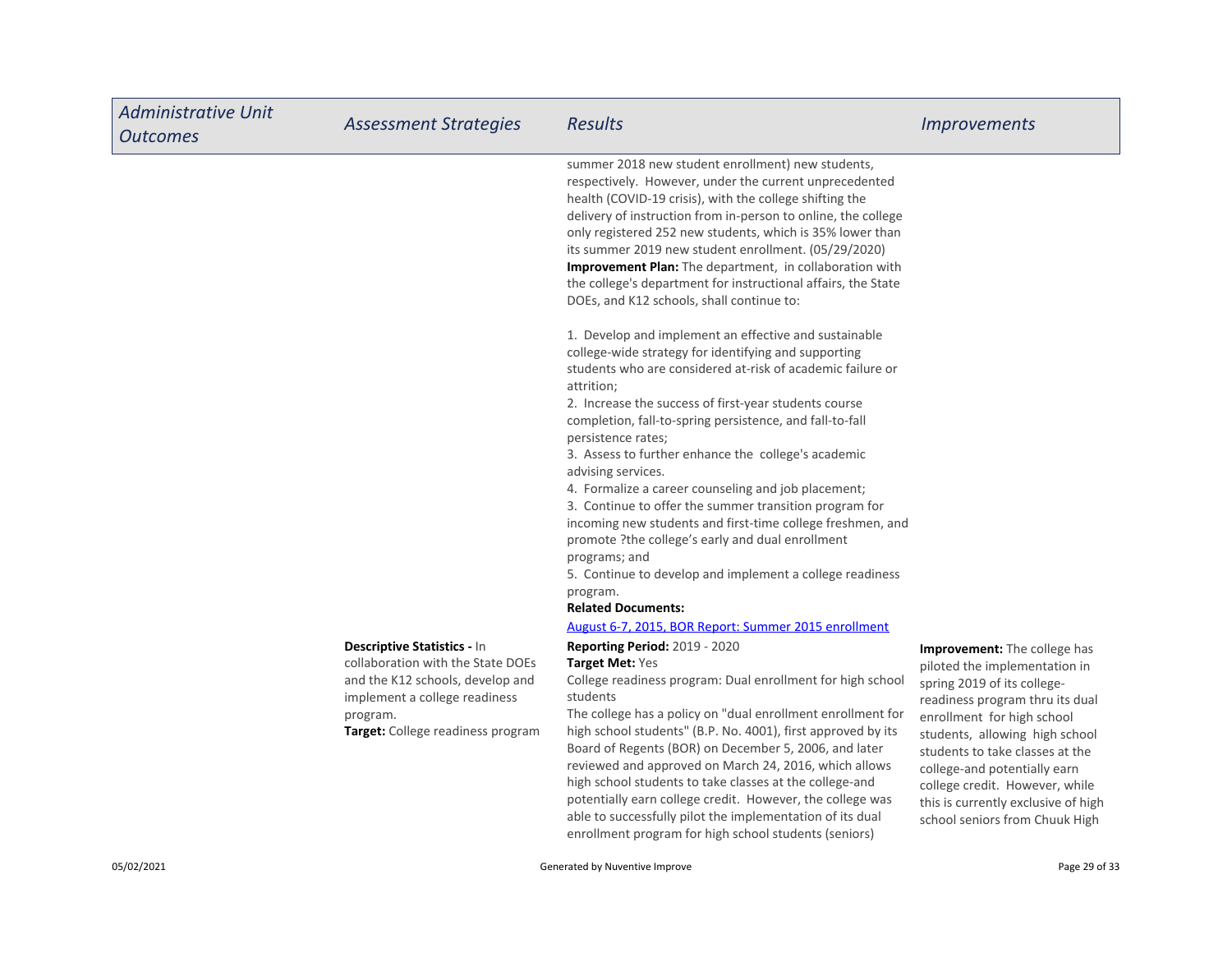| <b>Administrative Unit</b><br><b>Outcomes</b> | <b>Assessment Strategies</b> | <b>Results</b>                                                                                                                                                                                                                                                                                                                                                                                                                                                                                                                                                                                                                                                                                                                                                                                                                                                                                                                                                                                                                                                                                                                                                                                                                                                                                                                                                                                                                                                                                                                                                                                                                                                                                  | <i>Improvements</i>                                                                                                                                                                                                                                                                                                                                                                                                                                                                                                                                                                                                                               |
|-----------------------------------------------|------------------------------|-------------------------------------------------------------------------------------------------------------------------------------------------------------------------------------------------------------------------------------------------------------------------------------------------------------------------------------------------------------------------------------------------------------------------------------------------------------------------------------------------------------------------------------------------------------------------------------------------------------------------------------------------------------------------------------------------------------------------------------------------------------------------------------------------------------------------------------------------------------------------------------------------------------------------------------------------------------------------------------------------------------------------------------------------------------------------------------------------------------------------------------------------------------------------------------------------------------------------------------------------------------------------------------------------------------------------------------------------------------------------------------------------------------------------------------------------------------------------------------------------------------------------------------------------------------------------------------------------------------------------------------------------------------------------------------------------|---------------------------------------------------------------------------------------------------------------------------------------------------------------------------------------------------------------------------------------------------------------------------------------------------------------------------------------------------------------------------------------------------------------------------------------------------------------------------------------------------------------------------------------------------------------------------------------------------------------------------------------------------|
|                                               |                              | during the spring semester of 2019 to a cohort of seniors<br>from Chuuk High School in Weno, Chuuk, Federated States<br>of Micronesia (FSM), and not during the prior terms due to<br>several challenges.<br>Foremost of these challenges is on the tuition and other<br>matriculation fees of students who will enroll under this<br>program. On the average, about 90% to 95% of the<br>incoming new students at the college rely on Pell Grant<br>(Title IV) for financial assistance to cover their costs of<br>attendance. This is primarily attributed to the increasing<br>number of households in the FSM living on conditions of<br>hardship and income poverty. To be eligible for Pell Grant<br>(or Federal student aid under Title IV), a student must show<br>that he or she is qualified to obtain a college or career<br>school education by having a high school diploma or a<br>recognized equivalent such as a General Educational<br>Development (GED) certificate. Students under the<br>college's dual enrollment program are high school seniors.<br>While meeting the specific admission criteria and<br>requirements under this program, these students are yet to<br>earn their high school diploma.<br>The department collaborated and coordinated with<br>college's department for instructional affairs, Chuuk State<br>DOE, and Chuuk High School (CHS), to develop plan to pilot<br>the dual enrollment program for qualified seniors at CHS.<br>Under the plan:<br>(a) Chuuk State DOE shall cover the tuition and fees of CHS<br>seniors who will enroll in the college's dual enrollment<br>program;<br>(b) Chuuk State DOE and CHS will apply college credits | School (CHS) resulting from an<br>agreement and collaborative<br>initiatives by and between the<br>college, CHS, and Chuuk State's<br>Department of Education (DOE),<br>the department shall continue to<br>collaborate with other State DOEs<br>and K12 schools to expanding the<br>college's dual enrollment<br>program.<br>On August 6-8, 2019, a team of<br>five faculty and staff representing<br>each campus attended the 2019<br><b>CCSSE Student Success Institute:</b><br><b>Intersecting Guided Pathways</b><br>with Engagement, with an<br>identified project for enhancing<br>the intake experience for new<br>students. (06/03/2020) |
|                                               |                              | earned by CHS seniors in the college's dual enrollment<br>program to fulfill their high school requirements;<br>(c) the college will administer the COM-FSM Entrance Test<br>(COMET) to CHS sophomores in February 2018, to identify<br>students who will be eligible to enroll in the college's dual<br>enrollment program; and<br>(d) CHS senior in the college's dual enrollment program will                                                                                                                                                                                                                                                                                                                                                                                                                                                                                                                                                                                                                                                                                                                                                                                                                                                                                                                                                                                                                                                                                                                                                                                                                                                                                                |                                                                                                                                                                                                                                                                                                                                                                                                                                                                                                                                                                                                                                                   |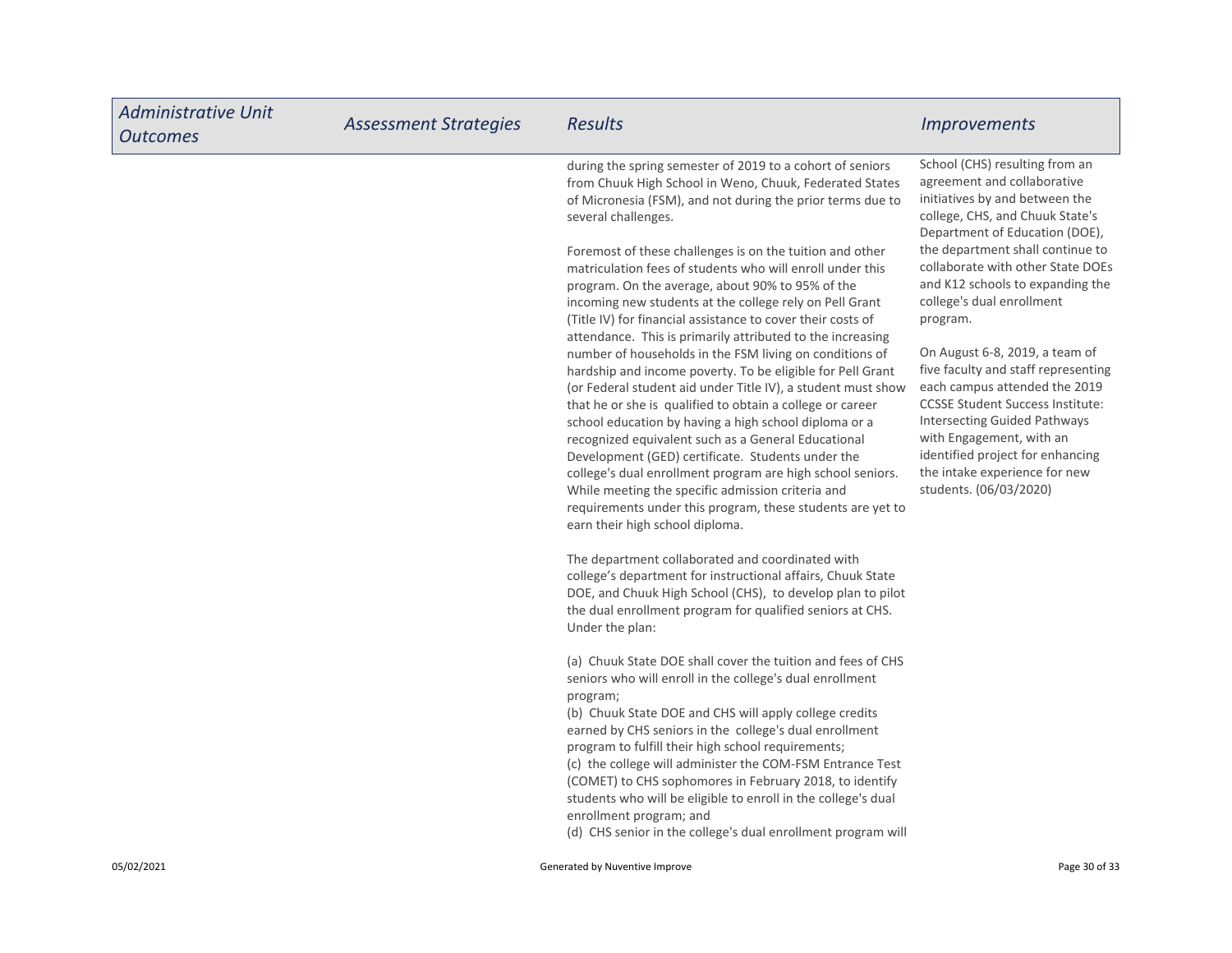| <b>Administrative Unit</b><br><b>Outcomes</b> | <b>Assessment Strategies</b> | <b>Results</b>                                                                                                                                                                                                                                                                                                                                                                                                                                                                                                                                                                                                                                                                                                                                                                                                                                                 | <i>Improvements</i> |
|-----------------------------------------------|------------------------------|----------------------------------------------------------------------------------------------------------------------------------------------------------------------------------------------------------------------------------------------------------------------------------------------------------------------------------------------------------------------------------------------------------------------------------------------------------------------------------------------------------------------------------------------------------------------------------------------------------------------------------------------------------------------------------------------------------------------------------------------------------------------------------------------------------------------------------------------------------------|---------------------|
|                                               |                              | take or enroll a maximum of six college credits at COM-FSM<br>Chuuk Campus.                                                                                                                                                                                                                                                                                                                                                                                                                                                                                                                                                                                                                                                                                                                                                                                    |                     |
|                                               |                              | In spring 2019 semester, five CHS Seniors enrolled at Chuuk<br>Campus. Of these five students, four completed the<br>academic term with 4.0 GPAs, and one with 3.50 GPA. Four<br>of these five students have been matriculated into the<br>college's degree program. During spring 2020, seven<br>seniors from CHS had enrolled at Chuuk Campus under the<br>college's dual enrollment program.                                                                                                                                                                                                                                                                                                                                                                                                                                                                |                     |
|                                               |                              | The department has expanded the COMET allowing<br>interested high school juniors to take the entrance tests.<br>For example, in the 2019 and 2020 COMET, 135 juniors and<br>133 juniors took the COMET, respectively. Of the 135<br>juniors who took the 2019 COMET, 54 (or 40%) were placed<br>into degree programs; while 64 (or 48%) of the 133 juniors<br>who took the 2020 COMET were placed into degree<br>programs. These students were qualified for admission into<br>the college's dual enrollment program, provided they<br>successfully complete their 11th grade with a minimum<br>cumulative grade point average (GPA) of at least 3.50 on a<br>4.0 scale. (06/02/2020)<br>Improvement Plan: The department, in collaboration with<br>the college's department for instructional affairs, the State<br>DOEs, and K12 schools, shall continue to: |                     |
|                                               |                              | 1. Develop and implement an effective and sustainable<br>college-wide strategy for identifying and supporting<br>students who are considered at-risk of academic failure or<br>attrition;<br>2. Increase the success of first-year students course<br>completion, fall-to-spring persistence, and fall-to-fall<br>persistence rates;<br>3. Assess to further enhance the college's academic<br>advising services.<br>4. Formalize a career counseling and job placement;<br>3. Continue to offer the summer transition program for<br>incoming new students and first-time college freshmen, and<br>promote ?the college's early and dual enrollment                                                                                                                                                                                                           |                     |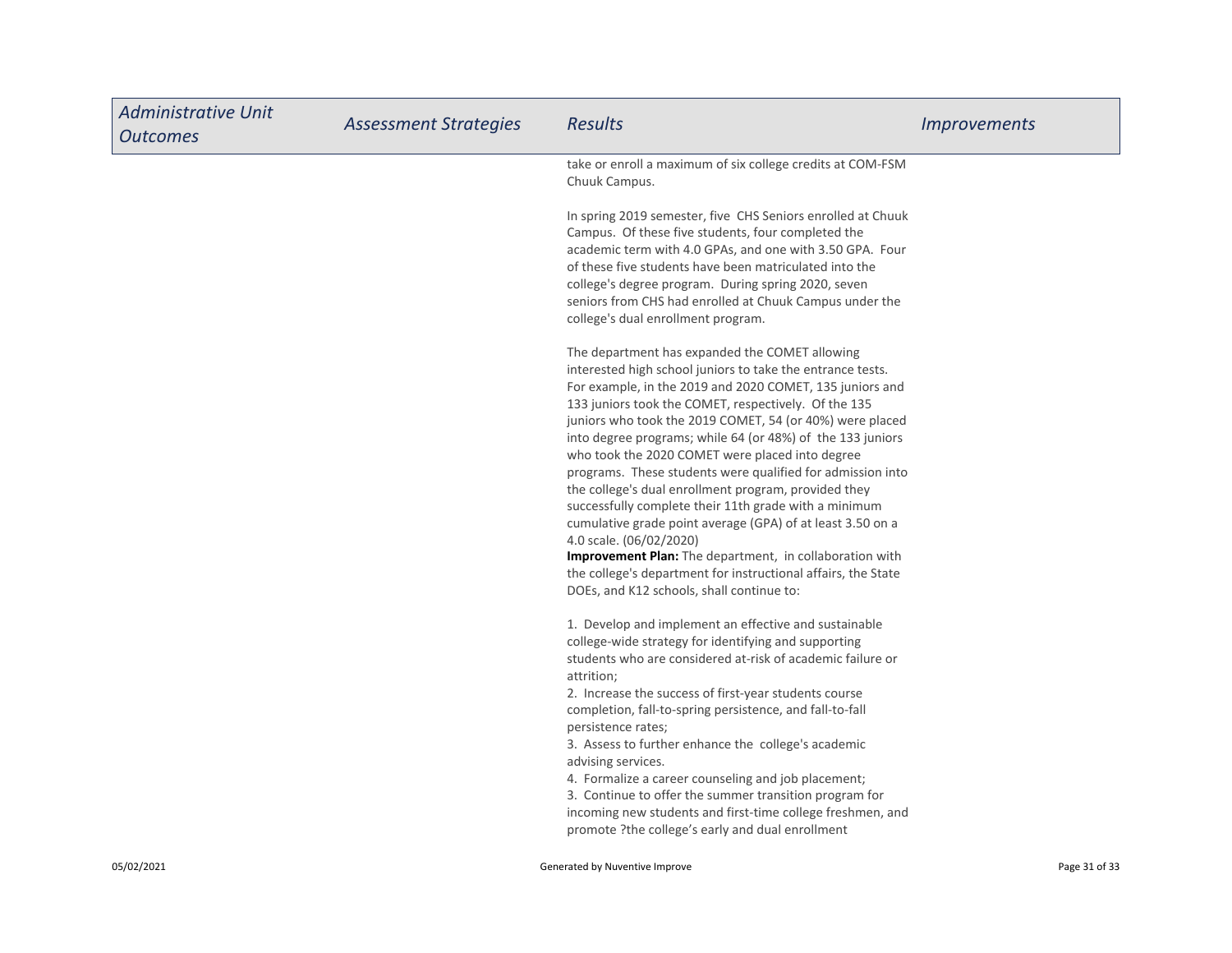| <b>Administrative Unit</b><br><b>Outcomes</b> | <b>Assessment Strategies</b>                                                                                                                                                                                                                                                                                                                                                                                                                                                                                                                                                                                     | <b>Results</b>                                                                                                                                                                                                                                                                                                                                                                                                                                                                                                                                                                                                                                                                                                                                                                                                                                                                                                                                                                                                                                                                                                                                                                                                                                                                                                                                                                                                                                                                                                                                                                                                                                                                                                                                                                                                                                                                                                                                            | <i><u><b>Improvements</b></u></i>                                                                                                                                                                                                                                                                                                                                                                                                                                              |
|-----------------------------------------------|------------------------------------------------------------------------------------------------------------------------------------------------------------------------------------------------------------------------------------------------------------------------------------------------------------------------------------------------------------------------------------------------------------------------------------------------------------------------------------------------------------------------------------------------------------------------------------------------------------------|-----------------------------------------------------------------------------------------------------------------------------------------------------------------------------------------------------------------------------------------------------------------------------------------------------------------------------------------------------------------------------------------------------------------------------------------------------------------------------------------------------------------------------------------------------------------------------------------------------------------------------------------------------------------------------------------------------------------------------------------------------------------------------------------------------------------------------------------------------------------------------------------------------------------------------------------------------------------------------------------------------------------------------------------------------------------------------------------------------------------------------------------------------------------------------------------------------------------------------------------------------------------------------------------------------------------------------------------------------------------------------------------------------------------------------------------------------------------------------------------------------------------------------------------------------------------------------------------------------------------------------------------------------------------------------------------------------------------------------------------------------------------------------------------------------------------------------------------------------------------------------------------------------------------------------------------------------------|--------------------------------------------------------------------------------------------------------------------------------------------------------------------------------------------------------------------------------------------------------------------------------------------------------------------------------------------------------------------------------------------------------------------------------------------------------------------------------|
|                                               | <b>Descriptive Statistics - Further</b><br>strengthen recruitment efforts<br>through the development and<br>implementation of strategic<br>marketing tools, such as but by any<br>means not limited to, innovative use<br>of web and social media marketing,<br>creative services, and others.<br>Additionally, continue to host early<br>college awareness activities, e.g.,<br>college fairs and visits, career<br>exploration for prospective students<br>and the general public, ads utilizing<br>print and broadcast media,<br>exposition, and others.<br>Target: Increase AY enrollment by at<br>least 3%. | programs; and<br>5. Continue to develop and implement a college readiness<br>program.<br><b>Related Documents:</b><br>May 29-30, 2015, BOR Report: Summer transition program<br>D2 - GuidedPathwaysMainSurveyToolkit CCSSE COM-<br><b>FSM_for submission.pdf</b><br>E - 2019 Short-Term Action Plan I-COM-FSM-For<br>submission.pdf<br>C1 - Cohort Data Review COM-FSM For Submission.xlsx<br><b>Reporting Period: 2019 - 2020</b><br>Target Met: No<br>To connect with students, former students, alumni, and<br>other other people, sharing news and updates about the<br>college, and facilitate online interaction, the department's<br>Student Life maintains a social media and social networking<br>account with Facebook which currently has 1,785 followers.<br>This is in addition to the Facebook account maintained by<br>the college's Information Technology Office (ITO), with<br>about 3,778 followers.<br>The department utilizes the college's FM radio station (89.9<br>FM), other local print and broadcast media to share or<br>provide news and updates about the college, including<br>announcements of college sponsored activities, to the<br>community. Additionally, the department maintains a<br>webpage on the college's website, that provides web-based<br>information about its available programs and services,<br>relevant policies and procedures, contact information, and<br>many others. In coordination with special or externally-<br>funded programs, such as the Upward Bound (UB) and the<br>Educational Talent Search Program (TSP), including K12<br>schools, facilitate orientations and college visits.<br>The department's counseling services, in collaboration with<br>external stakeholders and other resource groups or<br>individuals, organize career fair and exploration each<br>academic term or year, providing a valuable real-world<br>interaction between students and professionals in the | Improvement: The department<br>has utilized an array of strategies<br>in its initiative of implement a<br>marketing approach to address its<br>declining enrollment. These<br>include, but by no means limited<br>to, maintaining a social media and<br>social networking account with<br>Facebook, utilizing the college's<br>radio station including local print<br>and broadcast media, organizing<br>college tours, visits, fairs, and<br>career exploration. (05/29/2020) |